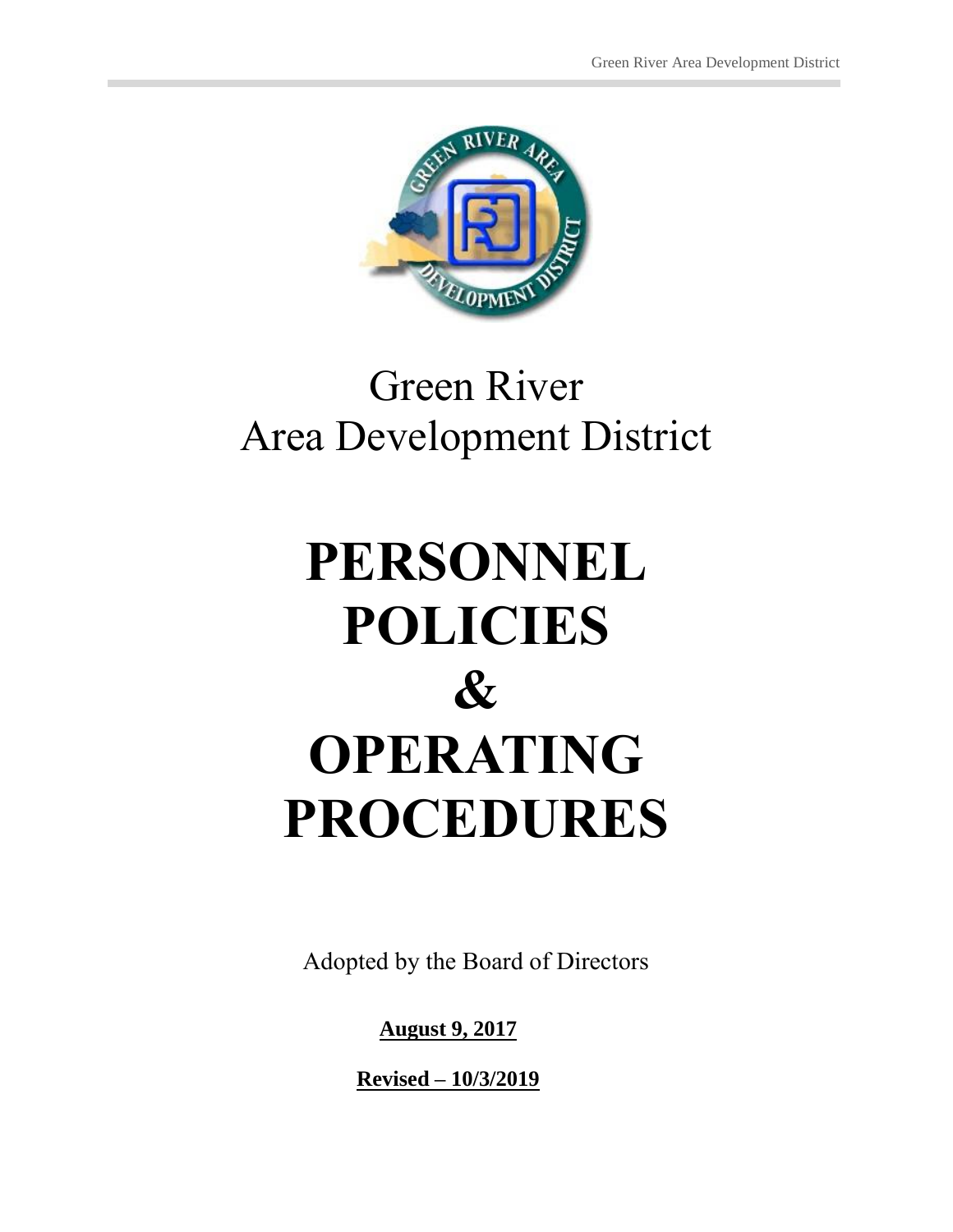| I.    |                                                                                                    |  |
|-------|----------------------------------------------------------------------------------------------------|--|
|       |                                                                                                    |  |
|       |                                                                                                    |  |
|       |                                                                                                    |  |
|       |                                                                                                    |  |
|       |                                                                                                    |  |
|       |                                                                                                    |  |
|       |                                                                                                    |  |
| II.   |                                                                                                    |  |
|       |                                                                                                    |  |
|       |                                                                                                    |  |
|       |                                                                                                    |  |
|       |                                                                                                    |  |
|       |                                                                                                    |  |
|       |                                                                                                    |  |
| Ш.    |                                                                                                    |  |
| IV.   |                                                                                                    |  |
| V.    |                                                                                                    |  |
| VI.   |                                                                                                    |  |
|       |                                                                                                    |  |
| VII.  |                                                                                                    |  |
| VIII. |                                                                                                    |  |
|       |                                                                                                    |  |
| I.    |                                                                                                    |  |
|       |                                                                                                    |  |
|       |                                                                                                    |  |
|       |                                                                                                    |  |
|       |                                                                                                    |  |
| II.   |                                                                                                    |  |
|       |                                                                                                    |  |
|       |                                                                                                    |  |
| III.  |                                                                                                    |  |
| IV.   |                                                                                                    |  |
|       |                                                                                                    |  |
|       | B. Use and Disclosure Requiring an Opportunity for the Individual to Agree or Object13             |  |
|       | C. Use or Disclosure Not Requiring Consent, Authorization, or an Opportunity to Agree or Object:13 |  |
|       |                                                                                                    |  |
| V.    |                                                                                                    |  |
| VI.   |                                                                                                    |  |
| VII.  |                                                                                                    |  |
|       | Section 3: COMPANY PREMISES AND OPERATING PROCEDURES 17                                            |  |
| I.    |                                                                                                    |  |
| Π.    |                                                                                                    |  |
|       |                                                                                                    |  |
|       |                                                                                                    |  |
|       |                                                                                                    |  |
|       |                                                                                                    |  |
|       |                                                                                                    |  |
|       |                                                                                                    |  |
| Ш.    |                                                                                                    |  |
| IV.   |                                                                                                    |  |
|       |                                                                                                    |  |
|       |                                                                                                    |  |
|       |                                                                                                    |  |
|       |                                                                                                    |  |
|       |                                                                                                    |  |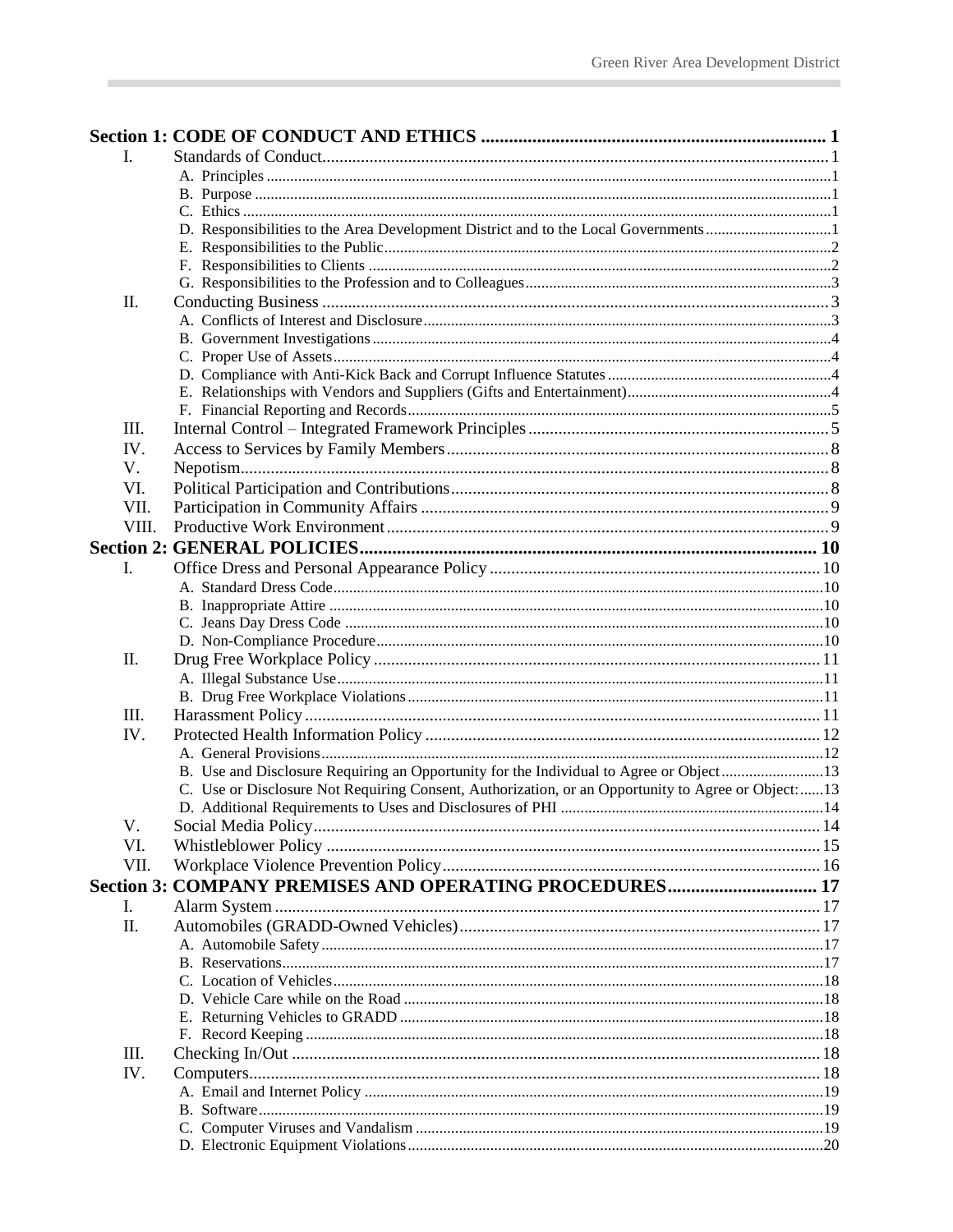| V.    |  |
|-------|--|
|       |  |
|       |  |
|       |  |
| VI.   |  |
|       |  |
|       |  |
| VII.  |  |
| VIII. |  |
| IX.   |  |
| X.    |  |
| XI.   |  |
| XII.  |  |
| XIII. |  |
| XIV.  |  |
| XV.   |  |
|       |  |
| XVI.  |  |
|       |  |
|       |  |
|       |  |
|       |  |
| XIX.  |  |
| XX.   |  |
|       |  |
| Ι.    |  |
|       |  |
|       |  |
|       |  |
|       |  |
|       |  |
|       |  |
|       |  |
|       |  |
|       |  |
|       |  |
| П.    |  |
|       |  |
| I.    |  |
| Π.    |  |
| III.  |  |
| IV.   |  |
|       |  |
| I.    |  |
|       |  |
|       |  |
|       |  |
|       |  |
| П.    |  |
| III.  |  |
|       |  |
|       |  |
| IV.   |  |
| V.    |  |
| VI.   |  |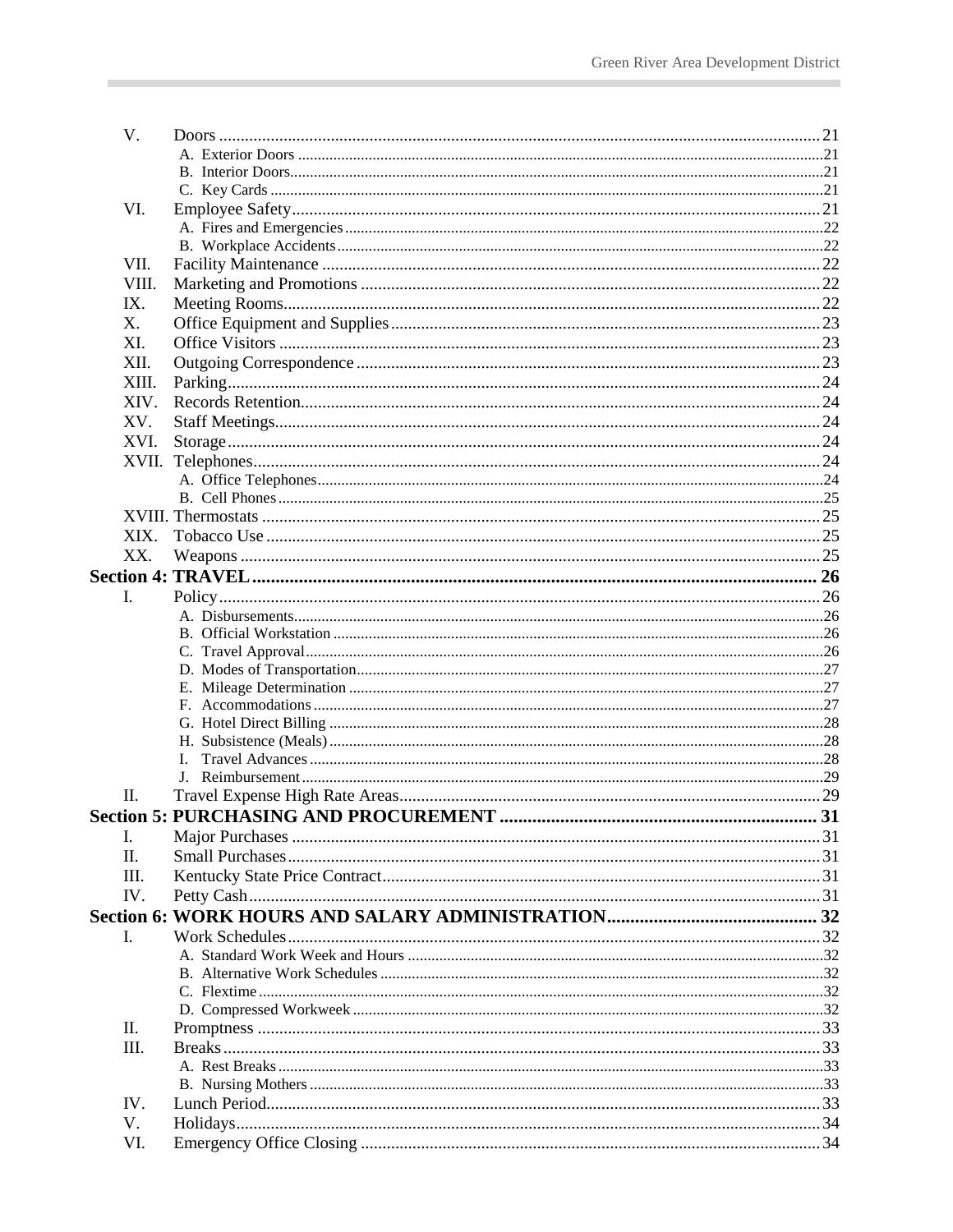| VII.  |  |
|-------|--|
| VIII. |  |
|       |  |
|       |  |
|       |  |
|       |  |
|       |  |
|       |  |
| IX.   |  |
| X.    |  |
|       |  |
| L.    |  |
|       |  |
|       |  |
|       |  |
|       |  |
|       |  |
|       |  |
|       |  |
|       |  |
|       |  |
| П.    |  |
| III.  |  |
|       |  |
|       |  |
|       |  |
|       |  |
|       |  |
|       |  |
|       |  |
|       |  |
| L.    |  |
|       |  |
|       |  |
|       |  |
| Π.    |  |
|       |  |
|       |  |
|       |  |
|       |  |
| III.  |  |
|       |  |
|       |  |
| IV.   |  |
| V.    |  |
| VI.   |  |
| VII.  |  |
|       |  |
|       |  |
|       |  |
| VIII. |  |
|       |  |
|       |  |
| IX.   |  |
| Χ.    |  |
|       |  |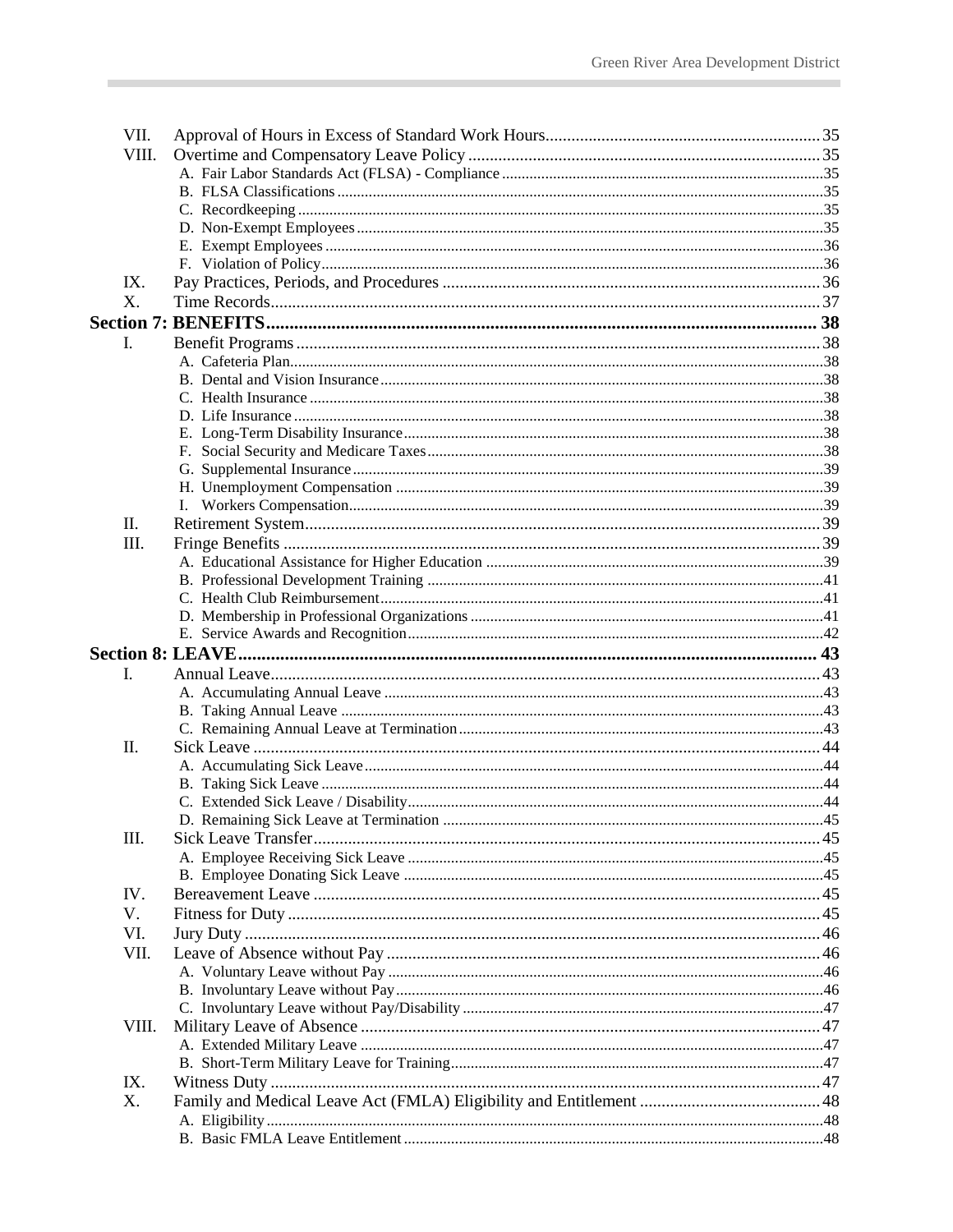| XI.   |                                                                                                     |  |
|-------|-----------------------------------------------------------------------------------------------------|--|
|       |                                                                                                     |  |
|       | B. Cooperate in the Scheduling of Planned Medical Treatment and Intermittent Leave or Reduced Leave |  |
|       |                                                                                                     |  |
|       |                                                                                                     |  |
|       |                                                                                                     |  |
|       |                                                                                                     |  |
|       |                                                                                                     |  |
| XII.  |                                                                                                     |  |
|       |                                                                                                     |  |
| L.    |                                                                                                     |  |
| Π.    |                                                                                                     |  |
| III.  |                                                                                                     |  |
| IV.   |                                                                                                     |  |
| V.    |                                                                                                     |  |
|       |                                                                                                     |  |
| L.    |                                                                                                     |  |
| Π.    |                                                                                                     |  |
| III.  |                                                                                                     |  |
|       |                                                                                                     |  |
|       |                                                                                                     |  |
|       |                                                                                                     |  |
|       |                                                                                                     |  |
| IV.   |                                                                                                     |  |
| V.    |                                                                                                     |  |
| VI.   |                                                                                                     |  |
| VII.  |                                                                                                     |  |
| VIII. |                                                                                                     |  |
|       |                                                                                                     |  |
|       |                                                                                                     |  |
|       |                                                                                                     |  |
| IX.   |                                                                                                     |  |
|       |                                                                                                     |  |
|       |                                                                                                     |  |
| Х.    |                                                                                                     |  |
| XI.   |                                                                                                     |  |
| XII.  |                                                                                                     |  |
| XIII. |                                                                                                     |  |
|       |                                                                                                     |  |
|       |                                                                                                     |  |
|       |                                                                                                     |  |
|       | Section 11: GOVERNING, TRANSPARENCY, AND ACCOUNTABILITY PRACTICES . 62                              |  |
| I.    |                                                                                                     |  |
| Π.    |                                                                                                     |  |
| III.  |                                                                                                     |  |
| IV.   |                                                                                                     |  |
|       |                                                                                                     |  |
|       | Appendix A: CONFLICT OF INTEREST DISCLOSURE                                                         |  |
|       | <b>Appendix B: PUBLIC RECORDS INSPECTION NOTICE</b>                                                 |  |
|       | <b>Appendix C: EMERGENCY RESPONSE PLAN</b>                                                          |  |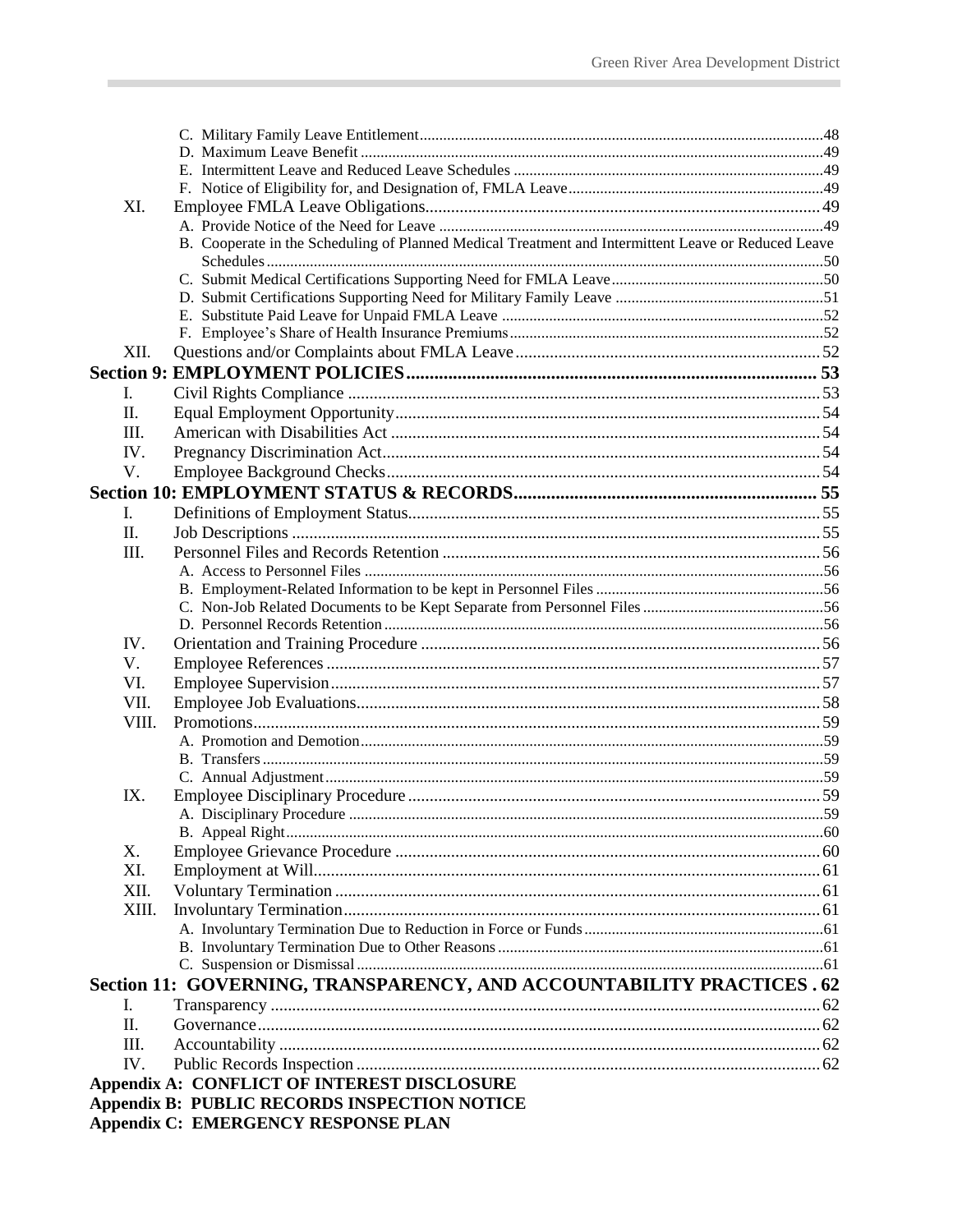## **EMPLOYEE CERTIFICATION OF RECEIPT OF PERSONNEL POLICIES**

This Personnel Policies Manual has been prepared as an overview and summary of the company's policies and procedures that are presently in effect. As policies and benefits are revised, changes will be communicated to you through standard communication channels. Advance notice may not always be possible.

The policies and procedures in this manual constitute guidelines only. They do not constitute part of an employment contract, nor are they intended to make any commitment to any employee concerning how individual employment action can, should, or will be handled.

Green River Area Development District offers no employment contracts, nor does it guarantee any minimum length of employment. Employment at Green River Area Development District is "at will," which means either you or the company may terminate employment at any time. A supervisor of the company has no authority to make any contrary representations to any employee.

This manual is company property. It is your responsibility to become familiar with its contents and keep it updated as revisions are issued. If you have questions concerning the contents of this manual, please ask your supervisor.

I certify that I have received a copy of the Personnel Policies Manual of the Green River Area Development District.

Signature **Example 2.2** Date  $\overline{a}$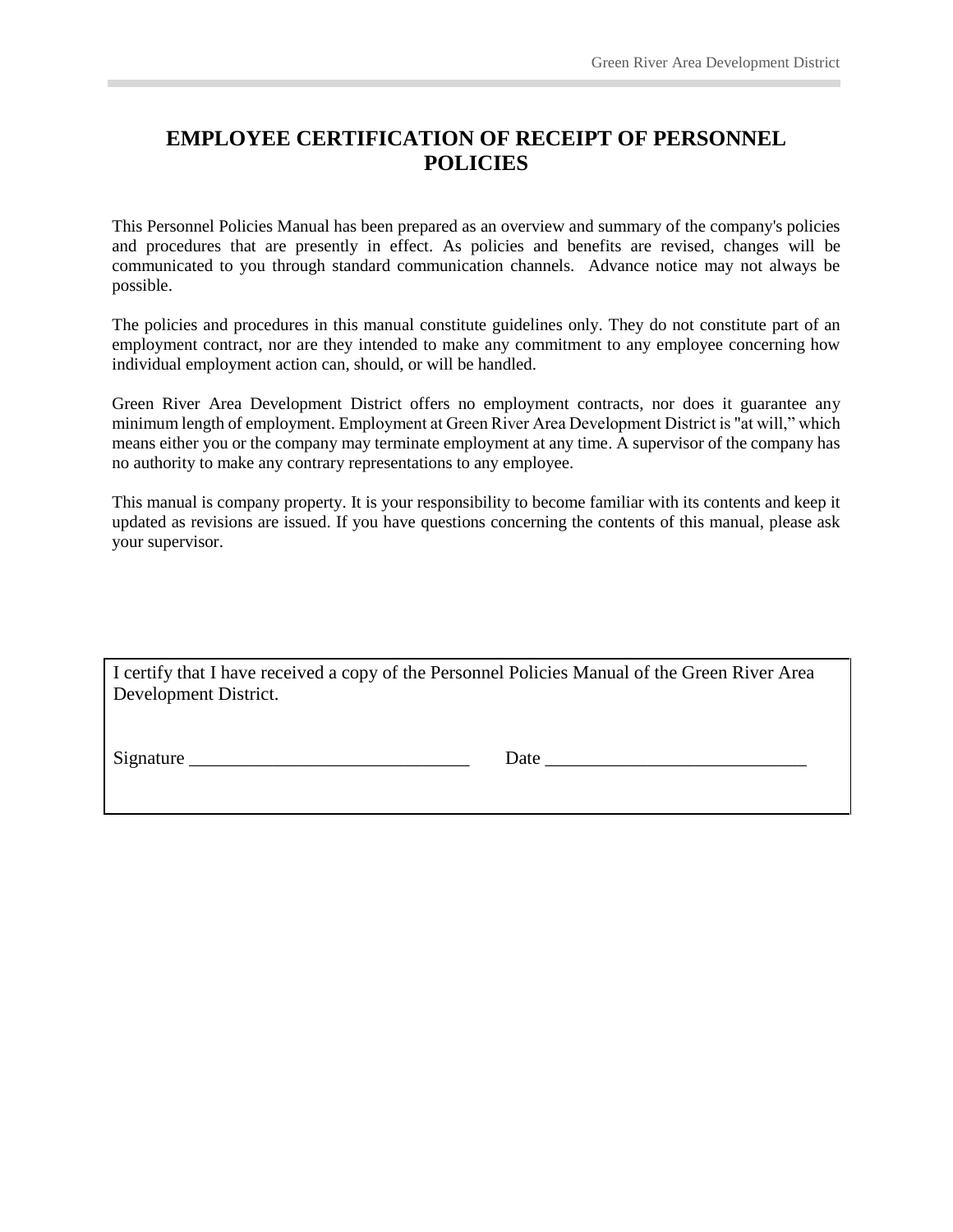## **Section 1: CODE OF CONDUCT AND ETHICS**

<span id="page-6-0"></span>Employment with Green River Area Development District (GRADD) is a public trust requiring diligent effort and personal commitment. The following Code of Ethics is set forth as a guide to the ethical conduct required of the GRADD staff and to establish standards of behavior in the performance of professional responsibilities. All staff shall be expected to act in accordance with the Code of Ethics adopted by the GRADD Board of Directors on December 13, 1989. If the Code of Conduct and Ethics is violated, then corrective procedures shall be taken in accordance with GRADD's Employee Disciplinary Procedures.

#### <span id="page-6-2"></span><span id="page-6-1"></span>**I. Standards of Conduct**

#### **A. Principles**

The foremost principle guiding GRADD in all of its activities is to do the right thing, the first time, all the time. GRADD strives to conduct all of its activities with integrity and honesty and in accordance with applicable laws and the most ethical business practices. GRADD wants to provide its clients the best and most ethical service possible. The culture of GRADD and all its activities, should at all times, exemplify its commitment to ethics, integrity, and quality service.

It is GRADD's policy to prevent unethical or unlawful behavior, to stop such behavior as soon as reasonably possible after its discovery, and to discipline persons who violate any applicable laws or regulations contained in the Code of Conduct. The support of all employees is necessary to ensure compliance with this Code of Conduct, and any infractions shall be immediately reported to the Executive Director, who will in turn notify the Executive Committee and board Chairperson.

These principals are a summary of general guidelines summarizing the standards of conduct that GRADD expects of all employees and are not meant to be all-inclusive. Employees with questions about any part of the Code of Conduct should seek advice from his/her supervisor.

#### <span id="page-6-3"></span>**B. Purpose**

GRADD is a regional planning agency serving the communities of Daviess, Hancock, Henderson, McLean, Ohio, Union and Webster Counties. GRADD offers assistance in the fields of aging, health and social services; community and economic development; transportation planning; and workforce development.

#### <span id="page-6-4"></span>**C. Ethics**

GRADD strives to earn the trust and respect of its clients and the public. GRADD is guided by the general principles of professionalism, compassion, and justice. Every employee shall conduct themselves professionally with ethical standards that will build trust in its organization. GRADD will use its best efforts to refrain from actions that could bring discredit upon the organization in fact or appearance. GRADD will strive to manage conflicts that illuminate its role as one of service to the community. GRADD will not tolerate unethical practices or appearances. Any conduct that violates the Code of Conduct constitutes an activity beyond the scope of the employee's legitimate employment. Employees are responsible for being familiar with and following GRADD's Code of Conduct and Ethics, which obligates them to show respect for all persons, to avoid conflicts of interest, and to follow ethical business practices.

#### <span id="page-6-5"></span>**D. Responsibilities to the Area Development District and to the Local Governments**

1. Staff members shall demonstrate the highest standards of personal integrity, truthfulness, honesty, and responsibility in all their duties, assignments, and tasks in order to inspire public confidence and trust in the Area Development District and local governments and shall seek to improve the quality and image of the Area Development District and local public services.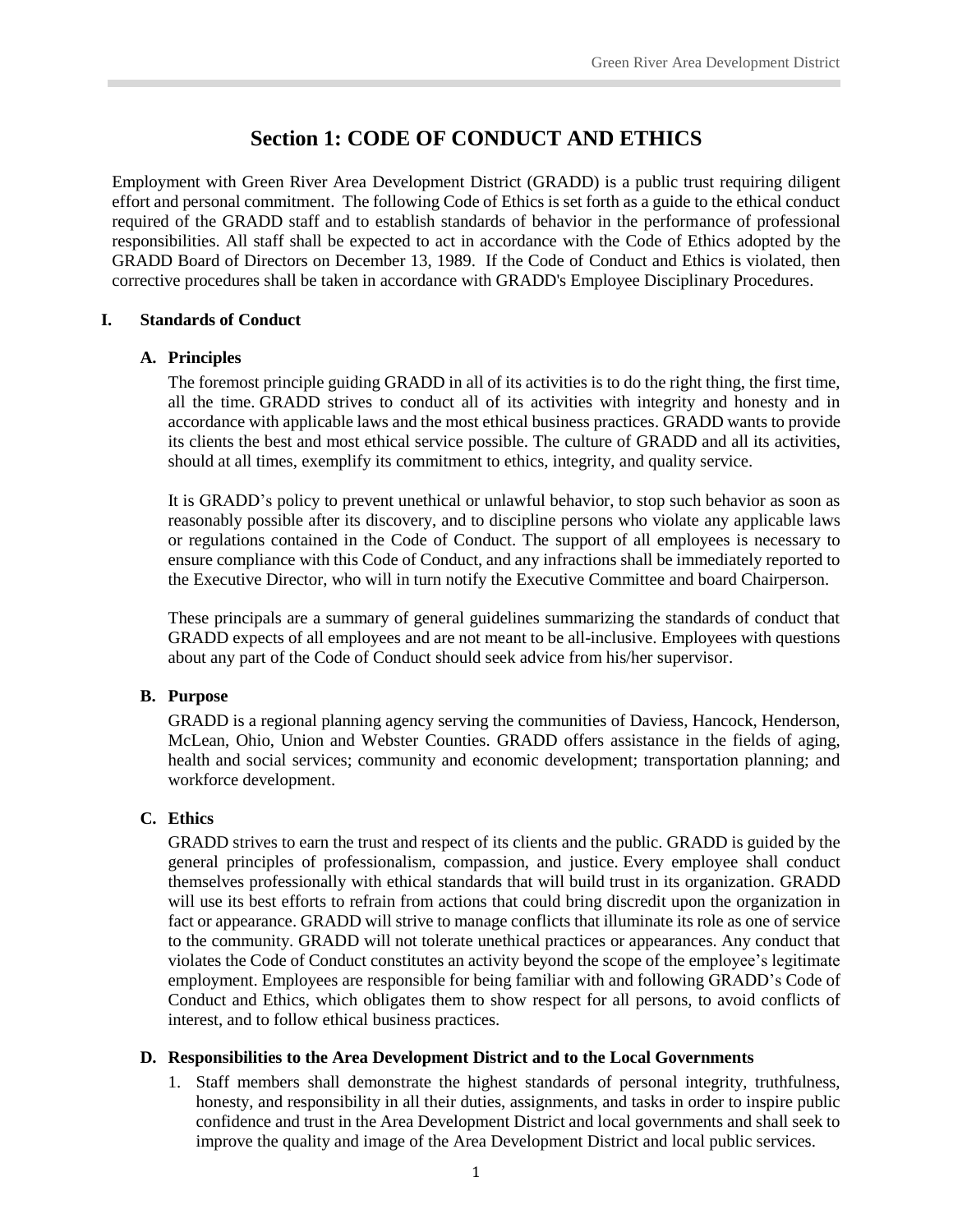- 2. Staff members hold public positions of trust and shall approach work with dedication and shall strive to understand the purposes, roles, and responsibilities of the Area Development District and the functions and responsibilities of their individual jobs.
- 3. While respecting fully the laws and regulations relating to the public's right to know and public access to matters of public policy, public business, and public record, staff members shall respect and protect privileged information to which in the course of their official duties they may have access or be exposed, and staff members shall never use privileged information acquired in the course of their official duties to further their personal interests.
- 4. Staff members shall be dedicated to the concepts of effective and democratic local government by responsible elected officials and shall accept and support the decisions of these local officials concerning the objectives and nature of the professional services to be performed, unless the course of action to be pursued involves conduct that is illegal or violates regulations.
- 5. No employee shall be allowed to perform services or work in this region for a fee or other remuneration if that service is available from GRADD. In addition, no employee shall perform any services or work for a fee or other remuneration if that work is used or becomes a part of a project plan submitted to GRADD for review and/or approval.
- 6. Staff members shall not directly or indirectly solicit any payments or accept or receive any payments or gifts of material value - whether it be in the form of objects, money, services, loans, travel, entertainment, hospitality, or favors - that may be intended, perceived, inferred, expected, or construed to influence them in the performance of their official duties or reward any official action on their part.
- 7. Staff members shall not engage in, solicit, negotiate for, or promise to accept private employment nor should they render services for private interests or conduct a private business, when such employment, service, or business creates a conflict with, impairs or detracts from the proper and faithful discharge of their duties or has the potential for a conflict with their duties or responsibilities.
- 8. Staff members should never conduct themselves in a manner that gives the impression that they can be improperly influenced in the performance of their professional duties and responsibilities; and staff members in the proper and faithful exercise of those duties and responsibilities shall maintain complete impartiality, giving no preferential treatment and showing no favoritism in any manner in conduct of work performance of services, actions, or attitudes.

#### <span id="page-7-0"></span>**E. Responsibilities to the Public**

- 1. Staff members shall serve the public with respect, concern, courtesy, and responsiveness, recognizing that service to the public is beyond service to oneself.
- 2. Staff members shall never permit, tolerate, or countenance intentional or unintentional misconduct, illegal activities, malfeasance, fraud, or abuse of public funds.

#### <span id="page-7-1"></span>**F. Responsibilities to Clients**

- 1. At all times, employees shall perform client care activities in adherence with ethical and professional standards of practice.
- 2. Clients or individuals shall be treated with dignity and respect.
- 3. All client or individual information shall be kept confidential as required by law.
- 4. Appropriate consent will be obtained from clients or other appropriate persons as required by law.
- 5. Laws and regulations specific to particular department functions will be incorporated in department procedures and protocols and reviewed at department training and education sessions. Employees are responsible for knowing and following legal requirements relevant to performance of their job duties.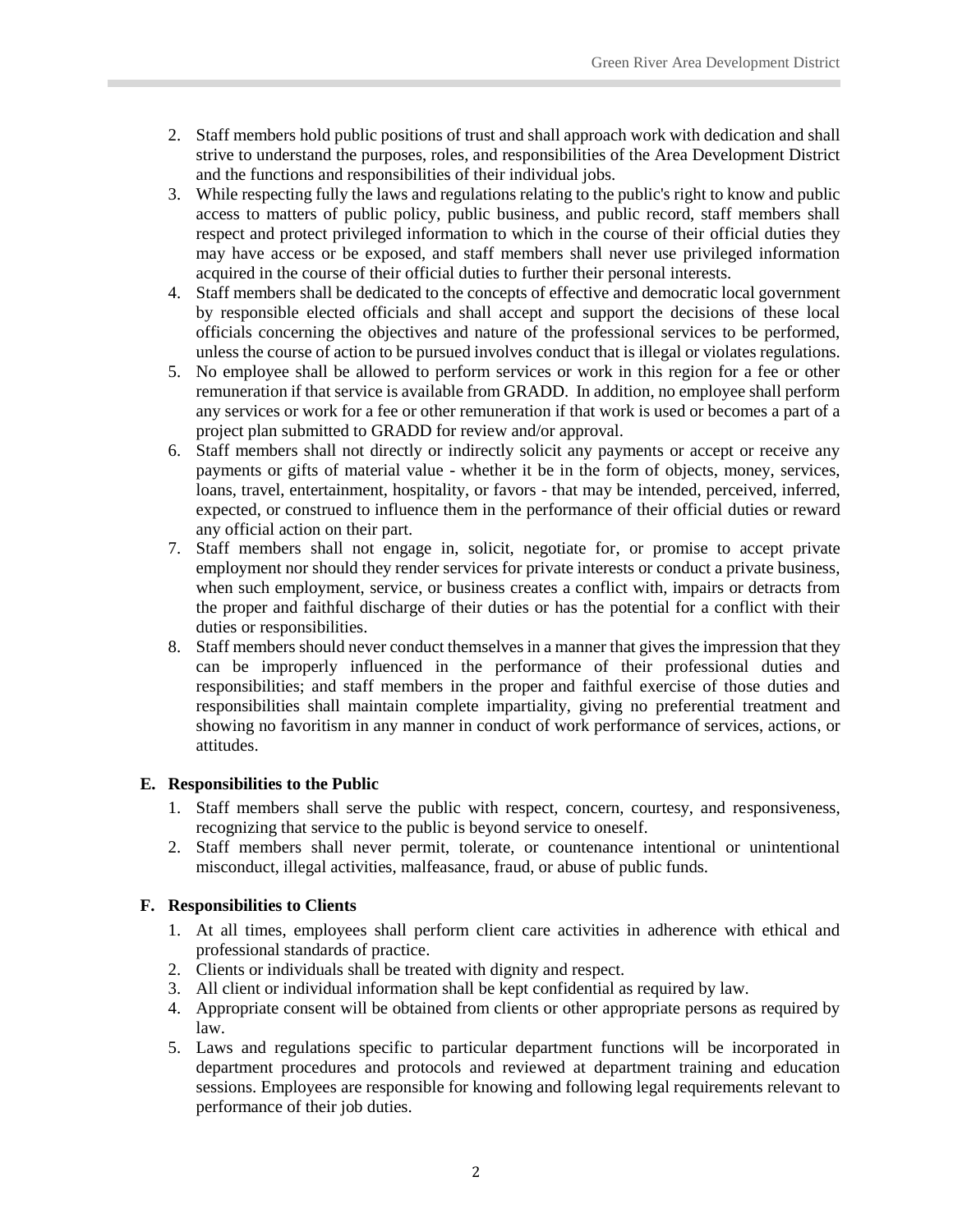#### <span id="page-8-0"></span>**G. Responsibilities to the Profession and to Colleagues**

- 1. Staff members shall strive for personal professional excellence and encourage the professional development of other Area Development District staff members and the employees of local governments.
- 2. Staff members shall accept as a personal and professional duty the responsibility to keep up to date on all matters relating to both their job and profession and to carry out duties with professional competence, fairness, impartiality, efficiency, and effectiveness.
- 3. Staff members shall also be guided and bound by the Code of Ethics and Professional Conduct established by the profession to which their job responsibilities relate.

#### <span id="page-8-1"></span>**II. Conducting Business**

The activities of GRADD involve a variety of business transactions each day. GRADD must have strict rules to guard against fraud or dishonesty and have guidelines for addressing possible problems that may arise.

#### <span id="page-8-2"></span>**A. Conflicts of Interest and Disclosure**

GRADD employees have an obligation to conduct business within guidelines that prohibit actual or potential conflicts of interest. An actual or potential conflict of interest occurs when, during the course of their employment, an individual is in a position to influence a decision that may result in a direct or indirect personal gain for that employee. Staff members shall avoid any interest or activity that may be in conflict with the conducting of official duties and should avoid the appearance of conflict of interest, seeking or accepting no favor, benefit, personal aggrandizement, or profit, individually or for family members or friends, secured by privileged information or by misuse of position, public time, or public resources.

While an exhaustive list would be impossible to create, the following are examples of circumstances that could create a conflict of interest:

- 1. An employee is personally or financially invested in persons or firms supplying goods or services to GRADD.
- 2. An employee is personally or financially invested in persons or firms from whom GRADD leases property or equipment.
- 3. An employee is an officer, director, trustee, partner, or employee, of any corporations, partnerships, associations, or other professional organizations dealing with GRADD.

Any employee having a business or personal interest in any matter of GRADD business dealings shall disclose that interest and refrain from participating in any discussion or decision related to that matter.

GRADD annually requires each staff member to review the Conflict of Interest Policy and complete a Conflict of Interest Disclosure form (Appendix A), on which the employee shall:

- 1. Disclose any possible personal, familial, or business relationship that reasonably could give rise to a conflict of interest or the appearance of a conflict of interest.
- 2. Acknowledge by their signature that the individual is acting in accordance with the letter and spirit of such policy.

The information provided on this form shall be available for inspection by members of the Board and the Executive Director and/or Legal Counsel, but shall otherwise be held in confidence except when, after consultation with the applicable employee, the Board determines that GRADD's best interest would be served by disclosure.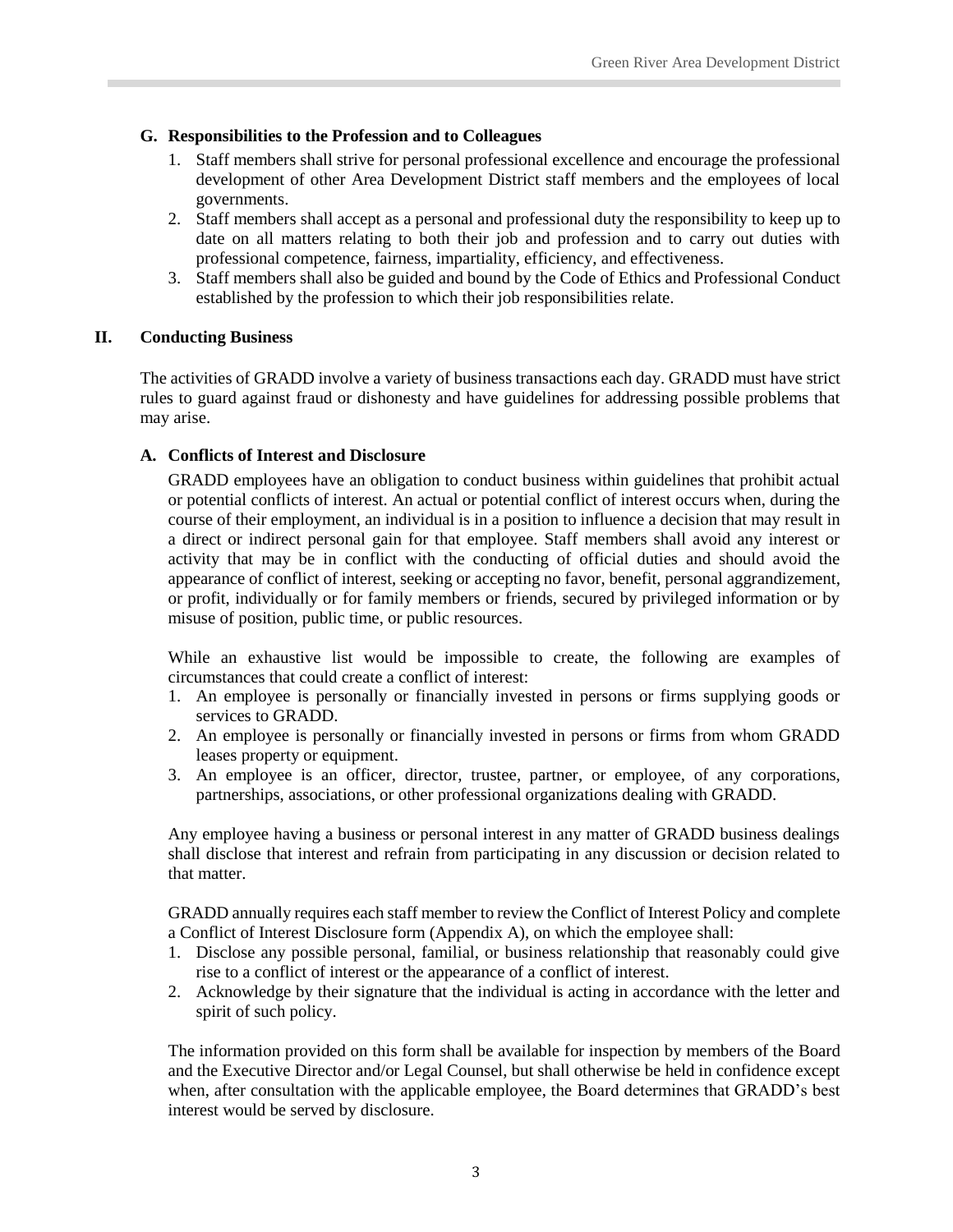#### <span id="page-9-0"></span>**B. Government Investigations**

GRADD is a participant in numerous local, state, and federal government programs, in which they are governed by laws and regulations. These laws are strict and much more extensive than those of non-governmental commercial contracts. Violations of these laws and regulations can result in criminal sanctions being imposed, not only on the individual employees actively involved, but also on the organization where they work. GRADD is committed to full compliance with all local, state, and federal laws and will cooperate appropriately with government authorities in any investigation of GRADD or its employees. GRADD has established guidelines on how and when to respond to government investigations. Any information that an employee discloses without authorization jeopardizes the rights of clients and puts the agency at risk. The Executive Director will be responsible for coordinating GRADD's response to a government inquiry or investigation.

Every employee who receives a subpoena, inquiry, or other legal document regarding GRADD's business, whether at home or in the workplace, should immediately notify the Executive Director, who in turn will notify the Board Chairperson and the GRADD attorney.

In addition, as applicable, the employee should:

- 1. Obtain the name and affiliation of the person asking for the information before supplying it;
- 2. Maintain a written record of each and every document to which they are given access; and
- 3. Keep a detailed record of all telephone contact made and any information requested and responses given.

#### <span id="page-9-1"></span>**C. Proper Use of Assets**

- 1. The assets of the organization are to be used solely for the benefit of the organization. Each employee is responsible for assuring that assets are used only for valid purposes and not for personal gain of the employee or others. These assets include, but are not limited to, GRADD funds, office supplies, business strategies, financial data, and other information about the organization's business.
- 2. Employees may at **no** time borrow GRADD property from GRADD premises for their own personal use, and may not use GRADD facilities or equipment for non-GRADD purposes without administrative approval.

#### <span id="page-9-2"></span>**D. Compliance with Anti-Kick Back and Corrupt Influence Statutes**

- 1. Existing law specifically prohibits any form of kickback, bribe, or rebate that is intended to induce the purchase or referral of any services or supplies.
- 2. GRADD employees are obligated to refrain from any such activities prohibited under this law.

#### <span id="page-9-3"></span>**E. Relationships with Vendors and Suppliers (Gifts and Entertainment)**

- 1. In defining illegal compensation, the federal government has included the giving or receiving of gifts or entertainment, specifically if the reason the gift/entertainment is to induce a referral. Employees should not offer or accept kickbacks, rebates, or anything of value to or from any representative of a vendor, supplier, customer, potential customer, client, financial institution, or similar entity if it can be reasonably established that the purpose of the gift is to induce referrals to or from GRADD.
- 2. Federal, state, and local government departments and agencies are governed by law and regulations concerning acceptance by their employee of entertainment, meals, gifts, gratuities, and other things of value from firms and persons. GRADD does NOT provide anything of value to federal, state, and local government employees.
- 3. All employees are expected to maintain impartial relationships with the organization's vendors and suppliers. Employees must be motivated solely to acquire goods, purchase services, and make other transactions on terms most favorable to the organization.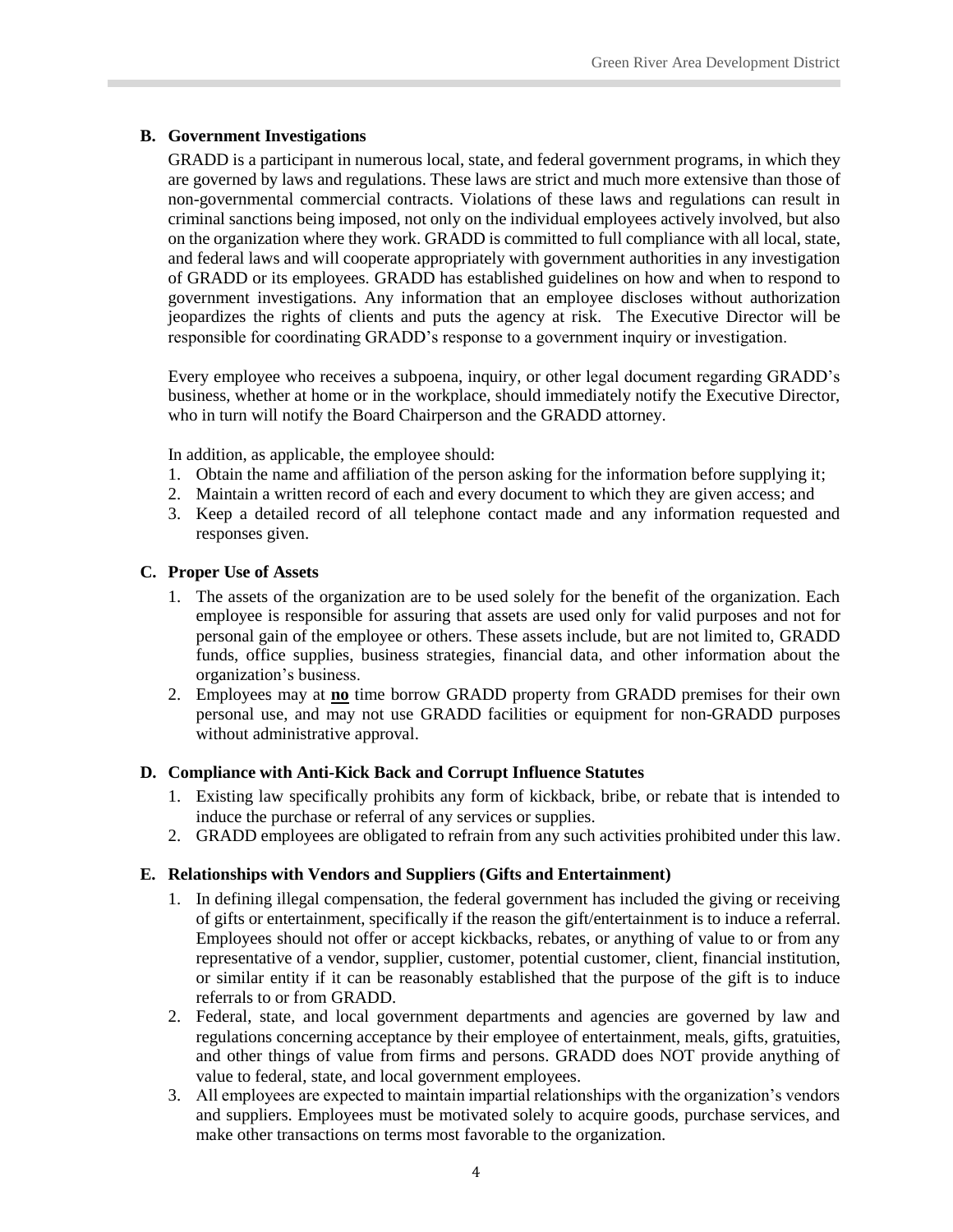Care must be exercised to avoid even the appearance of favoritism on behalf of a vendor or supplier due to personal relationships. When conducting business with vendors or suppliers, GRADD expects employees to make decisions that are in the best interest of the organization.

- 4. If a "personal" gift is such that a reasonable person would interpret it as an attempt to improperly influence an employee or GRADD agent, it must be refused and reported to the Executive Director.
- 5. GRADD may be entitled to rebates, discounts, and allowance from the entities with which it does business. The Associate Director of Finance and Administration shall approve all rebates, discounts, and allowances as being customary and acceptable and not an illegal or unethical payment. Payments will be reasonable in nature. GRADD prohibits any form of bribe or improper receipt.

#### <span id="page-10-0"></span>**F. Financial Reporting and Records**

- 1. All accounts and financial records must be maintained strictly in accordance with the GRADD Fiscal Policies and Procedures.
- 2. GRADD's business records must always be prepared accurately and reliably. Generally accepted accounting policies and procedures must be followed in order to ensure the accuracy of all records and reports, and to protect GRADD's assets.
- 3. All personnel who make bookkeeping and financial entries, prepare financial reports and statements, and disperse assets (especially cash) have special ethical obligations in performance of job duties.
- 4. Employees must always keep in mind that each bookkeeping and financial entry will ultimately be incorporated into GRADD's statements.
- 5. GRADD financial statements are certified by financial services as being true and correct, and are presented to the public and the federal government as accurate and complete.

#### <span id="page-10-1"></span>**III. Internal Control – Integrated Framework Principles**

#### **Principle 1: The organization demonstrates a commitment to integrity and ethical values.**

- 1. Executive Director and Program Directors lead by example to promote values and pride in working at the ADD.
- 2. Employees are given a copy of Personnel Policies that defines employee and employer responsibility.
- 3. If workplace discrimination or harassment is believed to be present at the ADD, Personnel Policies address how to report those and the procedures for investigating.

#### **Principle 2: The Board of Directors demonstrates independence from management and exercises oversight of the development and performance of internal control.**

- 1. Executive Committee is made up of mayors, judges, and citizen members of the region.
- 2. An orientation is conducted for new Board members regarding GRADD operations and their roles and responsibilities as a Board member.
- 3. Policies and procedures are taken before the committee for review and approval.
- 4. New ADD staff complete a Conflict of Interest Disclosure upon hiring.
- 5. Any deficiencies in internal controls are discussed with the Executive Committee with a Plan of Action for correction.
- 6. Notification of failure of Principle 2 shall be immediately reported to the Board Chairperson.

#### **Principle 3: Management establishes, with Board oversight and approval, structures, reporting lines, and appropriate authorities and responsibilities in the pursuit of objectives.**

1. Cycle memos have been written to establish procedures for handling day-to-day operations such as cash receipts, cash disbursements, processing payroll, etc.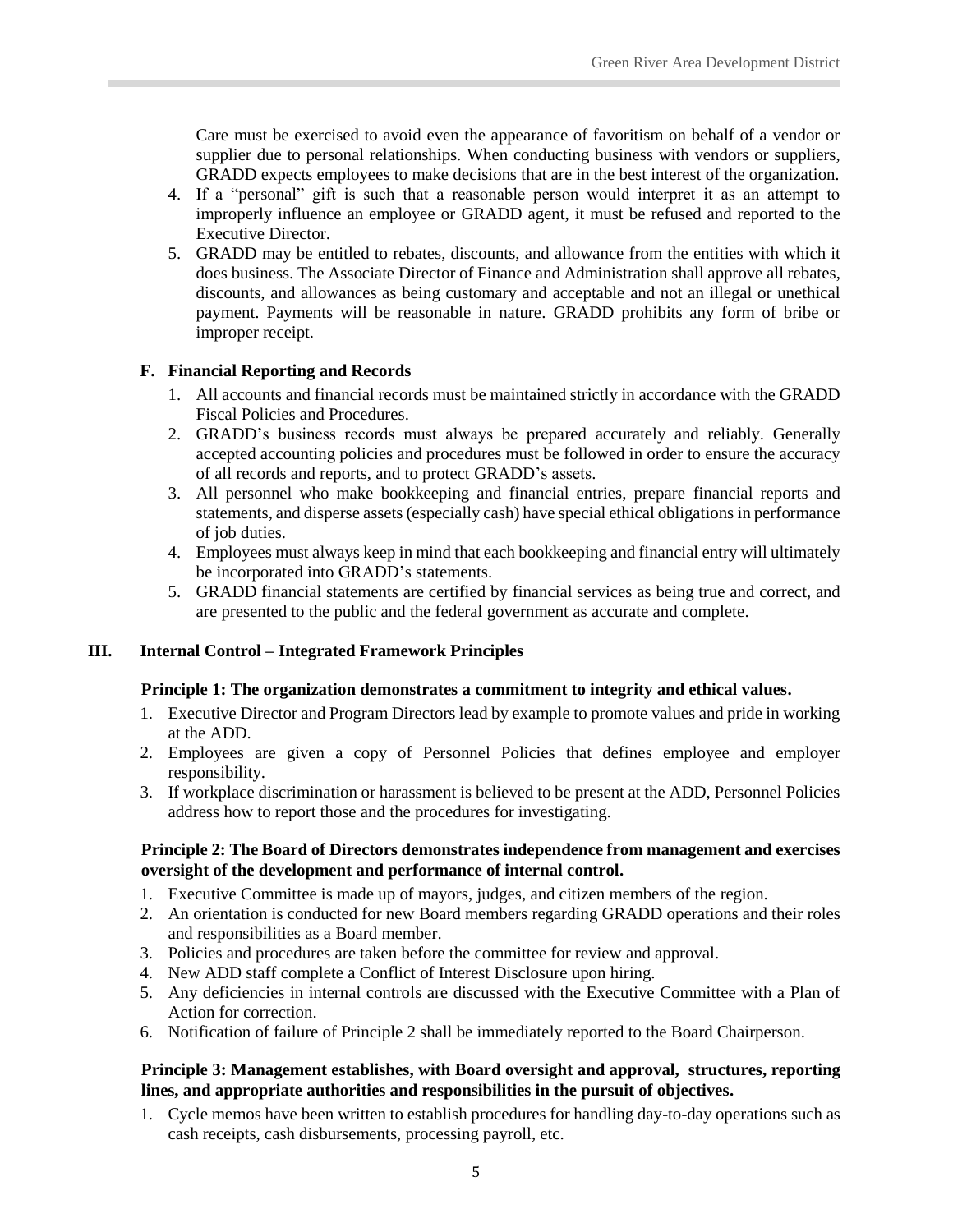2. GRADD's website has documents readily available for public review to ensure transparency to the public. Some of the items available are annual audits, cost allocation plan, and Board minutes.

#### **Principle 4: The organization demonstrates a commitment to attract, develop, and retain competent individuals in alignment with objectives.**

- 1. During the hiring process, applicants are asked to send a resume notating their certifications and experience. Those that meet requirements are brought in for interviews. Once a decision has been made, the candidate's references are contacted and background checks are conducted.
- 2. Staff is asked to attend trainings that will enhance knowledge of their job duties.
- 3. Staff receives an annual evaluation by their supervisor to help identify strengths and areas for improvement. Any cost of living adjustment/merit increases are presented to the Executive Committee for approval subject to availability of funds.

#### **Principle 5: The organization holds individuals accountable for their internal control responsibilities in the pursuit of objectives.**

- 1. All staff members have certain job duties for which they are responsible. A Finance staff member reviews timesheets, travel vouchers, and credit card forms for completion and accuracy. A Social Services staff member reviews units billed by case managers for accuracy and to ensure goals are being met. A WIOA staff member reviews files for accuracy and eligibility. An Economic Development staff member reviews projects for accuracy and work completed.
- 2. The Personnel Policies address Disciplinary Actions for employees.

#### **Principle 6: The organization specifies objectives with sufficient clarity to enable the identification and assessment of risks relating to objectives.**

- 1. GRADD is a good steward of the federal/state/local awards that it receives and strives to see that those funds are spent wisely.
- 2. Staff follows applicable accounting standards.

#### **Principle 7: The organization identifies risks to the achievement of its objectives across the entity and analyzes risks as a basis for determining how the risks should be managed.**

- 1. Management meets to discuss any issues/risks or possible issues/risks and methods to manage those issues/risks.
- 2. Procedures are in place if the building were to be under attack by a person.
- 3. Weather-related issues are reviewed with staff during staff meetings.

#### **Principle 8: The organization considers the potential for fraud in assessing risks to the achievement of objectives.**

- 1. Cash is at risk to be mishandled so processes are in place to lower that risk. Cash receipts are logged by one individual, processed to the bank by a second individual, recorded by a third individual, and reconciled by a fourth individual. Cash disbursements are initiated by one individual, processed by a second individual, approved by a third individual, mailed by a fourth individual, and reconciled by a fifth individual.
- 2. In order to ensure that ghost employees are not set up, a separate Finance staff member reviews all new payroll files and adjustments. The Payroll Director is then able to process payroll for employees.

#### **Principle 9: The organization identifies and assesses changes that could significantly impact the system of internal control.**

1. If there is a noticeable lifestyle change of an employee, management will pay close attention to processes in place to ensure that controls are being met.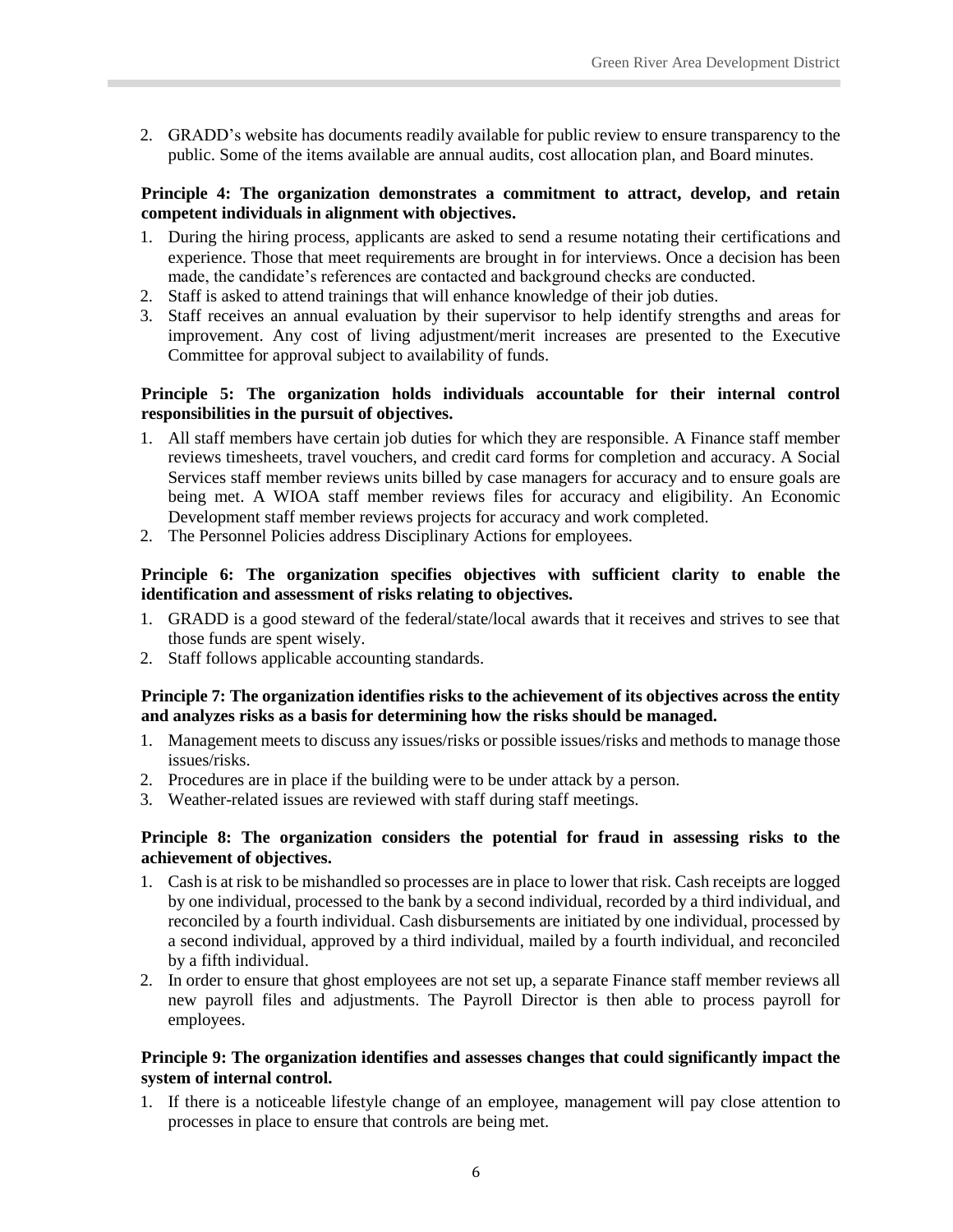2. Staff is encouraged to attend trainings so they are aware of new technology or new regulations that could have an impact on internal control.

#### **Principle 10: The organization selects and develops control activities that contribute to the mitigation of risks to the achievement of objectives to acceptable levels.**

- 1. Segregation of duties is important so no one person has control of activities from start to finish.
- 2. Cycle memos have been established that address segregation of duties.

#### **Principle 11: The organization selects and develops general control activities over technology to support the achievement of objectives.**

- 1. Staff logs on to the network using Active Directory and can only access files, folders, and servers to which they have been given access.
- 2. If an employee is terminated, access to the network is removed and email is suspended.
- 3. Staff files and financial software are backed up on a central server which is backed up daily to an offsite location.

#### **Principle 12: The organization deploys control activities through policies that establish what is expected and procedures that put policies into action.**

Travel policies have been executed and are to be followed. A yearly check of employee's insurance is conducted. Mileage claimed is checked for reasonableness and math is verified. If a meal was not furnished during the conference/meeting attended, the employee is eligible for reimbursement of meals. If airfare is required, less than first class shall be used.

#### **Principle 13: The organization obtains or generates and uses relevant, quality information to support the functioning of internal control.**

Accounting software generates reports that can be reviewed to ensure accuracy. These reports would enable users to identify any misappropriations or compare to budgeted numbers and establish percentages of spending at the given time of the report.

#### **Principle 14: The organization internally communicates information, including objectives and responsibilities for internal control, necessary to support the functioning of internal control.**

- 1. Executive Committee reviews checks written monthly to check for any suspicious activity.
- 2. Executive Committee reviews and approves a monthly financial statement that summarizes budgeted revenues and actual expenditures.

#### **Principle 15: The organization communicates with external parties regarding matters affecting the functioning of internal control.**

- 1. Grantors establish their individual reporting requirements with some being monthly, quarterly, completion of scope of work, etc. These reports are submitted to the grantors at their specifications and reviewed by them. Any questions or concerns with the grantors are discussed and resolved with them.
- 2. Grantors conduct monitoring, both on-site and desktop, to ensure compliance with federal/state regulations.
- 3. Meeting with external auditors are conducted during the year to address any issues.
- 4. Audit is presented to Executive Committee after completion annually.

#### **Principle 16: The organization selects, develops, and performs ongoing and/or separate evaluations to ascertain whether the components of internal control are present and functioning.**

Cycle memos are reviewed to ensure internal controls are being met or need to be enhanced.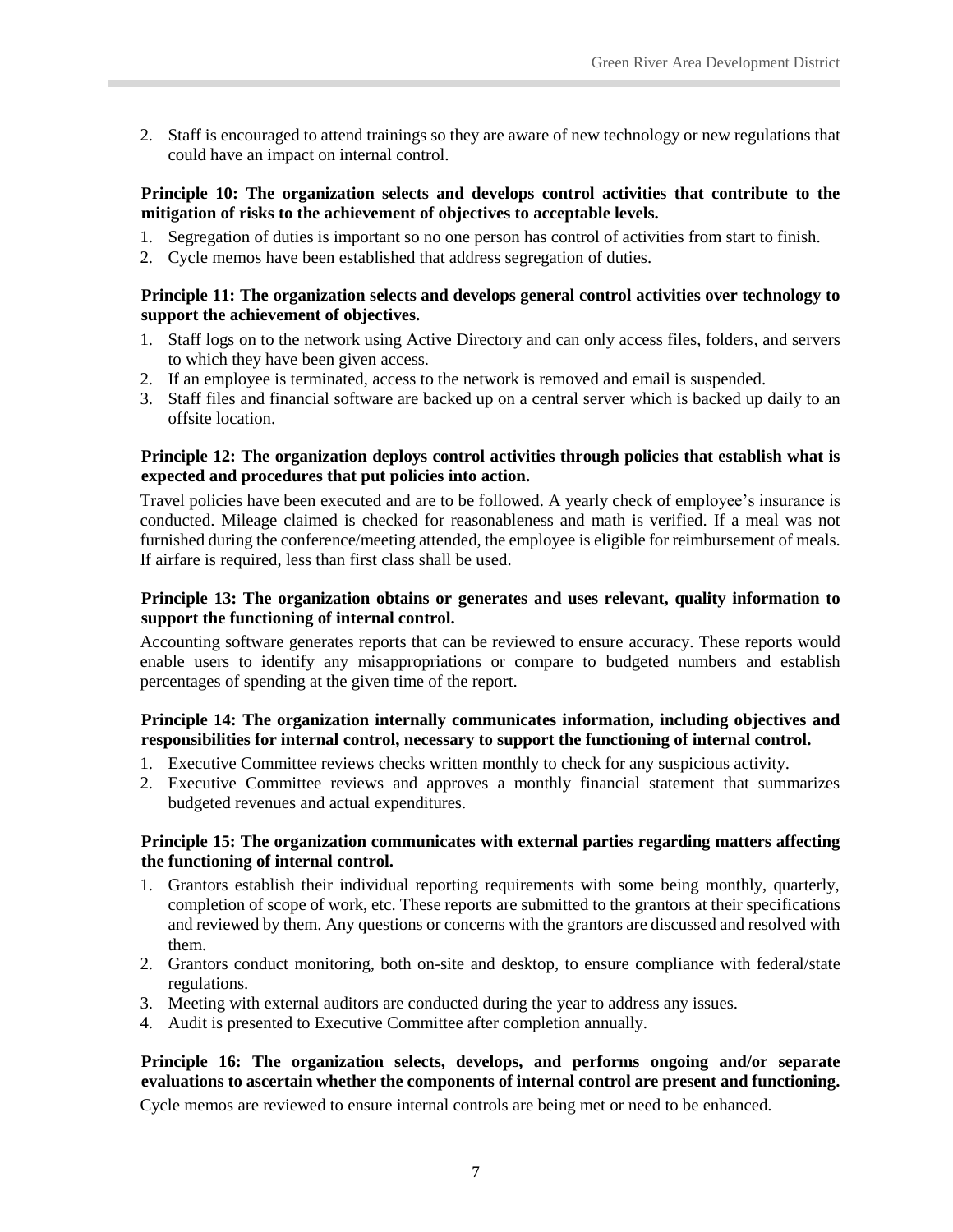**Principle 17: The organization evaluates and communicates internal control deficiencies in a timely manner to those parties responsible for taking corrective action, including senior management and the Board of Directors, as appropriate.**

#### <span id="page-13-0"></span>**IV. Access to Services by Family Members**

Employees, Board members, and members of their immediate families should not be excluded from participation in the programs/services offered by the Area Development District. However, their intent to apply and/or participate in any agency program should be disclosed. GRADD employees who are approached by a co-worker or Board/Committee member regarding programs/services for themselves or their family member(s) should disclose this request.

For the purposes of this section, immediate family is defined as: wife, husband, son, daughter, grandchildren, mother, father, brother, sister, (includes half-brother or sister), brother/sister-in-law, mother-in-law, father-in-law, aunt, uncle, niece, nephew, step-parent, and step-child.

Thus, the following disclosure procedures will be applied:

- 1. Before proceeding with an application or request, the staff member should report, in writing, the intent to make or process an application to his/her immediate supervisor.
- 2. The supervisor should document, in writing to the staff member, his acknowledgement of the disclosure and any further action that may be indicated by the staff member. A copy of this correspondence should be forwarded to his/her immediate supervisor.
- 3. In some instances, the supervisor may seek further guidance from his/her supervisor regarding this matter. The facts and circumstances pertaining to the request should be forwarded, in writing, to his/her supervisor.
- 4. The person receiving the correspondence should acknowledge it and document any further action needed to the staff member in writing. This process shall continue until it reaches the Executive Director. The Executive Director shall report the findings of these written proceedings to the Executive Committee.

Any staff member or member of their immediate family (as described above) that will benefit financially from a project recommended and/or developed by the ADD shall be subject to this disclosure policy.

#### <span id="page-13-1"></span>**V. Nepotism**

GRADD will not hire any family member of a GRADD employee or GRADD Board member as a regular full-time employee. For the purposes of this nepotism policy, family members are defined as: husband, wife, children, parents, brothers, or sisters.

#### <span id="page-13-2"></span>**VI. Political Participation and Contributions**

The purpose and activities of GRADD require continual involvement with political officials and public agencies at all levels of government. This interaction demands the highest level of cooperation and goodwill between GRADD staff members and those public officials and agencies with whom GRADD deals. Any activities, which might impair or impede such a cooperative relationship, are to be avoided. It is realized that each staff member has a right and duty to exercise their political rights to support any candidate of their personal choosing. GRADD encourages all employees, in their political activities, to avoid conflicts with local government officials. In addition, while representing GRADD or on GRADD premises, employees cannot display or advocate their personal political preferences. This does not preclude individuals from participating in political activities on their off-time, as long as they do not represent themselves as an employee of GRADD.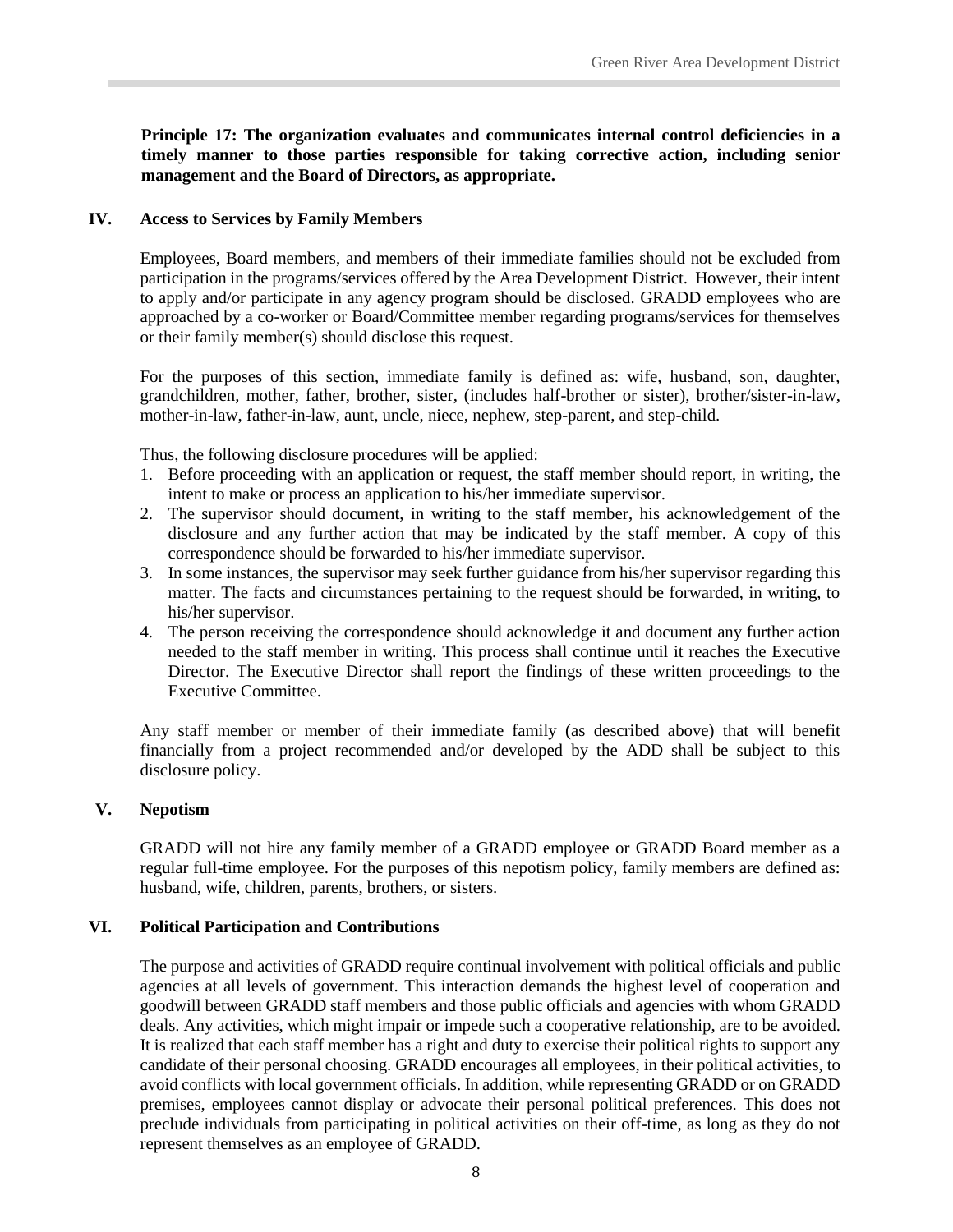GRADD prohibits the following activities while on or off the job:

- 1. Running for political office;
- 2. Using official authority to interfere with or affect the result of an election; and/or
- 3. Soliciting or discouraging the political activity of any person who has business pending with GRADD.

#### <span id="page-14-0"></span>**VII. Participation in Community Affairs**

It is the policy of GRADD to encourage employees to participate in the community service affairs of charitable, educational, religious, fraternal, and civic organizations. Employee participation in community activities must not adversely affect the employee's job performance, be detrimental to GRADD's interest, or place the employee in a position of serving conflicting interests. Involvement in community affairs by an employee shall be upon mutual agreement between the employee and employer. Under no circumstances shall an employee be forced to be a member.

GRADD may identify certain community activities in which it desires to be represented. An employee may be sponsored for participation or membership in organizations. Employees so designated will represent GRADD in the organization and shall be expected to promote GRADD's interests.

Time spent on community affairs, when not undertaken at the request of management, shall normally be outside the employee's regular working hours unless prior approval from their supervisor is granted.

Employees have a responsibility when expressing opinions in a public forum to make clear whether the opinion is a personal one or an opinion of GRADD. The Executive Director must approve any public communication that might be considered as representing GRADD in advance.

Employees shall not discuss internal confidential affairs in any public forum.

#### <span id="page-14-1"></span>**VIII. Productive Work Environment**

GRADD is committed to a work environment in which all individuals are treated with respect and dignity. GRADD expects employees to treat others as they want to be treated. Conduct that interferes with operations, discredits the ADD, or is offensive to clients or co-workers will not be tolerated. This includes the use of abusive or vulgar language, profanity, negativism, and/or inappropriate jokes.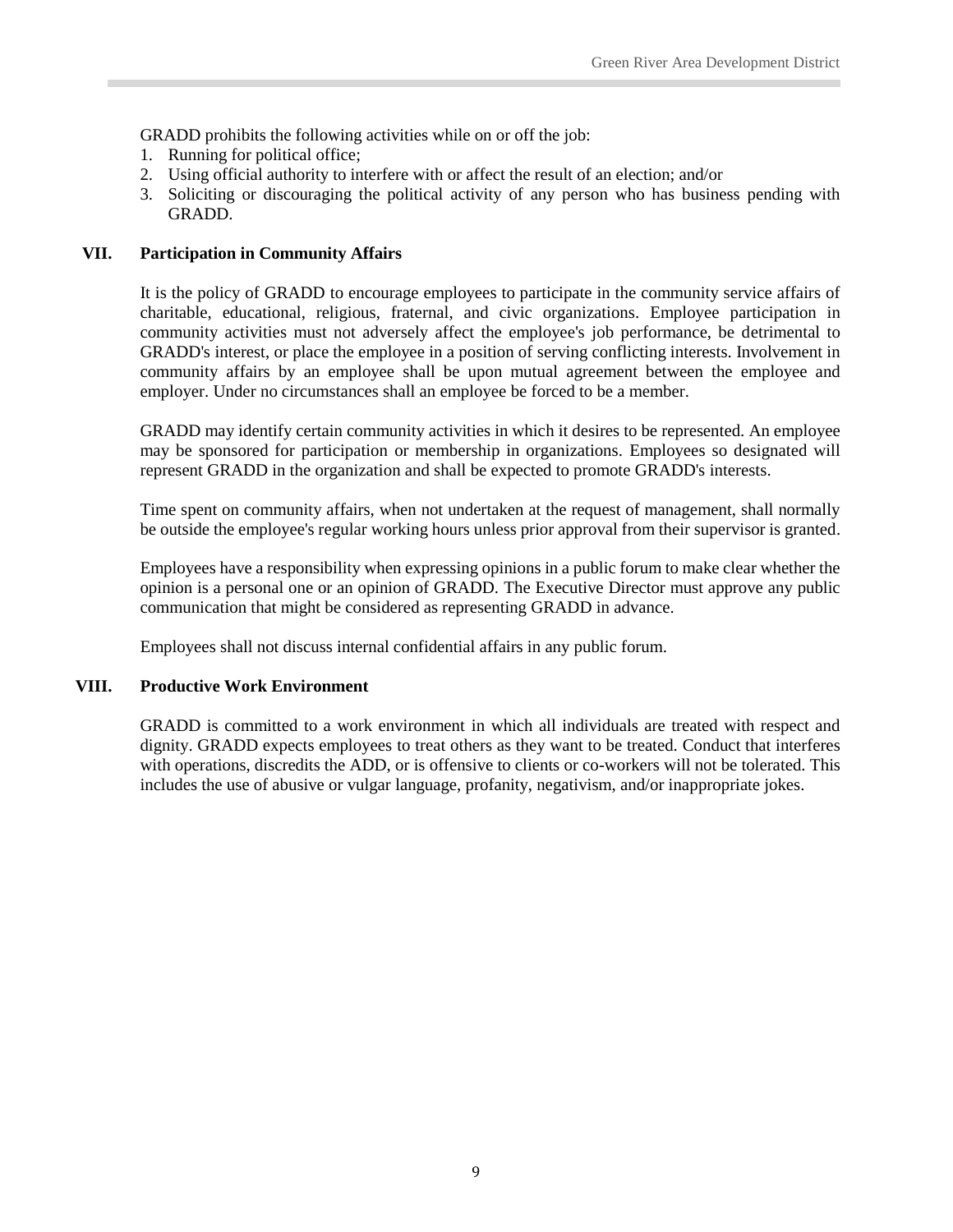## **Section 2: GENERAL POLICIES**

#### <span id="page-15-2"></span><span id="page-15-1"></span><span id="page-15-0"></span>**I. Office Dress and Personal Appearance Policy**

#### **A. Standard Dress Code**

Employees are expected to present a professional, businesslike image and should wear appropriate, clean, pressed business attire. The following guidelines are included for clarification:

- 1. Suits, sport jackets, dress shirts, casual shirts with collars, golf-type polo shirts, sweaters, blouses, tops, and turtlenecks are generally acceptable;
- 2. Logos are generally acceptable if the logo is small and does not dominate the article of clothing (clothing with the GRADD logo is encouraged);
- 3. Skirts or dresses shall not be shorter than two inches above the knee;
- 4. Leggings should be worn only under a skirt/dress/tunic that is no shorter than two inches above the knee;
- 5. Hair must be neat, clean, and conservatively groomed;
- 6. Sideburns, mustaches, and beards should be trimmed neatly;
- 7. All employees must observe good habits of grooming and personal hygiene. As a courtesy to others, and to accommodate sensitive individuals, employees are discouraged from wearing or applying excessive amounts of perfume/cologne, scented lotions/body washes; and
- 8. If an employee is doing an activity during the workday that requires less than business attire, they may dress accordingly only for that period of time.

#### <span id="page-15-3"></span>**B. Inappropriate Attire**

The following items are inappropriate and should not be worn:

- 1. Dirty, ripped, wrinkled, or stained clothing or shoes;
- 2. T-shirts, sweatshirts, halters, midriffs, tube tops, bare backs, or spaghetti straps (unless covered with a jacket/sweater);
- 3. Jeans\*, shorts, sweatpants, or yoga pants;
- 4. Clothing displaying advertising, graphics, terms, pictures, or words that dominate the article of clothing;
- 5. Clothing displaying advertising, graphics, terms, pictures, or words that are inappropriate, obscene, or may be offensive to others;
- 6. Any form fitting, revealing, provocative, or distractive clothing;
- 7. Undergarments should never be seen;
- 8. Visible tattoos that are lewd (offensive in nature) or excessive (covering the majority of the exposed skin) and all tattoos on neck or face must be covered;
- 9. Body piercing shall not be visible, except for ear piercing;
- 10. Tennis shoes; and/or
- 11. Flip-flops (e.g. beach/shower shoes).

#### <span id="page-15-4"></span>**C. Jeans Day Dress Code**

At its discretion, GRADD may allow employees to wear jeans\*. On such occasions, employees are still expected to present a neat appearance and follow all guidelines listed above. Tennis shoes are never permitted, not even on jean days.

#### <span id="page-15-5"></span>**D. Non-Compliance Procedure**

Supervisors are responsible for determining if the dress and appearance of employees under their supervision is appropriate. The steps to be taken if an employee is dressed inappropriately are:

- 1. On the first occasion, the supervisor shall discuss the inappropriate clothing with the employee and review the dress policy;
- 2. On the second occasion, the employee may be sent home to change; and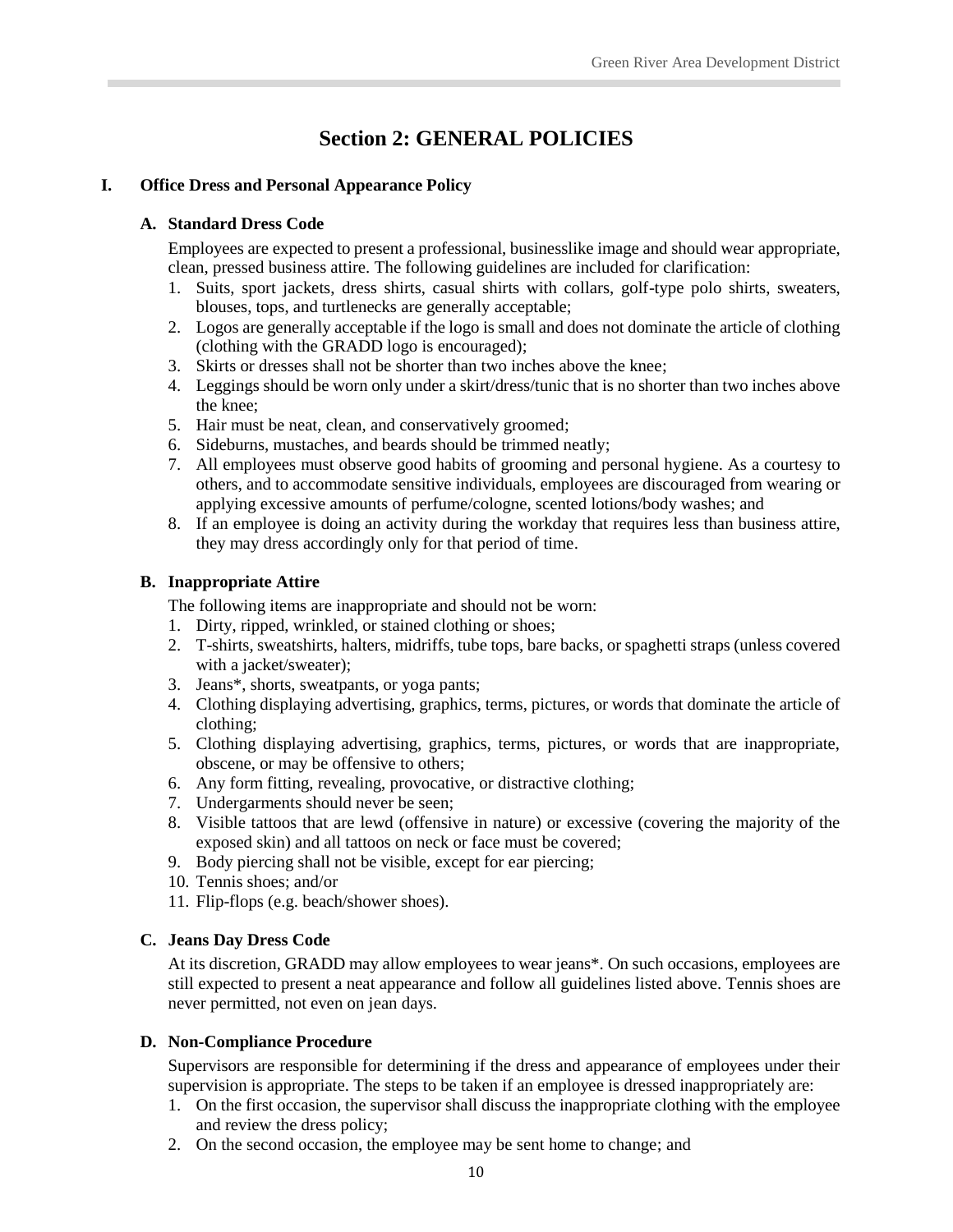3. Further violations may result in a meeting with the Executive Director.

#### <span id="page-16-0"></span>**II. Drug Free Workplace Policy**

It is the policy of GRADD that its workplace shall be drug-free in compliance with the Drug-Free Workplace Act of 1988 (PL 100-690, Title V, Subtitle D), including any future amendments. This publication provides details of this policy and a statement on dangers of drugs in the workplace.

It is the policy of GRADD that no employee shall engage in unlawful manufacture, distribution, dispensing, possession, or use of a controlled substance in the workplace of GRADD. Controlled substances are those described in KRS 218 A.020 - KRS 218 A.140 or in regulations of the Cabinet for Human Resources, including any future additions or amendments.

<span id="page-16-1"></span>All prospective new employees will be subject to pre-employment drug testing.

#### **A. Illegal Substance Use**

Illegal substance use or alcohol use shall not be allowed on the GRADD premises. Any violations shall be subject to disciplinary action, in accordance with the GRADD Employee Disciplinary Procedure.

#### <span id="page-16-2"></span>**B. Drug Free Workplace Violations**

Each employee shall notify the Executive Director within five days of any criminal drug statute conviction for a violation in the workplace. Within 30 days, GRADD must take appropriate action.

Employees found to be abusing drugs, but not convicted of any drug statute violation, will be subject to appropriate personnel action up to and including termination. Said employee may be required to participate satisfactorily in a drug abuse assistance or rehabilitation program approved for such purposes. GRADD will not pay for this rehabilitation.

#### **III. Harassment Policy**

<span id="page-16-3"></span>It is the policy of GRADD to provide and maintain a work environment that is free of harassment, exploitation, intimidation, and bullying of any kind. All employees will be treated with dignity and respect and employees are required to treat others with the same dignity and respect. All employees are expected to comply with this policy. Failure to do so may result in disciplinary action and may include termination.

This policy covers harassment or bullying, of any sort, which occurs both in and out of the workplace, such as on business trips, or at work-related events or social functions. It covers bullying and harassment by any employees of other employers, Board member, supervisor, co-worker, client or citizen, and visitors to GRADD's premises. Employees should always consider whether their words or conduct could be received as offensive.

The following behaviors, and those in the like, are prohibited:

- 1. Unwanted and inappropriate physical contact or horseplay, including touching, pinching, pushing, grabbing, unnecessary brushing against someone, invading personal space, and physical or sexual assault;
- 2. Unwelcome sexual advances or suggestive behavior, and suggestions that sexual favors may further a career or that a refusal may hinder it;
- 3. Sending or displaying material that is pornographic or that some people may find offensive (including e-mails, text messages, video clips, and images sent by mobile phone, e-mail, or posted on the Internet);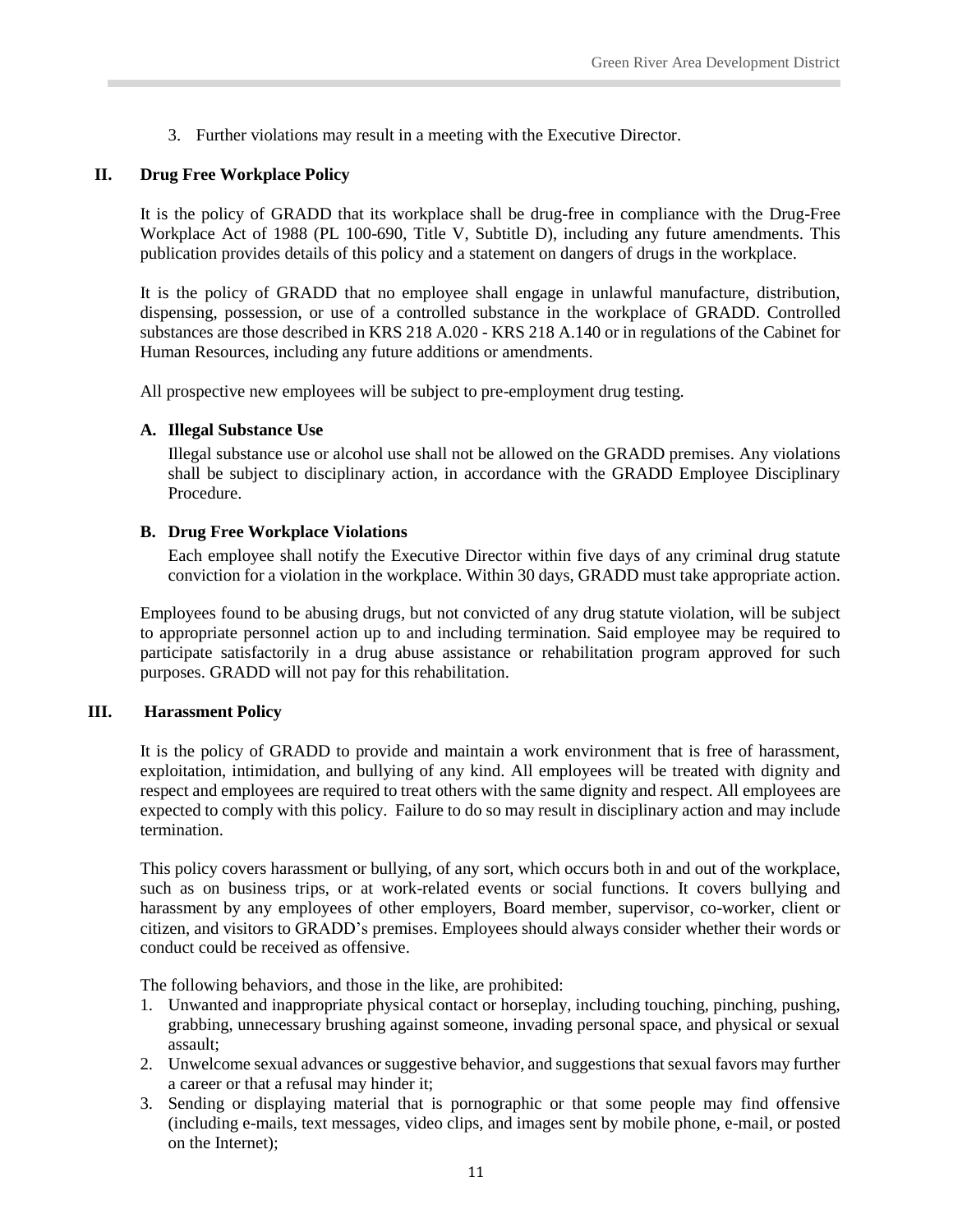- 4. Racist, sexist, homophobic, or ageist jokes, or derogatory or stereotypical remarks about a particular ethnic, social, linguistic or religious group, or gender;
- 5. Physical or psychological threats;
- 6. Mocking, mimicking, or belittling a person's disability or age; and
- 7. Physical assaults on another employee, including, but not limited to: rape, sexual battery, molestation, or attempts to commit these assaults.

Any employee who believes they have been the subject of harassment should tell the offending person that their actions are inappropriate and offensive. The employee shall document and submit to a supervisor and/or the Executive Director all incidents of harassment in order to provide the fullest basis for investigation, so steps may be taken to protect the employee from further harassment. The designated EEO officer shall undertake an investigation of all complaints immediately and confidentially.

Any employee found guilty of harassing another employee, in any way, will be subject to disciplinary action in accordance with GRADD's Employee Disciplinary Procedure.

GRADD recognizes that false accusations of harassment can have a serious effect on innocent men and women. Individuals falsely accusing another of harassment will be disciplined in accordance with GRADD's Employee Disciplinary Procedure.

#### <span id="page-17-0"></span>**IV. Protected Health Information Policy**

It shall be the policy of GRADD to establish and adhere to guidelines regarding uses and disclosure of Protected Health Information (PHI). Privacy and confidentiality shall be maintained with any use or disclosure of PHI required for treatment, payment, or health care operations. This policy shall be reviewed and revised as necessary.

#### <span id="page-17-1"></span>**A. General Provisions**

- 1. GRADD shall be permitted to use or disclose PHI:
	- a. To the individual client;
	- b. Pursuant to and in compliance with a consent;
	- c. Without consent, if consent is not required and has not been sought, to carry out treatment, payment, or health care operations. (EXCEPTION: Psychotherapy notes); and
	- d. Pursuant to and in compliance with an authorization.
- 2. GRADD shall disclose PHI:
	- a. To the individual client; and
	- b. To the Secretary, Kentucky Cabinet for Health.
- 3. GRADD shall make reasonable efforts to limit PHI to the minimum necessary to accomplish the intended purpose of the use, disclosure, or request. Exceptions to the minimum necessary shall be recognized as:
	- a. Disclosures or requests by a health care provider for treatment;
	- b. Uses or disclosures made to the individual client;
	- c. Pursuant to an authorization;
	- d. Disclosures made to the Secretary; or
	- e. Uses or disclosures required by law.
- 4. GRADD may not use or disclose PHI covered by an agreed restriction.
- 5. GRADD may use PHI to create information that is not individually identifiable or disclose PHI only to a business associate of such purpose.
- 6. GRADD may disclose PHI to a business associate and allow a business associate to create or receive PHI when there is a satisfactory assurance that the business associate will safeguard the information.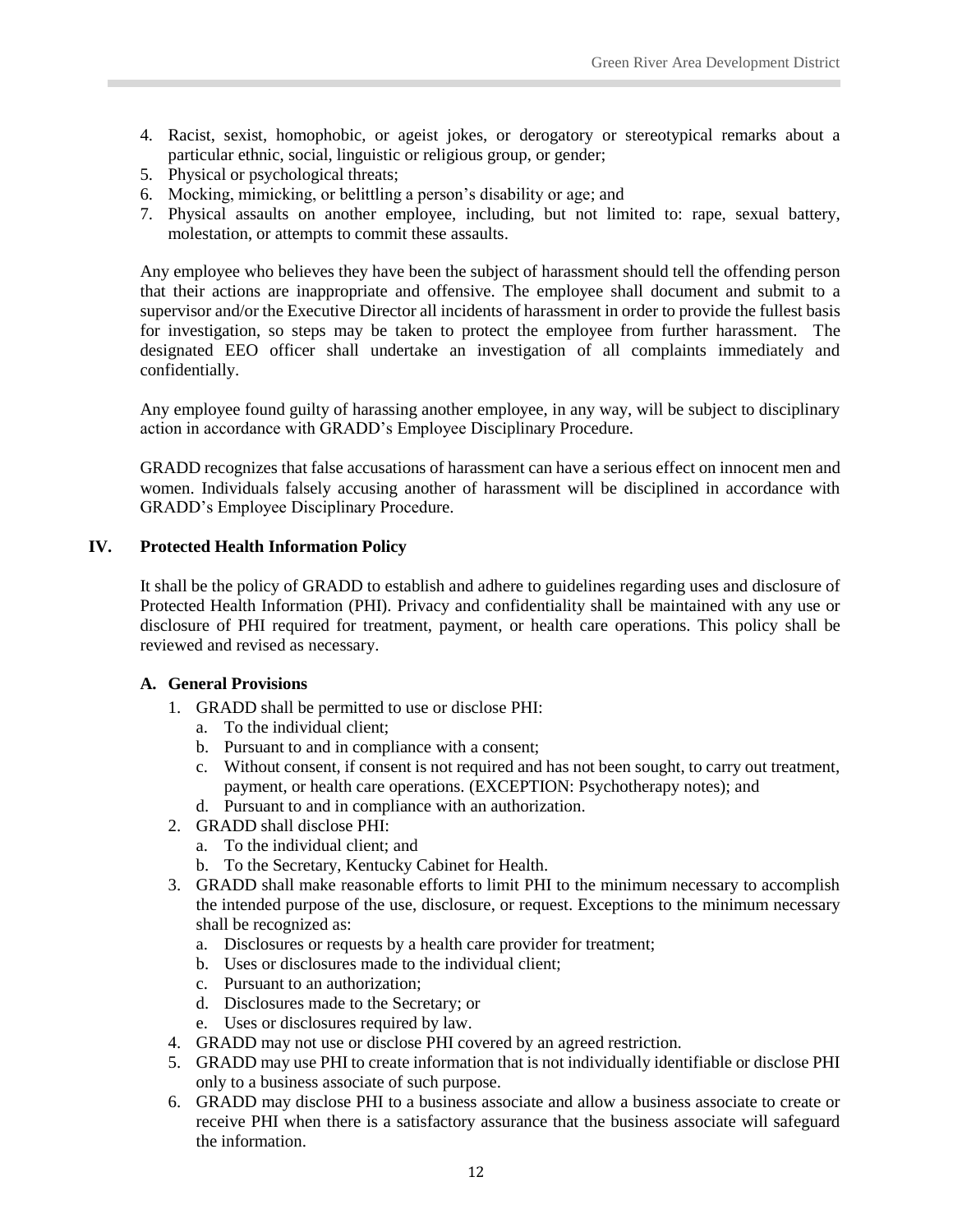- 7. When under applicable law, a person has authority to act on behalf of an individual who is an adult or an emancipated minor in making decisions related to health care, GRADD shall treat such person as a personal representative with respect to PHI.
- 8. When a workforce member or business associate believes in good faith that GRADD has engaged in unlawful conduct or violated professional or clinical standards, or that the care, services, or conditions may potentially endanger one or more clients, workers, or the public then GRADD shall not have violated the disclosure requirements when the disclosure is to:
	- a. A health oversight agency or public health authority authorized by law to investigate or oversee the conduct or conditions of GRADD;
	- b. An appropriate health care accreditation organization for the purpose of reporting the allegation of failure to meet professional standards or misconduct by GRADD;
	- c. An attorney retained by or on behalf of the workforce member or business associate for the purpose of determining the legal options; or
	- d. To law enforcement officials when the workforce member is the victim of a criminal act and the PHI is about the suspected perpetrator.

#### <span id="page-18-0"></span>**B. Use and Disclosure Requiring an Opportunity for the Individual to Agree or Object**

- 1. GRADD may use or disclose PHI without written consent or authorization, provided the individual is informed in advance of the use or disclosure and the opportunity to agree or prohibit or restrict the disclosure. GRADD may orally inform the individual and obtain an oral agreement or objection.
- 2. GRADD may be permitted use and disclosure of PHI for involvement in the individual's care and for notification purposes. The uses or disclosures may be:
	- a. To a family member, relative, or close friend of the individual, or any other person identified by the individual when the PHI is directly relevant to such person's involvement with the individual's care or payment;
	- b. To notify or assist in notification of a family member, personal representative, or another person responsible for the care of the individual with regards to location, general condition, or death; or
	- c. When the individual has the capacity to make health care decisions and is in agreement or does not express or infer an objection to the use or disclosure.
- 3. GRADD may, if the individual is not present or had the opportunity to agree or object because of incapacity or an emergency circumstance, exercise professional judgment to determine whether the disclosure is in the best interest of the individual.

#### <span id="page-18-1"></span>**C. Use or Disclosure Not Requiring Consent, Authorization, or an Opportunity to Agree or Object:**

- 1. GRADD may use or disclose PHI to the extent that such use or disclosure is required by law and is limited to the relevant requirements of such law.
- 2. GRADD may disclose PHI for public health activities and purposes when:
	- a. A public health authority is authorized by law to collect or receive such information for the purpose of preventing or controlling disease, injury, or disability;
	- b. A public health authority or other appropriate government authority is authorized by law to receive reports of child abuse or neglect; or
	- c. A person is subject to the jurisdiction of the Food and Drug Administration to report an adverse event, track products, or a person may have been exposed to a communicable disease.
- 3. GRADD may disclose PHI about an individual who is reasonably believed to be a victim of abuse, neglect, or domestic violence to an authority or agency authorized by law to receive such reports. The individual shall agree to disclosure or disclosure may only be to the limit relevant to the requirements by law.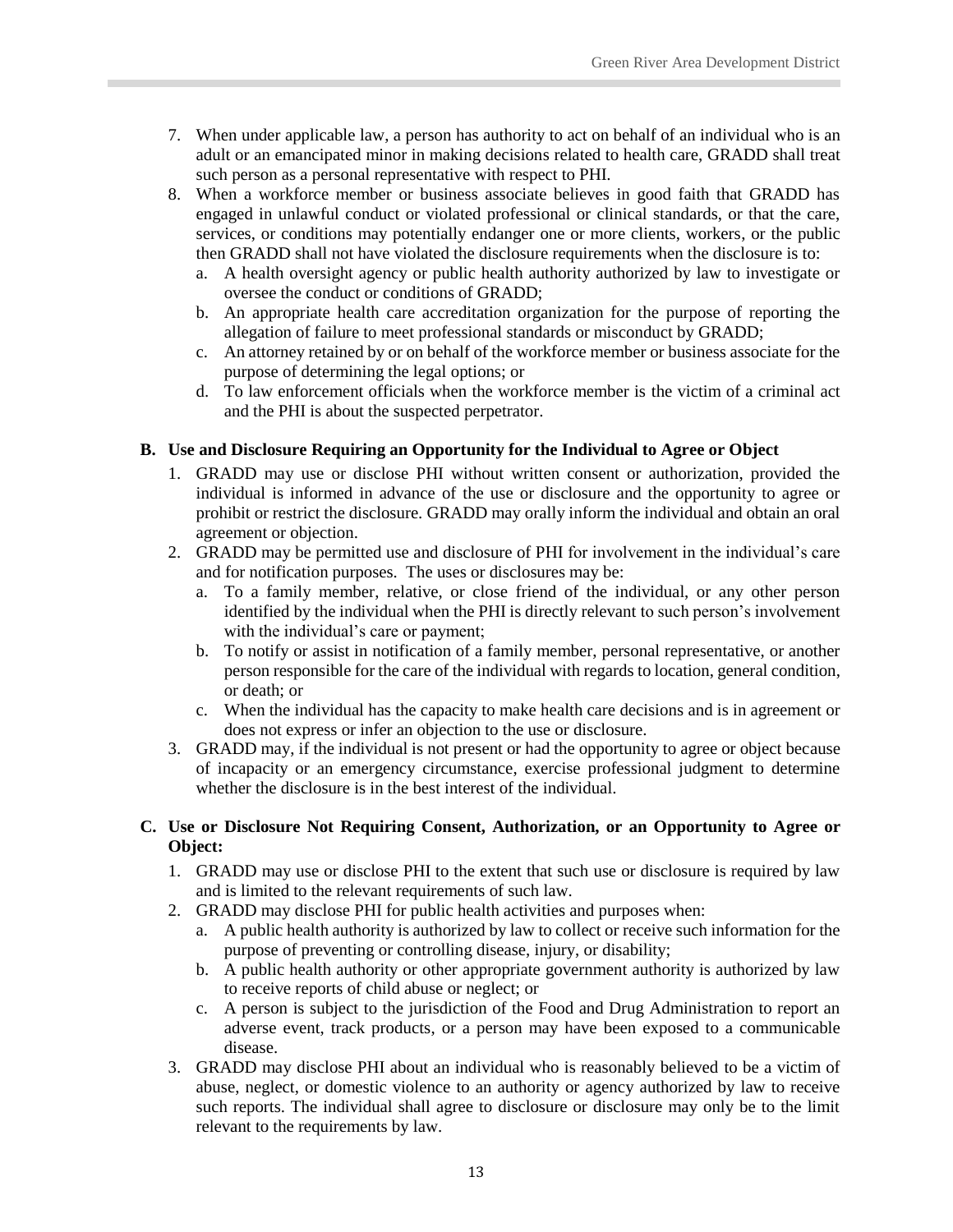- 4. GRADD may disclose PHI to a health oversight agency for activities authorized by law. Disclosure may be for, but not limited to, audits, investigations, civil rights laws, inspections, licensure, or oversight of benefit or regulatory programs.
- 5. GRADD may disclose PHI in the course of any judicial or administrative proceeding in response to an order of a court or administrative tribunal or to a subpoena or other lawful process.
- 6. GRADD may disclose PHI for a law enforcement purpose to a law enforcement official of certain types of wounds or physical injuries to the extent as limited by the relevant requirements of the law.
- 7. GRADD may disclose PHI to a coroner or medical examiner for the purpose of identifying a deceased person, determining cause of death or other duties authorized by law. Additionally, PHI may be disclosed to funeral directors, consistent with applicable law.
- 8. GRADD may use or disclose PHI, when an individual has given prior consent or authorization, to organ procurement organizations.
- 9. GRADD may use or disclose PHI for research with prior authorization or authorization waiver. A waiver may be approved by an Institutional Review Board.
- 10. GRADD may, consistent with applicable law and standards of ethical conduct, use or disclose PHI, if in good faith it is believed it is necessary to prevent or lessen a serious and imminent threat to the health or safety of a person or the public.
- 11. GRADD may use and disclose PHI of individuals who are Armed Forces personnel for activities deemed necessary by appropriate military command authorities to assure the proper execution of a military mission, if the military authority has published by notice in the Federal Register the appropriate military command and the purpose for which the PHI may be used or disclosed.
- 12. GRADD may disclose PHI as authorized by and to the extent necessary to comply with laws relating to workers' compensation or other similar programs, established by law, that provide benefits for work-related injuries or illness without regard to fault.

#### <span id="page-19-0"></span>**D. Additional Requirements to Uses and Disclosures of PHI**

- 1. GRADD may determine that health information is not individually identifiable health information if a person with appropriate knowledge of and experience with generally accepted statistical and scientific principles and methods for rendering information not individually identifiable, determines that the risk is very small that the information could be used to identify an individual and documents the methods and results of the analysis that justify such determination.
- 2. GRADD may assign a code or other means of record identification to allow information deidentified to be re-identified when the code is not derived from or related to information about the individual and the code or means of record identification is not used or disclosed for any other purpose and the mechanism of the code is not disclosed.

#### <span id="page-19-1"></span>**V. Social Media Policy**

GRADD understands that some employees may maintain web logs (or "blogs"), may contribute posts to the blogs of other persons, and may maintain and participate in other social media, such as Twitter, Facebook, Instagram, YouTube, and LinkedIn (collectively, "social media"). In some instances, the ADD and employees' careers may benefit from the appropriate use of social media. Still, these sites have nearly unlimited communication potential, nearly unlimited duration and retention, and unless the creator restricts access, they may be accessed by anyone around the world with access to the Internet.

To protect the Area Development District's interests, GRADD expects employees who participate in social media abide by the following guidelines: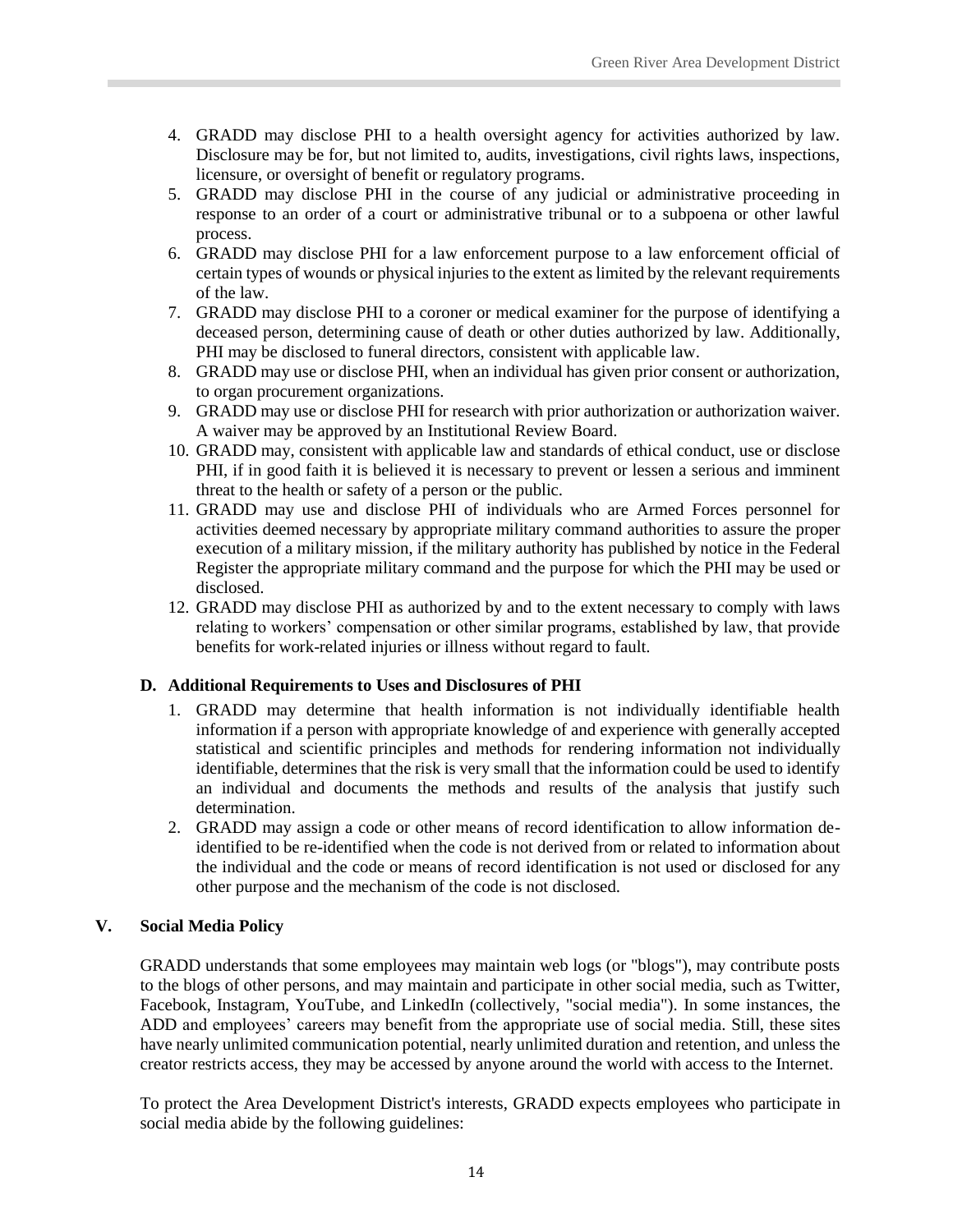- 1. GRADD time and equipment, including computers and electronic systems, are not to be used for social media, including updating personal websites or profiles, unless they have received prior authorization from the Executive Director;
- 2. When discussing work on a social media website, whether at home, work, or otherwise, employees must abide at all times with all legal and ethical requirements, as well as the ADD's policies found in this Employee Handbook, including without limitation our anti-harassment, anti-discrimination, and anti-retaliation policies;
- 3. Employees may not disclose via social media any of the ADD's confidential or trade secret information, including without limitation information about GRADD's products, services, customers, employees, and vendors learned in the course of their employment;
- 4. Employees may not use in social media any materials belonging to the ADD, including promotional and marketing materials, unless they have received prior authorization from the Executive Director;
- 5. Employees may not use in social media the ADD's logo, letterhead, or other trademarked material, including a picture of themselves wearing or displaying the ADD's logo, unless they have received prior authorization from the Executive Director;
- 6. Employees may not post or publish via social media photographs of themselves in any ADD location or on the ADD's premises unless they have received prior authorization from the Executive Director. Likewise, employees may not post photographs of other ADD employees without their express approval to do so; and
- 7. Employees should never use their ADD e-mail account or password in conjunction with a personal social networking site.

Finally, when using social media, employees must be respectful. Employees may not post discriminatory, defamatory, libelous, or slanderous comments when discussing the ADD, its officers, supervisors, co-workers, customers, or competitors on any social media. Employees should not use social media as a vehicle for personal attacks. Social media postings by employees that reflect negatively on the ADD, its employees, vendors or customers, or that otherwise violate any provision of this policy may result in disciplinary action up to and including termination from employment. As for employees who maintain personal social networking sites, these sites must remain personal in nature and be used to share personal opinions or non-work related information. This helps ensure a distinction between sharing personal and agency views.

#### <span id="page-20-0"></span>**VI. Whistleblower Policy**

If any employee reasonably believes that some policy, practice, or activity of GRADD is in violation of law, a written complaint must be filed by that employee with the Executive Director or the Board Chairperson.

It is the intent of GRADD to adhere to all laws and regulations that apply to the organization and the underlying purpose of this policy is to support the organization's goal of legal compliance. The support of all employees is necessary to achieving compliance with various laws and regulations.

GRADD will not retaliate against an employee who, in good faith, has made a protest or raised a complaint against some practice of GRADD, or of another individual or entity with whom GRADD has a business relationship, on the basis of a reasonable belief that the practice is in violation of law, or a clear mandate of public policy.

Employees shall not make a report he or she knows or reasonably should know is false, nor shall they make a report for the purpose of harassing or retaliating against another person.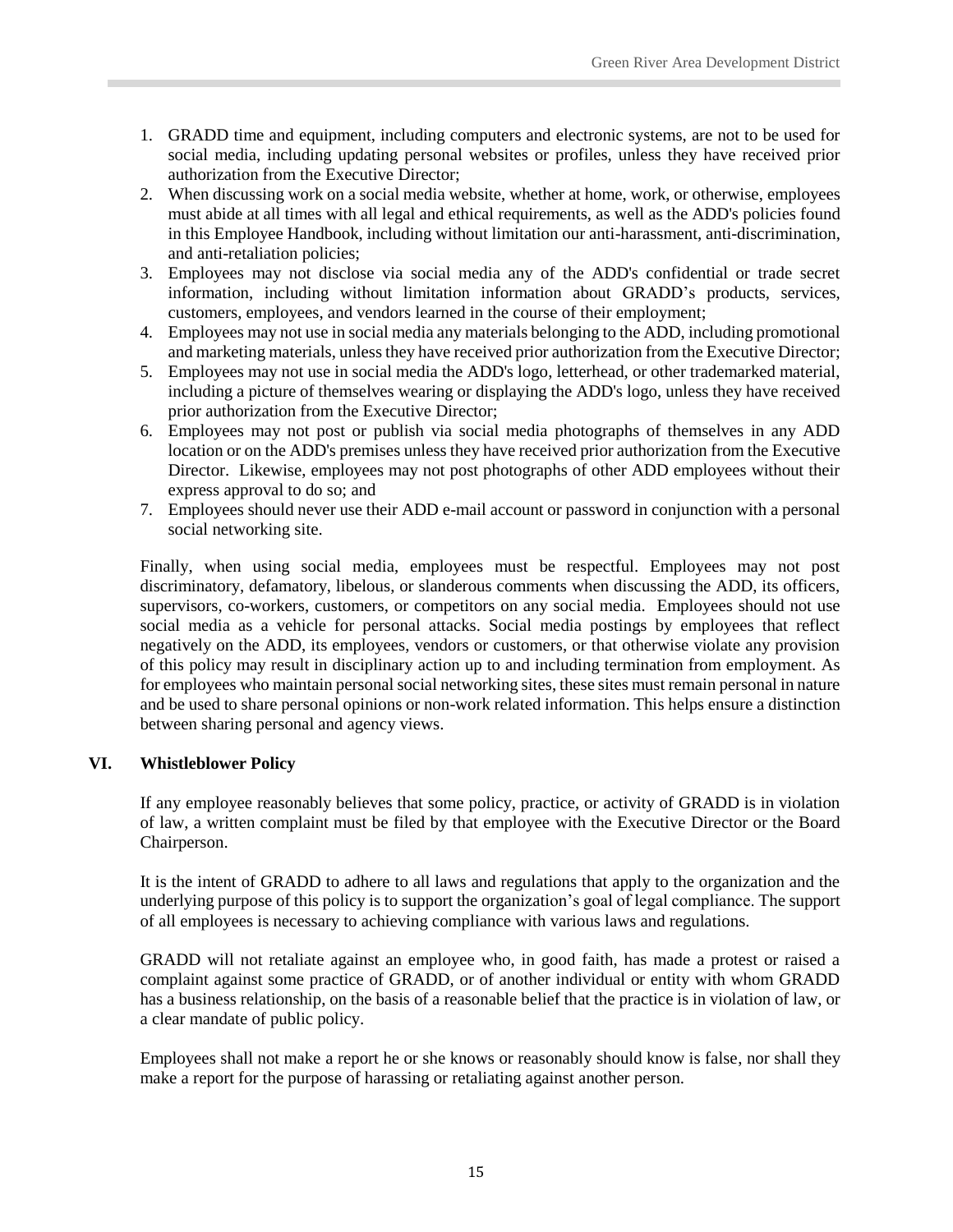GRADD will not retaliate against employees who disclose or threaten to disclose to a supervisor or a public body, any activity, policy, or practice of GRADD that the employee reasonably believes is in violation of a law, a rule, or regulation mandated pursuant to law or is in violation of a clear mandate of public policy concerning the health, safety, welfare, or protection of the environment.

#### <span id="page-21-0"></span>**VII. Workplace Violence Prevention Policy**

GRADD is committed to preventing workplace violence and maintaining a safe work environment. GRADD has adopted the following guidelines to deal with intimidation, harassment, or other threats of, or actual, violence that may occur onsite or offsite during work-related activities.

All employees, clients, and business associates should be treated with courtesy and respect at all times. Employees are expected to refrain from fighting, "horseplay," or other conduct that may be dangerous to others. Conduct that threatens, intimidates, or coerces another employee, client, or business associate will not be tolerated. GRADD resources may not be used to threaten, stalk, or harass anyone at or outside the workplace. GRADD treats threats coming from an abusive personal relationship as it does other forms of violence.

Indirect or direct threats of violence, incidents of actual violence and suspicious individuals or activities should be reported as soon as possible to a supervisor. When reporting a threat or incident of violence, the employee should be as specific and as detailed as possible. Employees should not place themselves in peril, nor should they attempt to intercede during an incident.

Employees should promptly inform their supervisor of any protective or restraining order that they have obtained that lists the workplace as a protected area. Employees are encouraged to report safety concerns with regard to intimate partner violence. GRADD will not retaliate against employees making good-faith reports.

GRADD will promptly and thoroughly investigate all reports of threats of violence, incidents of actual violence, and of suspicious individuals or activities. The identity of the individual making a report will be protected as much as possible. GRADD will not retaliate against employees making good-faith reports of violence, threats, or suspicious individuals or activities. To maintain workplace safety and the integrity of its investigation, GRADD may suspend employees suspected of workplace violence or threats of violence, either with or without pay, pending investigation.

Anyone found to be responsible for threats of, or actual, violence or other conduct that is in violation of these guidelines will be subject to prompt disciplinary action up to and including termination of employment.

GRADD encourages employees to bring their disputes to the attention of their supervisors before the situation escalates. GRADD will not discipline employees for raising such concerns.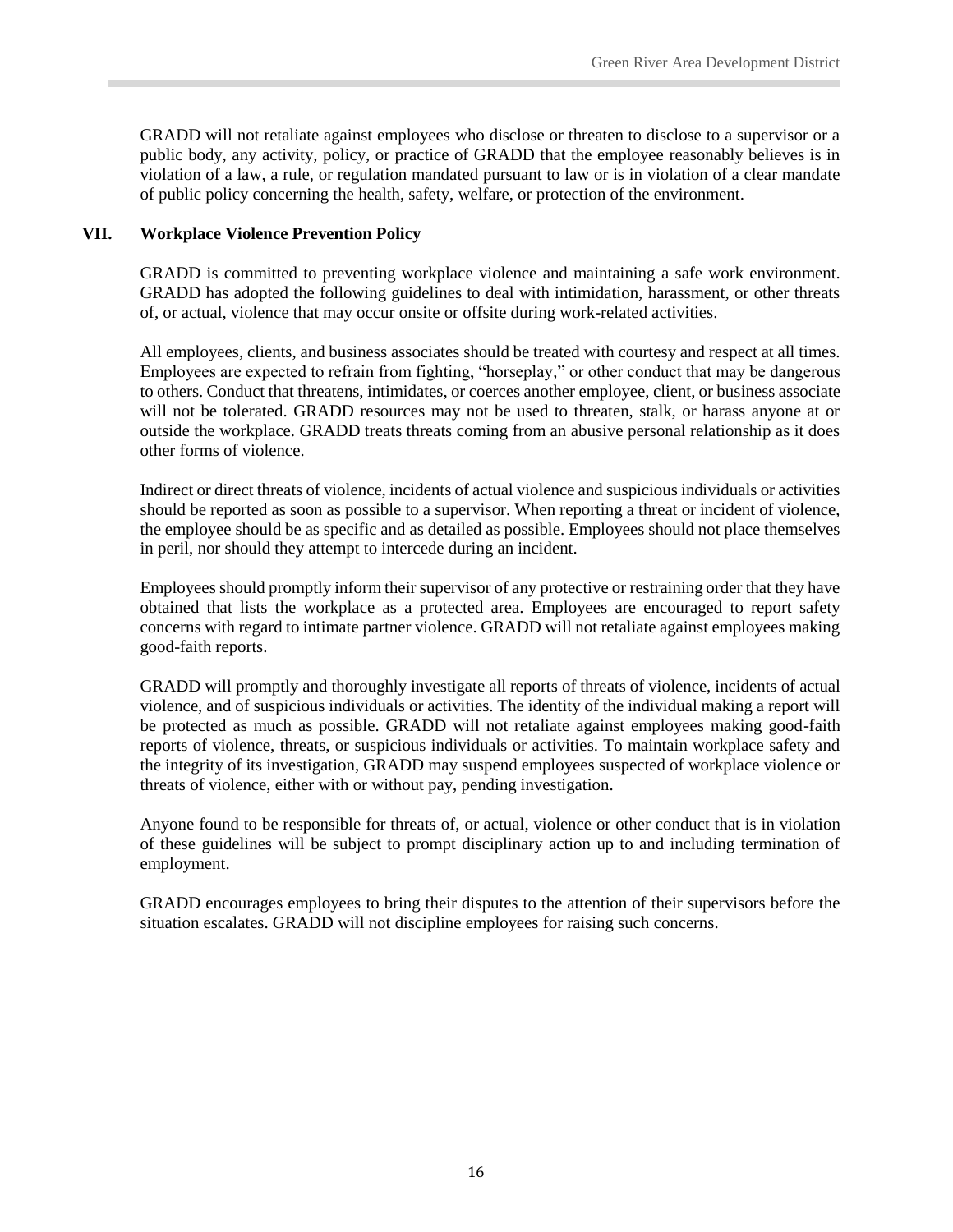## <span id="page-22-0"></span>**Section 3: COMPANY PREMISES AND OPERATING PROCEDURES**

#### <span id="page-22-1"></span>**I. Alarm System**

Employees are directed to enter the building through either the two south-end entrances or the westend entrance to the building. Digital alarm pads are located inside the building at these entrances. The first person arriving at the building on a weekday will be responsible for deactivating the alarm. The last person leaving the building on a weekday will be responsible for activating the alarm. If an employee enters the building in the evenings or on weekends, it is his/her responsibility to deactivate/activate the alarm accordingly.

Employees will be given unwritten directions on pass codes for activating and deactivating the alarm system, along with processes to follow if the alarm is accidentally set off. These codes will change periodically and employees will be informed of any changes.

Upon entering the building, the alarm must be deactivated within two minutes; otherwise, the police will be dispatched immediately.

Contact the Information Technology (IT) Manager with any questions regarding the alarm system.

#### <span id="page-22-2"></span>**II. Automobiles (GRADD-Owned Vehicles)**

GRADD has a fleet of automobiles available for employees to use for business purposes. Employees are required to follow the process for reserving, using, and returning the vehicles to GRADD. Use of staff vehicles is a privilege, not a right. Non-compliance with the procedures could lead to the forfeiting of vehicle privileges.

#### <span id="page-22-3"></span>**A. Automobile Safety**

All employees are required to operate vehicles in a safe manner and obey all motor vehicle laws and regulations. Only employees are permitted to operate GRADD vehicles. The vehicles should remain locked at all times. In accordance with Kentucky state law regarding seat belt usage, employees are required to wear their seat belts at all times when operating the GRADD staff cars. Employees shall be required to wear their seat belts in their personal vehicles when they are conducting GRADD business.

No employee shall operate the GRADD staff cars while under the influence of alcohol or if impaired by medications. No employee shall operate their personal vehicle under the influence of alcohol during office hours or while conducting GRADD business.

Any violations shall be subject to disciplinary action, in accordance with the GRADD Employee Disciplinary Procedure.

#### <span id="page-22-4"></span>**B. Reservations**

Vehicles are to be reserved through the Outlook calendar function. The receptionist shall maintain the keys and credit cards for each of the vehicles. When reserving vehicles, first priority shall be given to out-of-district travel. Second priority shall be given to business trips with three or more employees/business associates per vehicle. After these priorities, reservations will be on a firstcome first-serve basis. If all cars have been reserved and an employee needs a vehicle because of a priority-level status, it is that employee's responsibility to speak with the employee who has reserved the vehicle before "bumping."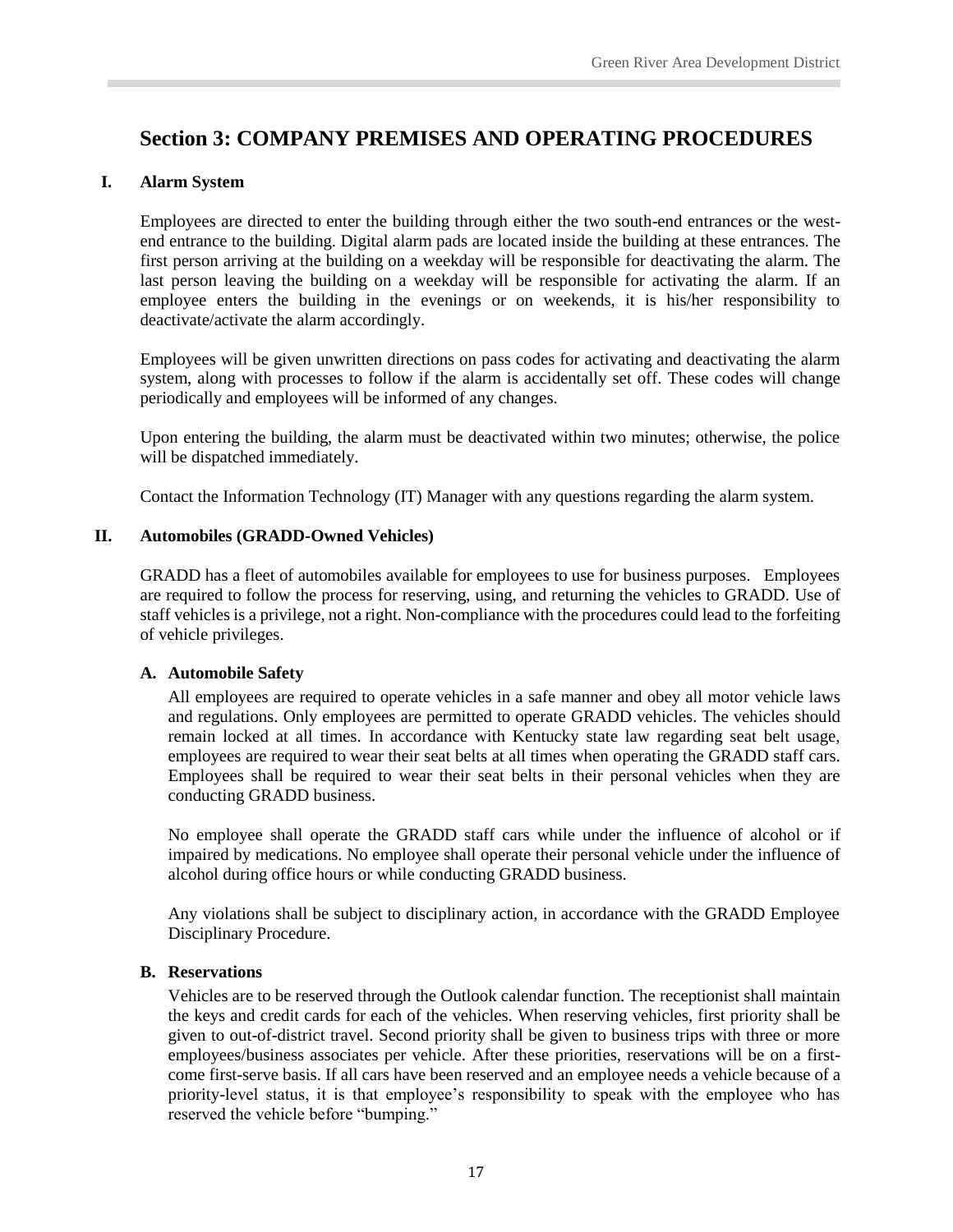When reserving a vehicle, the employee must specify the beginning time and estimate the ending time. If reserving a vehicle for multiple days in a row, an entry must be made for each day; do not use the "all day" button. It is understandable that estimating the time of return may be difficult to predict so employees need to be mindful of the time they report and understand that another employee may be relying on them to return the vehicle at that time. If an employee will be delayed in his/her return, he/she should contact the office immediately.

#### <span id="page-23-0"></span>**C. Location of Vehicles**

Staff cars are to be parked and locked in the GRADD parking lot any time they are not being used. The cars should be parked in the back (west) lot under the lights in the spaces toward the north end. These spaces have been designated because they are visible from the road and may help prevent vandalism. Vehicles are NOT to be taken home overnight by staff without PRIOR approval by the Executive Director.

#### <span id="page-23-1"></span>**D. Vehicle Care while on the Road**

It is the employee's responsibility to report any vehicle maintenance or service issues to the designated staff person so that repairs can be made. The office credit card is provided in the wallet that accompanies each vehicle. This credit card can be used for any minor repairs that are necessary while on the road.

#### <span id="page-23-2"></span>**E. Returning Vehicles to GRADD**

Employees should prepare the vehicle for the next employee who has it reserved. This means cleaning it out of any debris, filling the gas tank if it is less than one-half  $(\frac{1}{2})$  full, and recording the ending mileage on the travel form. If the car's exterior is dirty, the employee shall use the office credit card to have it washed. Employees must always lock the doors and return the keys and credit cards to their rightful place. This process applies even if the vehicle is returned late at night or in inclement weather. Always be mindful that the next employee may have that car reserved for early the next morning.

#### <span id="page-23-3"></span>**F. Record Keeping**

Upon return, an employee must complete the travel form and attach receipts for any and all charges for gasoline, maintenance, and/or service. The Executive Director may be assigned a GRADD owned vehicle. All mileage both business and personal is tracked and logged daily. All personal use of the vehicle is reported according to IRS Publication 15-B as a taxable benefit on the W-2 at year end.

#### <span id="page-23-4"></span>**III. Checking In/Out**

For safety reasons, it is every employee's responsibility to check in and out with the receptionist every time he/she leaves or returns to the building during working hours or when he/she will be taking annual or sick leave.

#### <span id="page-23-5"></span>**IV. Computers**

Electronic information resources that include, but are not limited to voice mail, email, the Internet and other network files or accounts, are available to employees of GRADD. The goal in providing electronic information service to employees is to promote efficiency and excellence in the workplace by facilitating resource sharing, innovation, communication, cooperation, and collaboration.

In addition to the following electronic information policies, employees must adhere to the "Workstation Privacy and Security" policies located in GRADD's HIPAA Policy.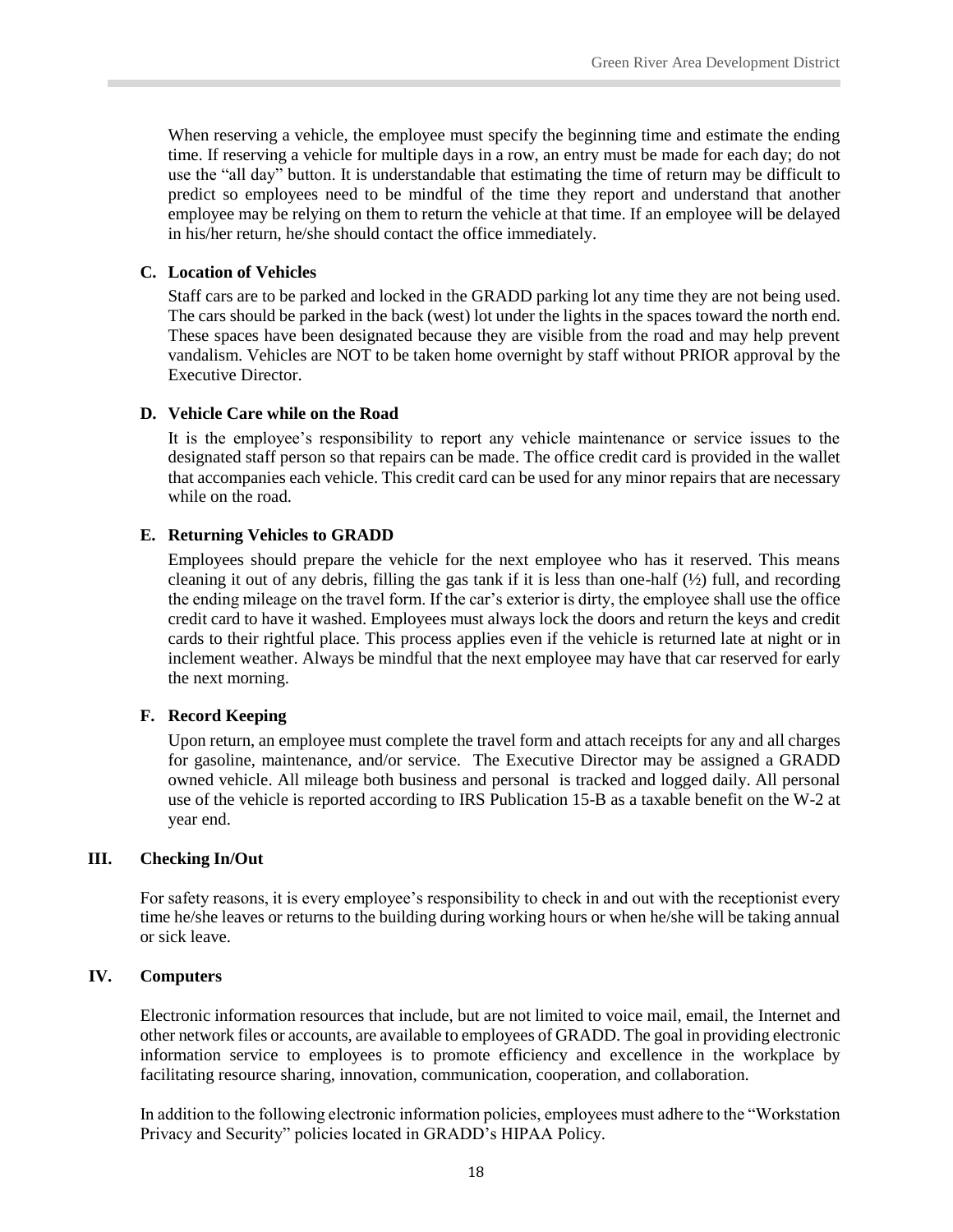#### <span id="page-24-0"></span>**A. Email and Internet Policy**

Email and the Internet are for conducting the business of GRADD. Employees are prohibited from using email, the Internet, or other parts of GRADD's system to transmit confidential or privileged information outside the company without prior written permission and unencrypted. All personal devices used to access GRADD email or data must be password protected. This includes client addresses or information input into GPS mobile navigation software.

Offensive or vulgar email messages, such as messages that contain sexual or racial comments, are strictly prohibited, in conformity with the company's existing policies against harassment and discrimination.

Employees may not attempt to gain access to co-worker's email or computer files without prior authorization.

GRADD owns the email and Internet system and the information transmitted and stored within it. Employees have no expectation of privacy or confidentiality in any of their emails. Employee email and Internet will be monitored from time to time and is subject to inspection at any time.

All employees will be assigned an email account. This email account is for the express purpose of conducting GRADD business. Employees shall NOT use their office email account to solicit or forward junk email, including poems, greeting cards, chain letters, etc. GRADD employees are prohibited from sending, receiving, or opening any non-business attachments on the GRADD email system. It is the employee's responsibility to let family, friends, and business associates know that employees are not allowed to receive these at work.

GRADD employees are prohibited from using Internet access at the office to link into their personal email accounts.

#### <span id="page-24-1"></span>**B. Software**

The installation or downloading of unauthorized software (including screen savers, wallpaper, games, etc.) will be prohibited on computers owned by GRADD. Authorized software includes software purchased by GRADD or software purchased by the employee to be used for work purposes. All software installed on GRADD equipment must be legal, registered, and approved by the IT Manager. All software media purchased by GRADD shall remain in the possession of the IT Manager and shall not be copied for home use by GRADD employees.

Random checks will be made on GRADD equipment to verify there is no illegal software being used. Anyone found to be using such software will be warned and the software deleted. Repeated violations shall be cause for disciplinary action in accordance with the Employee Disciplinary Procedure.

#### <span id="page-24-2"></span>**C. Computer Viruses and Vandalism**

Every precaution should be made to minimize the possibility of computer viruses entering GRADD's computer network. Most viruses enter through attachments to email messages. Employees should never open an attachment unless they know the sender and were expecting the attachment to be sent to them.

If an employee suspects that a virus has gained access to their computer, the employee should immediately disconnect their computer from the network. This is accomplished by unplugging the wall connection (similar to disconnecting a telephone). After an employee has done this, the IT Manager should be contacted immediately.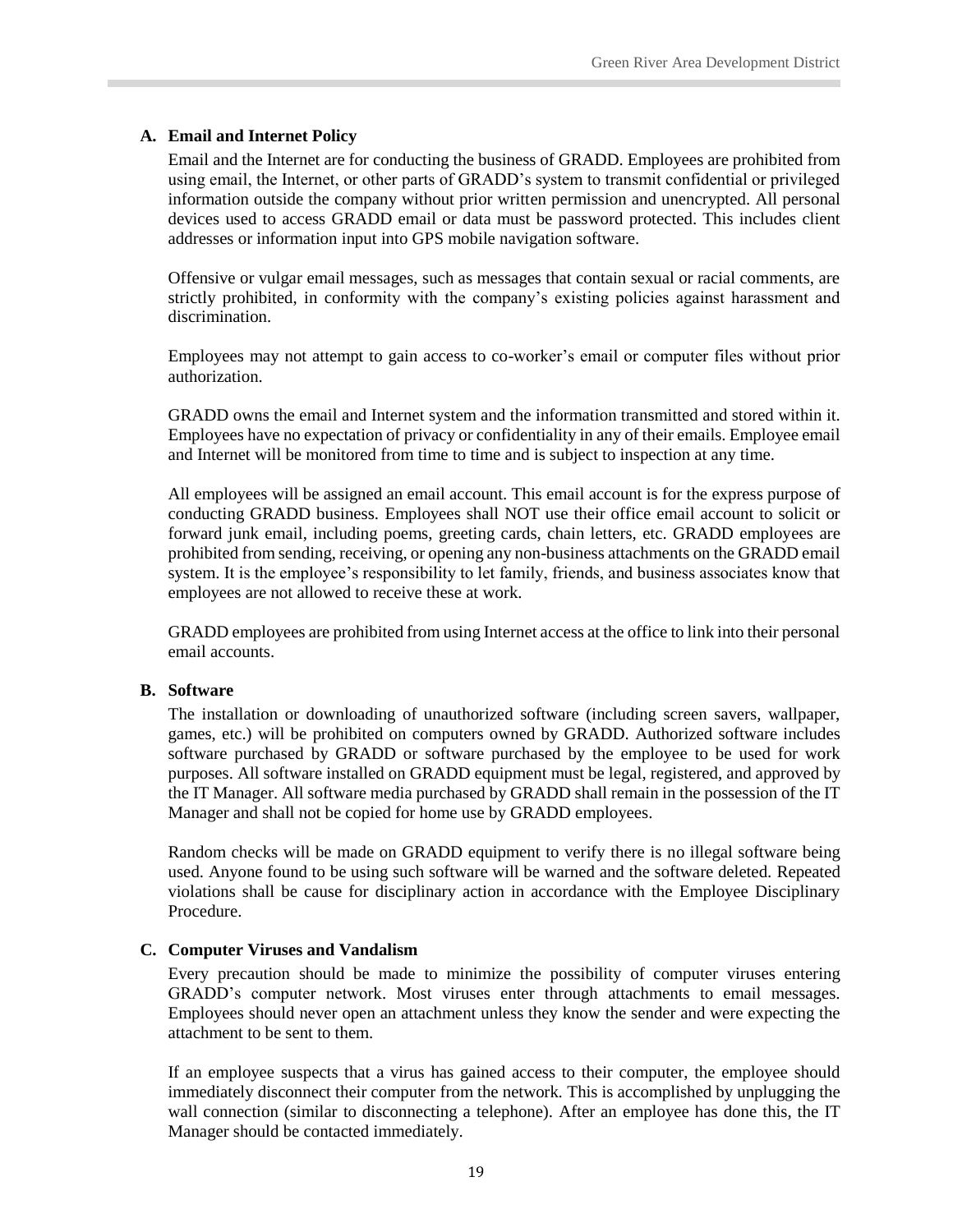Vandalism is defined as any malicious attempt to harm or destroy property of the user or another user that is connected to the network, or the Internet system. Vandalism also includes, but is not limited to, the overloading of data on the server, or the uploading, downloading, or creation of computer viruses.

#### <span id="page-25-0"></span>**D. Electronic Equipment Violations**

The use of electronic information resources is a privilege, not a right. Inappropriate use of these resources may result in disciplinary action in accordance with GRADD's disciplinary policy and/or referral to legal authorities. The Executive Director may limit, suspend, or revoke access to electronic resources at any time.

Transmission or intentional receipt of any inappropriate material or material in violation of law or GRADD policy is prohibited. This includes, but is not limited to:

- 1. Copyrighted material; threatening or obscene material;
- 2. Material protected by trade secrets;
- 3. The design or detailed information pertaining to explosive devices;
- 4. Criminal activities or terrorist acts;
- 5. Sexism or sexual harassment;
- 6. Creating, downloading, viewing, storing, copying, or transmitting sexually oriented material;
- 7. Gambling;
- 8. Illegal solicitation;
- 9. Racism;
- 10. Inappropriate language;
- 11. Use of product advertisement, or political lobbying;
- 12. Using peer-to-peer (P2P) file sharing services, such as Bit Torrent, Gnutella, etc.;
- 13. Using any software that allows a computer to be shared outside the GRADD firewall; and/or
- 14. To reveal personal information such as home address, phone numbers, password, credit card numbers or social security number; this also applies to others' personal information or that of organizations or clients, unless permitted by law.

GRADD employees are expected to abide by the generally accepted rules of user etiquette. These rules include, but are not limited to the following:

- 1. Be polite;
- 2. Never send or encourage others to send abusive messages;
- 3. Use appropriate language;
- 4. Email is not guaranteed to be private. Anyone on the system has potential access to mail. Whatever is written, sent, or received on an isolated terminal has the potential to be viewed globally;
- 5. Do not use the network in any way that would disrupt network use by others, which includes streaming music or videos; and/or
- 6. Messages relating to, or in support of, illegal or inappropriate activities must be reported to an Associate Director.

For purposes of this document, email includes point-to-point messages, postings to newsgroups and list serves, and any electronic messaging involving computers and computer networks.

While not an exhaustive list, the following uses of email by individuals or organizations are considered inappropriate and unacceptable at GRADD. In general, email shall not be used for the initiation or re-transmission of chain mail, harassing or hate mail, virus hoaxes, spamming or email bombing attacks, junk mail, or false identification.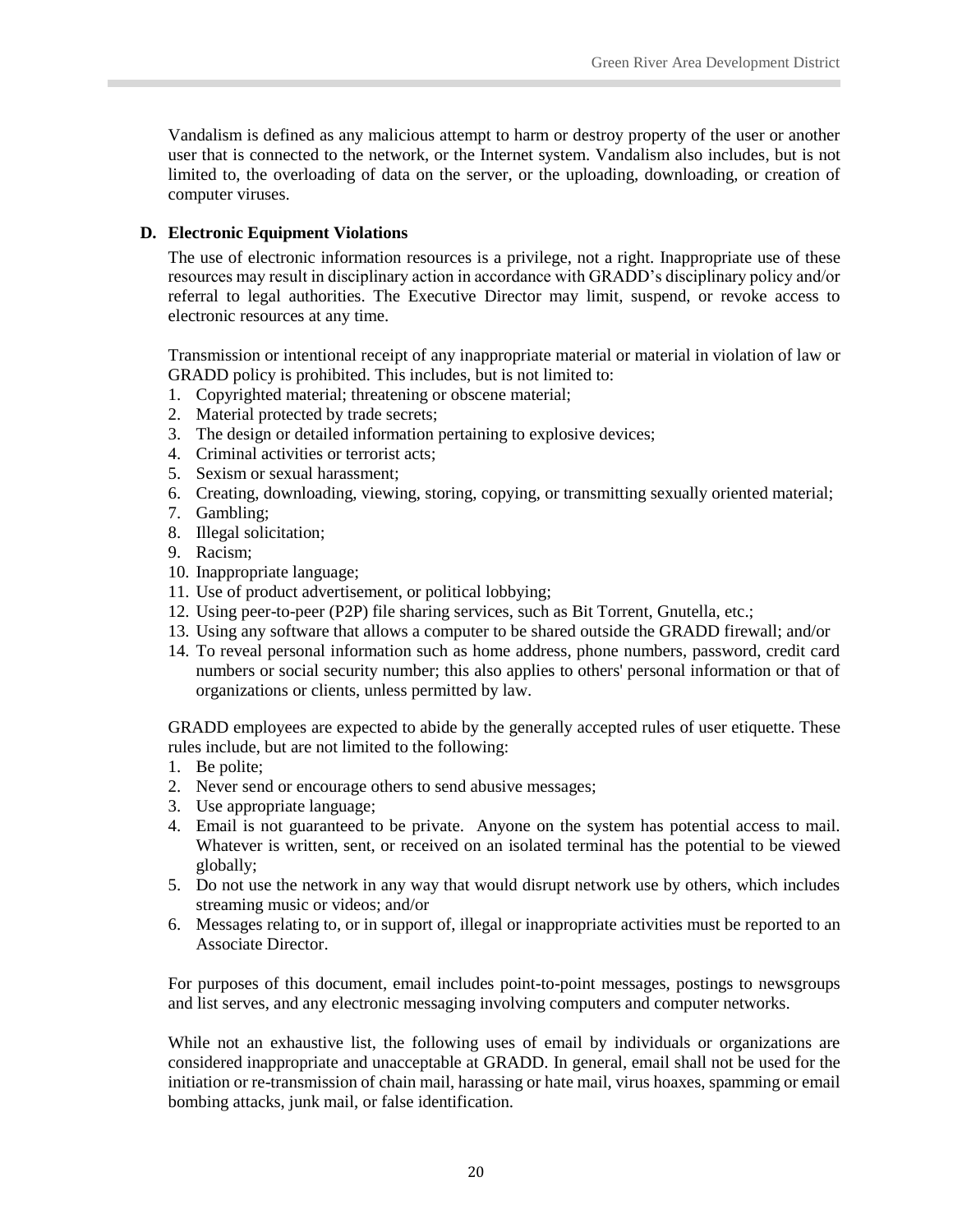#### <span id="page-26-1"></span><span id="page-26-0"></span>**V. Doors**

#### **A. Exterior Doors**

There are seven entry/exit doors to the building; employees should become familiar with their locations. Accessibility is designed for employee safety. Exterior doors should never be left propped open.

The exterior front door shall be unlocked during standard working hours only  $(8:00 \text{ a.m.} - 4:30$ p.m.). The two doors in the Board Room and the emergency door on the north end of the building shall remain locked/bolted at all times. The two doors on the south end of the building and the door on the west end of the building will remain locked at all times but employees can gain entrance through these doors with their key card or fob. Employees can exit the building easily through these doors by pressing the green button on the side wall near the exit door.

#### <span id="page-26-2"></span>**B. Interior Doors**

In addition to individual office doors throughout the building, there are several doors in the hallways. GRADD has been directed to leave certain doors closed at all times for fire prevention purposes. The following doors are to remain closed at all times:

- 1. The doors in the hallway behind the reception area (near the mechanical room);
- 2. The doors between the new and old wings of the building; and
- 3. The doors to the kitchens.

The only hallway doors that may remain open during business hours are the library doors.

#### <span id="page-26-3"></span>**C. Key Cards**

All employees will be issued a key card or fob for entry into the building. Each key card is specifically coded for the employee to whom it is assigned. Employees are not to trade or give their key card to another individual.

Employees are advised not to leave their key fob on their key ring when leaving their vehicle at a dealership or mechanic for servicing.

Lost key cards/fobs must be reported to the IT Manager immediately and the employee will be charged \$10 for a replacement. Old key cards/fobs will be deactivated and will no longer work for entry into the building. Upon termination from GRADD, key cards/fobs will be deactivated and must be turned over to the IT Manager.

#### <span id="page-26-4"></span>**VI. Employee Safety**

GRADD strives to provide safe working conditions for all employees. Establishment and maintenance of a safe work environment is the shared responsibility of both GRADD and employees from all levels of the organization. GRADD will attempt to do everything within its control to assure a safe environment and compliance with federal, state, and local safety regulations. Employees are required to obey health and safety rules and to exercise caution in all their work activities. Employees are required to immediately address and/or report any unhealthy or unsafe conditions to an Associate Director, who is required to correct unhealthy and unsafe conditions as promptly as possible. Employees should report all incidents that result in injury and/or property damage to an Associate Director, regardless of how insignificant the injury and/or property damage may appear.

Further information regarding an armed intruder, emergency, and disaster procedures can be found in the GRADD Emergency Response Plan (Appendix C).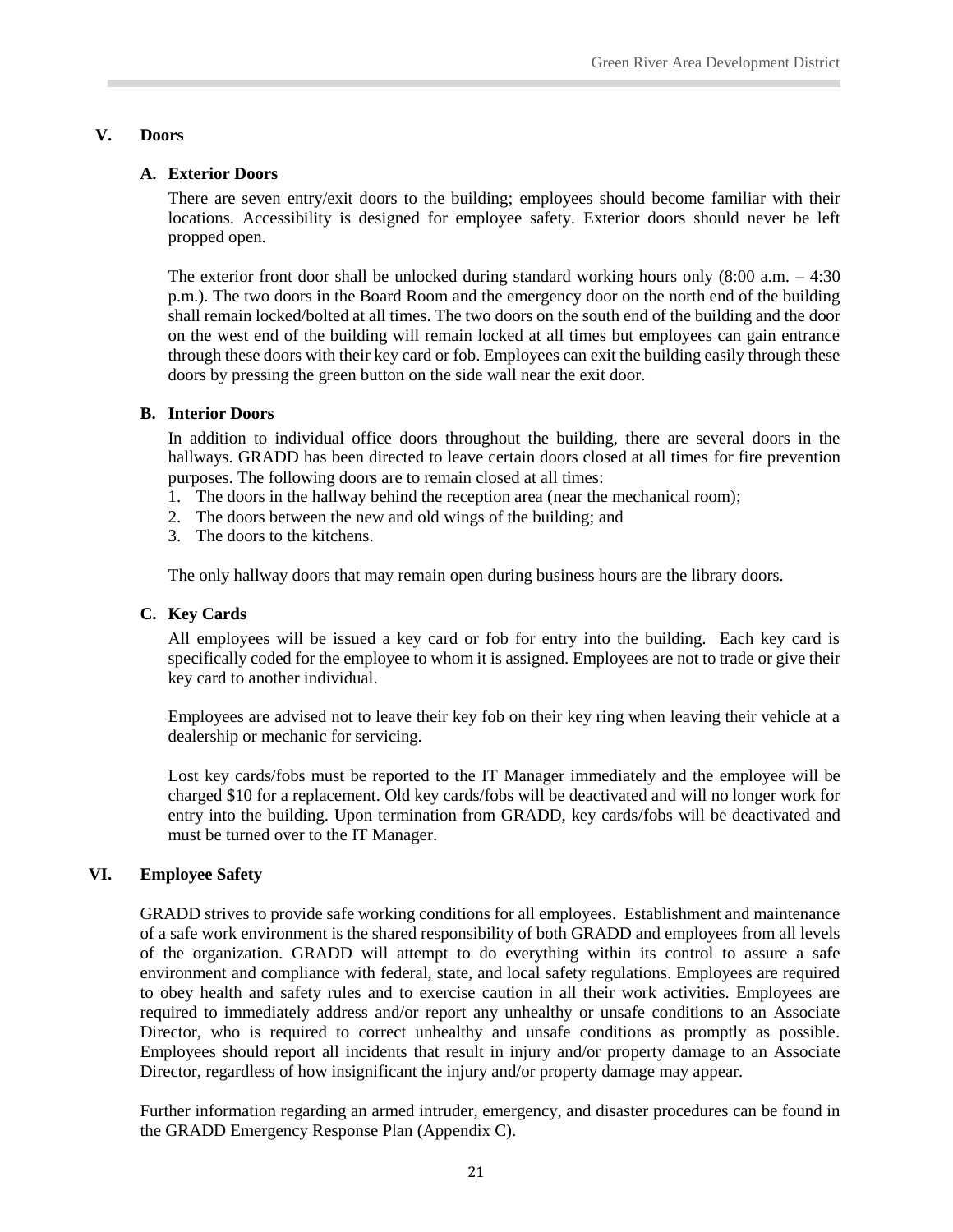#### <span id="page-27-0"></span>**A. Fires and Emergencies**

In case of emergency at the GRADD office, dial 911.

The GRADD Emergency Response Plan describes the procedures to follow in case of earthquakes, fire, disaster, or other emergency. Exits, fire extinguishers, and first aid kits are located throughout the main GRADD office.

In the event of an emergency, if a visitor refuses to abide by office procedures, they shall be courteously and promptly asked to vacate the premises by the highest-ranking employee available.

Due to potential hazards, space heaters, lit candles, and plug-in air fresheners are not to be used in the building.

#### <span id="page-27-1"></span>**B. Workplace Accidents**

The Kentucky Workers Compensation Law requires immediate and formal notice of accidents and injuries on the job. If an employee becomes injured on the job, the incident must be reported to the Executive Assistant IMMEDIATELY, no matter how insignificant the injury may seem.

#### <span id="page-27-2"></span>**VII. Facility Maintenance**

GRADD is proud of its facility and the clean working environment it provides. All employees have a responsibility to assist in keeping the facility maintained. GRADD has maintenance/janitorial employee(s) that also assist in this endeavor.

The general rule is "if you drop it, pick it up" or "if you mess it up, clean it up." This philosophy applies to the employee's own office space, as well as any common area, including meeting rooms. Employees are responsible to return any dishes to the kitchen and place them in the dishwasher.

If employees notice something that needs fixing or something that needs cleaning, it is every employee's responsibility to notify the maintenance/janitorial staff.

The maintenance/janitorial staff has scheduled cleaning activities each evening. On a daily basis, the trash is removed, dishes are washed, and the bathrooms and kitchens are cleaned. Other cleaning activities are conducted on a weekly or as-needed schedule. This includes tasks such as vacuuming, dusting, window cleaning, etc.

#### <span id="page-27-3"></span>**VIII. Marketing and Promotions**

All marketing and promotional efforts should be designed to send a unified, clear, and effective message to the region that we are "GRADD." The official GRADD logo shall be used on all stationary, brochures, press releases, documents, promotional products, etc. Approval will not be granted to purchase any program-specific stationary, promotional supplies, or products that do not carry the official GRADD logo. It is up to the employee to clarify and insist on this directive at any meetings or event planning. Be creative and innovative, but still send a unified message that we are GRADD.

#### <span id="page-27-4"></span>**IX. Meeting Rooms**

Meeting rooms shall be available for use by GRADD members (i.e., city/county governments), standing committees, and staff at no cost. Scheduling is to be made on a first-come first-serve basis and marked in a designated calendar. At the discretion of the Executive Director, meetings may be scheduled during non-business hours.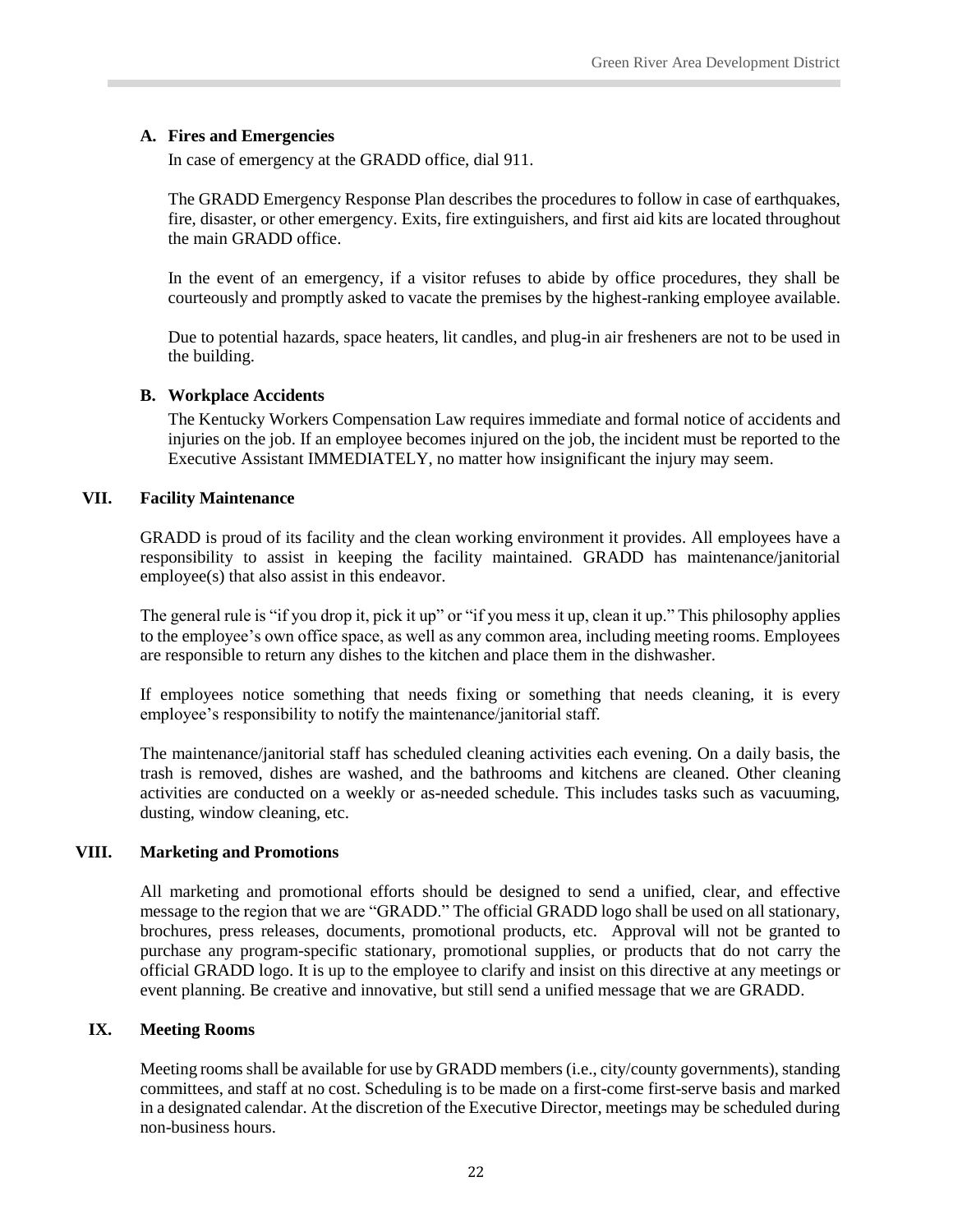GRADD meeting rooms shall be accessible to nonmembers and nonprofit organizations at the discretion of the Executive Director, during normal business hours, for a nominal charge to cover maintenance expenses. The following rates will apply: \$25/hour for meeting space only; \$35/hour for meeting space and coffee; and \$50/hour for meeting space, coffee, and equipment usage.

#### <span id="page-28-0"></span>**X. Office Equipment and Supplies**

GRADD is fortunate to have numerous tools to help employees accomplish their work tasks. Equipment is provided for the sole purpose of conducting GRADD business. If any piece of equipment is used for personal reasons, prior approval must be granted and employees will be charged for the associated costs.

The meeting rooms are equipped with the latest technology for presentations. Equipment is also available for off-site presentations. Employees are expected to learn how to use the equipment, take care of it, and report any problems that arise while using the equipment. If equipment is to be moved for use or taken out of the building, employees must report they are taking it and then return it to its appropriate location.

Any equipment taken out of the GRADD office building must be checked out. The staff person who is taking the equipment must return it to its proper location per the equipment listing. This includes all large and small equipment, including extension cords, cameras, etc. The Executive Director must approve, in advance, any outside agency or organization requesting the use of GRADD equipment.

#### <span id="page-28-1"></span>**XI. Office Visitors**

To provide for the safety and security of employees, only authorized visitors are allowed in the GRADD building. Restricting unauthorized visitors helps maintain safety standards, protects against theft, ensures security of equipment, protects confidential information, safeguards employee welfare, and avoids potential distractions and disturbances. It will be at the discretion of GRADD to determine who is an unauthorized visitor. Because of safety and security reasons, family and friends of employees are discouraged from visiting. All visitors should enter and exit through the main entrance. All visitors must wait in the front vestibule until a staff member comes up front to meet them. Upon entering the building, all visitors must sign in with the receptionist. Employees are responsible for the conduct and safety of their visitors. Unauthorized or disruptive visitors shall be courteously and promptly asked to vacate the premises by the highest-ranking employee available.

#### <span id="page-28-2"></span>**XII. Outgoing Correspondence**

GRADD has an impressive history in relation to its written communication style. GRADD takes pride in accuracy, consistency, and neatness. GRADD has adopted a specific "Style Manual" that is followed by the Support Service Technicians. The style manual addresses the fonts to be used, margins, paragraph formatting, spacing, etc.

All typed letters/memorandums that are sent from GRADD should be processed and proofed by the Support Service Technicians so they comply with the GRADD's Style Manual. The Support Service Technicians also retain copies of all outgoing correspondence so everything can be documented.

A copy of any outgoing correspondence that requires the Executive Director's signature must be given to the Executive Assistant.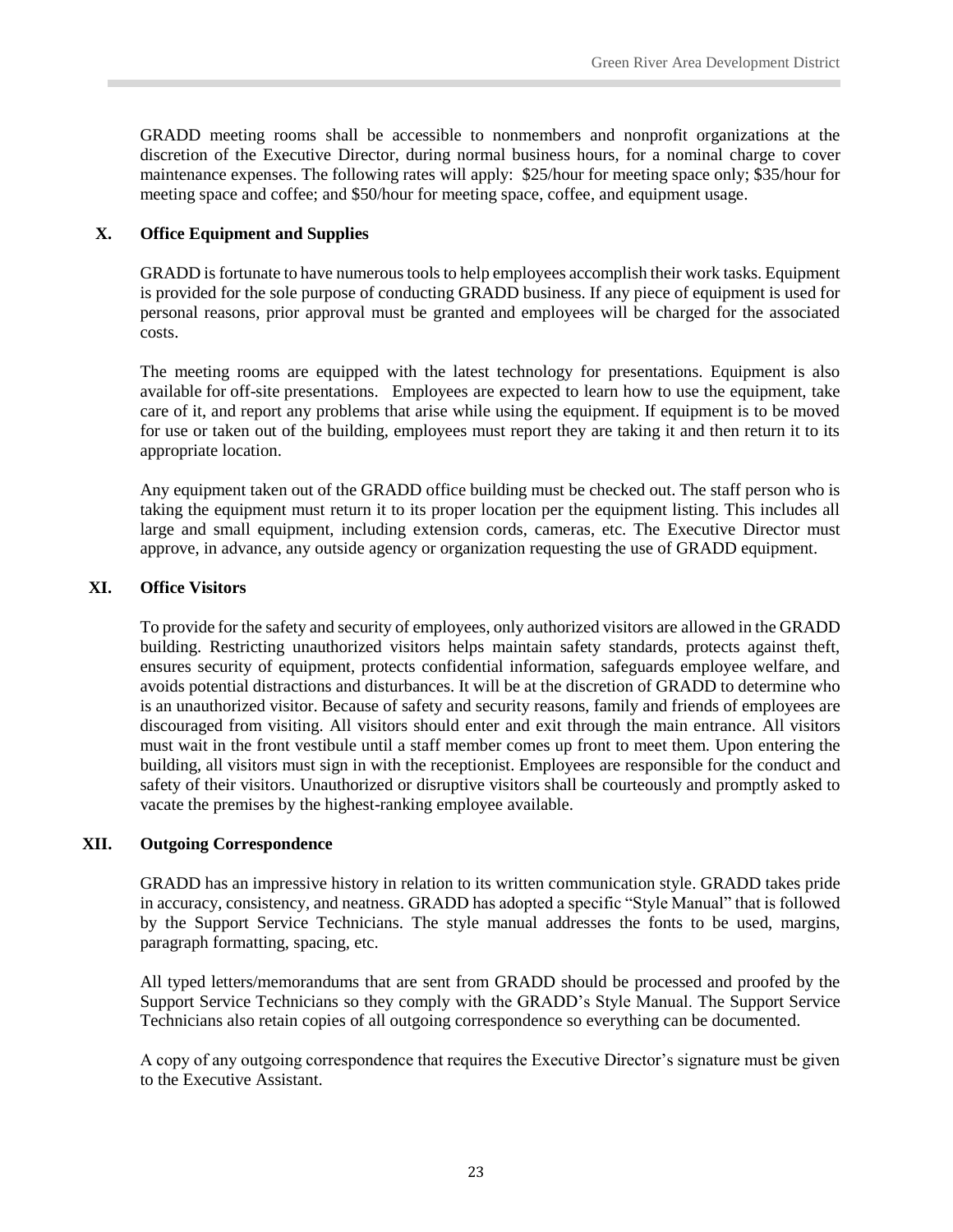#### <span id="page-29-0"></span>**XIII. Parking**

Employees are expected to park in the back (west-end) parking lot. Parking spaces in front of the building and on the south-end of the building have been earmarked for guests.

#### <span id="page-29-1"></span>**XIV. Records Retention**

GRADD is required by law to keep certain types of business records for defined periods, depending on the requirements of that program or service. Employees should know and understand the requirements. Each department should dispose of their records according to the records retention requirements so excessive storage is not necessary.

Minutes for all GRADD Board and GRADD committee meetings will be permanently retained in paper. Once approved, the written minutes will be considered the "record." It is customary to record meetings to assist employees in transcribing the minutes. The recordings are NOT to be considered the "record." Once the minutes have been approved, the audio recording associated with that meeting should be destroyed after 30 days.

Recordings required for legal hearings shall be retained in accordance with the grantor's regulation.

GRADD shall follow the Records Retention Schedule for Area Development Districts as maintained by the Kentucky Department for Libraries and Archives.

#### <span id="page-29-2"></span>**XV. Staff Meetings**

Staff meetings for the entire staff are held at least once a month. The regular date and time is set for the third Monday, beginning at 8:30 a.m. Employees are expected to arrange their schedule so they can attend the meeting.

Departments and the Associate Directors shall also schedule regular meetings at least once a month. Employees are expected to arrange their schedules so they can attend these regular meetings.

#### <span id="page-29-3"></span>**XVI. Storage**

Each department at GRADD has been provided an off-site storage unit to store records and other items used for their program(s). Items that a department elects not to place in storage must be kept in their respective offices. Closets at GRADD contain mechanical units, such as furnaces or water heaters, so these closets CANNOT be used to store items.

#### <span id="page-29-4"></span>**XVII. Telephones**

#### <span id="page-29-5"></span>**A. Office Telephones**

Employees will be assigned their own telephone and extension. Telephones at GRADD are to be used for the express purpose of conducting GRADD business. Under no circumstance shall an employee make a personal long distance telephone call that would be charged to GRADD. All personal phone calls should be kept to a minimum during working hours. On occasion, personal calls may be necessary, but each employee is asked to limit them to emergencies or essential personal business and to keep them brief. Under no circumstances should a personal phone call be made at the switchboard, either by the receptionist, employees, or outside parties.

All extensions, with the exception of the reception desk, will have a direct incoming telephone number that can be used to bypass the switchboard.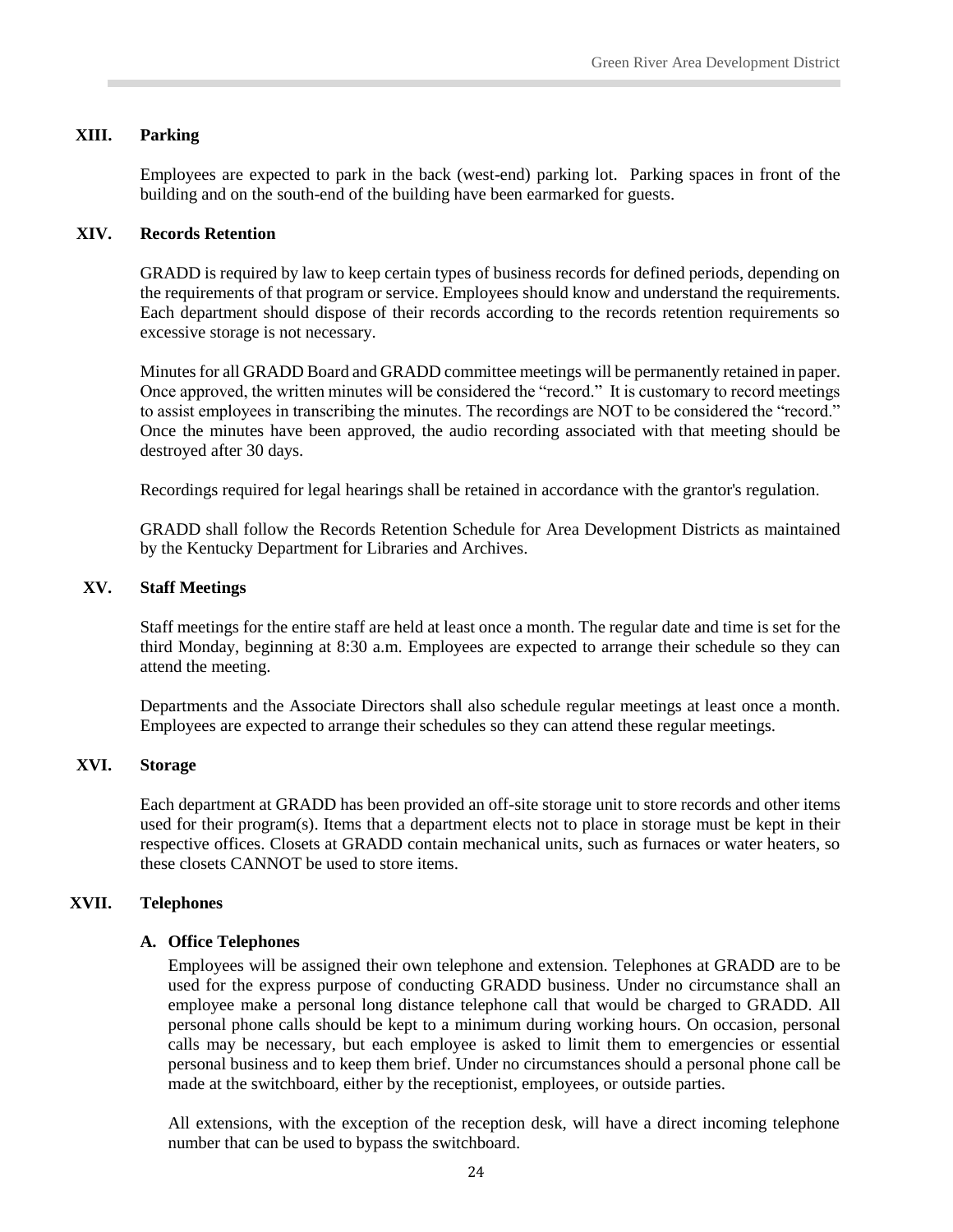Employees may share their direct telephone number with business associates, as they deem appropriate. Business cards will continue to list the main number for GRADD.

Telephones are set up with voice mail capabilities. Incoming messages will be left on an employee's voice mail, rather than using paper messages. Employees do have the capability of checking their voice mail from a remote site. To check voice mail from a remote site:

- 1. Dial your direct line;
- 2. When your message begins, press \*\* (on your keypad);
- 3. A recording will direct you to enter your mailbox number and password, then press #;
- 4. You should then hear your name and be given some options; and
- 5. Select "2" to listen to your messages.

#### <span id="page-30-0"></span>**B. Cell Phones**

GRADD cellular phones are to be used for business purposes only.

#### <span id="page-30-1"></span>**XVIII. Thermostats**

The thermostats at GRADD will be set to maintain a constant temperature of 72 degrees throughout the year. It is recognized that some employees may be either cold natured or warm natured so the 72 degrees may be too cold or too hot for them. Employees need to take their individual body temperatures into account and dress accordingly.

During the spring and fall, it is difficult to maintain the 72 degrees because of the large fluctuations in the daytime and nighttime hour temperatures outdoors. Every effort will be made to correct the temperature once it deviates from the 72 degrees. Employees should be prepared for fluctuations by layering their clothing or having a blazer/sweater readily available for their use.

#### <span id="page-30-2"></span>**XIX. Tobacco Use**

The use of tobacco and e-cigarettes is prohibited in the GRADD buildings and vehicles.

#### <span id="page-30-3"></span>**XX. Weapons**

GRADD wishes to maintain a work environment that is free of firearms, explosives, or other improper weapons and materials. The control, possession, transfer, sale, or use of such materials on the premises is prohibited. This policy includes those licensed to carry concealed weapons (with the exception of law enforcement personnel). For purposes of this policy, premises shall be defined as land, buildings, vehicles, etc., owned, occupied, or operated by GRADD.

Anyone violating this policy will be removed from the premises. Employees violating this policy may be disciplined, in accordance with the Employee Disciplinary Procedure, up to and including dismissal.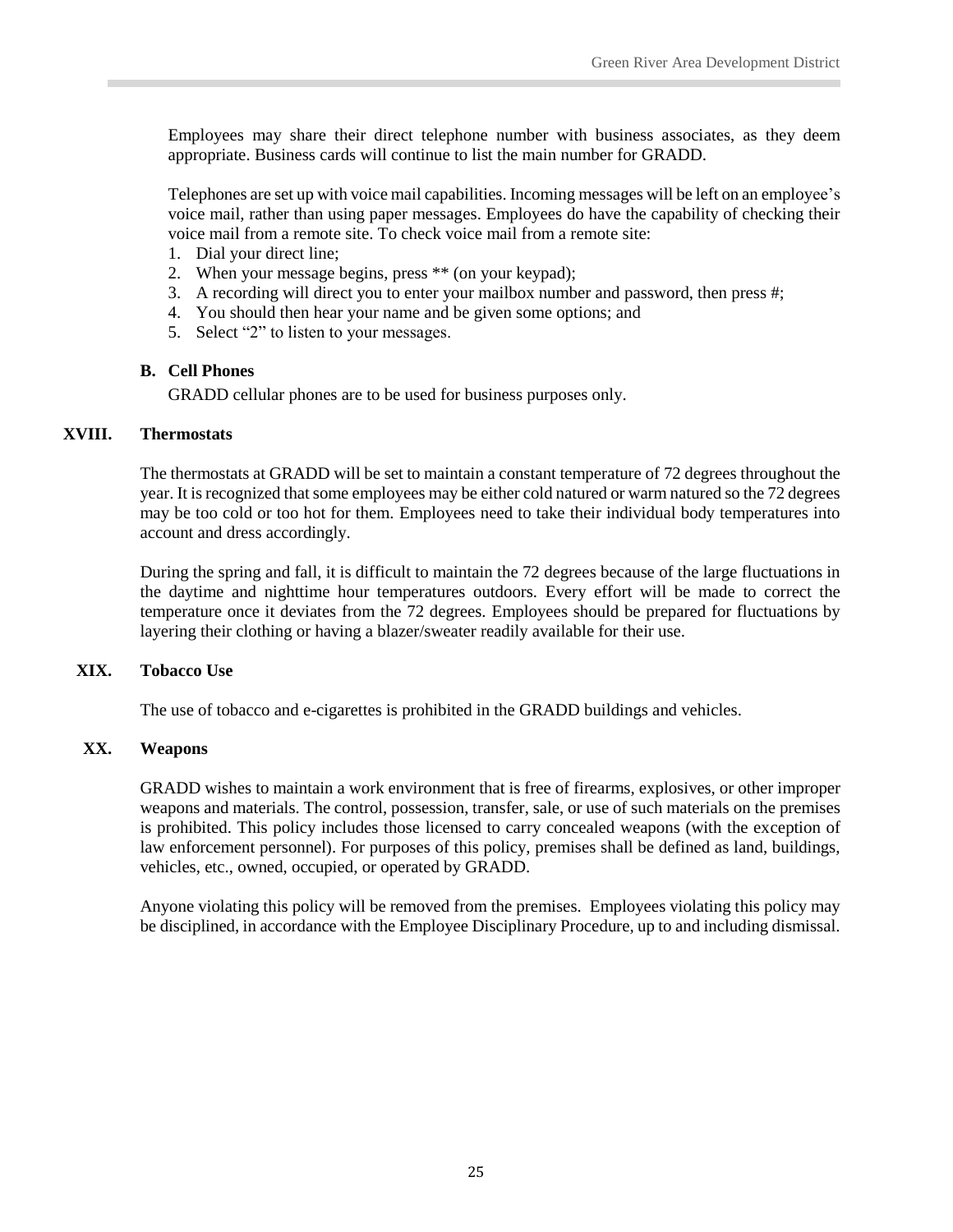## **Section 4: TRAVEL**

<span id="page-31-0"></span>This policy establishes the rules that govern agency travel and reimbursement of travel in relation to employee expenses. This policy applies to all employees, board members, interns, and community partners that request reimbursement from GRADD for travel and travel-related expenses incurred while performing work related functions. Employees are responsible for reviewing the policy and being aware of all aspects before traveling. Any rule not followed in this policy could result in loss of reimbursement to the requester.

#### <span id="page-31-2"></span><span id="page-31-1"></span>**I. Policy**

#### **A. Disbursements**

Disbursements for employees' travel shall be made in accordance with the following:

- 1. The Executive Director or designee shall be responsible for ensuring travel expenses are economical and conform to this policy and regulations as defined by the Kentucky Finance and Administration Cabinet. Claims may be disallowed or require additional written justification.
- 2. Reimbursement shall not be claimed for expenses of a person other than an employee, board member, or other person in the official service of GRADD.
- 3. Mandatory direct deposit is required for payment of all GRADD staff travel expense claims.
- 4. Employees are encouraged, and should make every effort, to share vehicles when attending the same functions.
- 5. Employees shall use the most economical, standard transportation available and the most direct and usually traveled routes. Expenses added by use of other transportation or routes shall be the responsibility of the employee.
- 6. GRADD owned vehicles and gasoline credit cards shall be used for business travel when available. The Executive Director reserves the right to deny personal vehicle claimed mileage expenses if a GRADD owned vehicle was available for use.
- 7. Other necessary miscellaneous expenses associated with official travel may be allowed by the Executive Director or designee with receipts and justification.
- 8. Mileage reimbursement for official use of privately owned vehicles shall be at the rate determined quarterly by the Kentucky Department for Finance and Administration.
- 9. For out-of-state travel, use of personal vehicles shall not exceed airplane coach fare and ground transportation.
- 10. GRADD assumes no responsibility for traffic violations incurred by staff while on agency business, whether they are in their personal car or a staff car.

#### <span id="page-31-3"></span>**B. Official Workstation**

The official workstation of an employee shall be:

- 1. The street address of GRADD;
- 2. If the employee works from more than one facility on a regular basis, the workstation shall be the facility in which the employee works the most hours;
- 3. Established not for an employee's purpose, but in the best interest of GRADD;
- 4. Designated for a valid purpose.

#### <span id="page-31-4"></span>**C. Travel Approval**

Travel expense must be authorized in advance as follows:

- 1. All travel outside district boundaries requires completion of the "Out of District" form with the approval of the Associate Director. Claims cannot be paid without the approved form; and
- 2. Requests for travel to other states must be approved by the Associate Director and the Executive Director.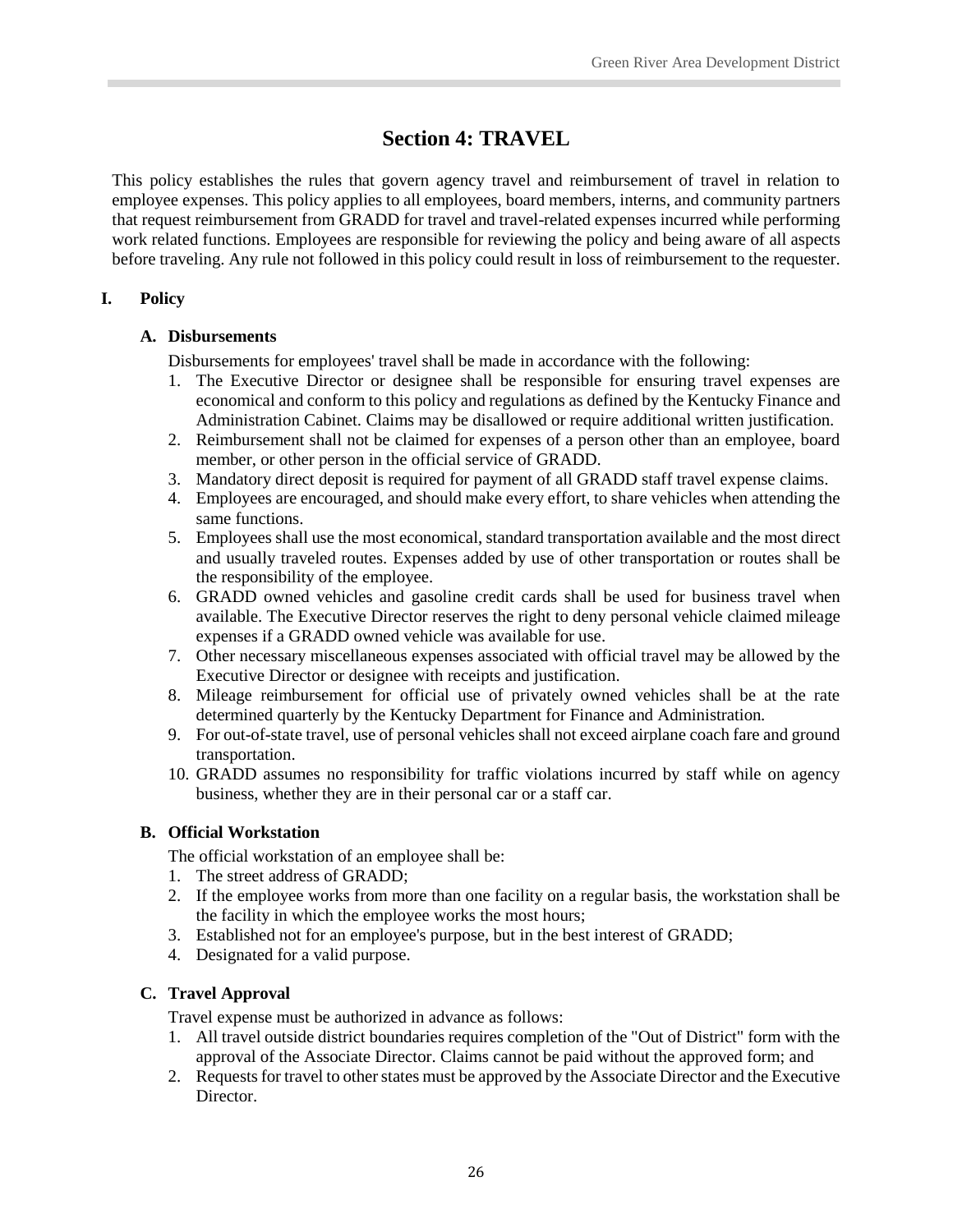#### <span id="page-32-0"></span>**D. Modes of Transportation**

- 1. Buses and subways: for city travel, employees are encouraged to use buses and subways. Taxi fare shall be allowed if more economical transportation is not feasible.
- 2. Airline Travel: the Executive Assistant makes all airline reservations for staff and board members. Commercial airline travel shall be the lowest negotiated coach or tourist class. Additional expenses for first-class travel will not be reimbursed. Expense for one checked bag round trip is allowed for reimbursement with a receipt.
- 3. Special Transportation: under justifiable circumstances and for expediency, the Executive Director may authorize other travel means including chartered aircraft.
- 4. Bridge and toll charges are reimbursable with receipts.
- 5. A maximum of \$20.00 per night for parking shall be reimbursed. A receipt is required.

#### <span id="page-32-1"></span>**E. Mileage Determination**

- 1. Mileage commuting between home and workstation shall not be paid.
- 2. If an employee's point of origin for travel is the employee's residence, mileage shall be paid for the shorter of mileage between:
	- a. Residence and travel destination; OR
	- b. Workstation and travel destination.
- 3. If an employee's point of origin for travel is the employee's workstation, and after proceeding to a travel destination, the employee's final destination is the employee's residence, mileage shall be paid for the shorter of mileage between:
	- a. Residence and travel destination; OR
	- b. Workstation and travel destination; therefore,
	- c. If the shortest distance is from the claimant's workstation, then the point of origin is the claimant's official workstation, mileage and time shall be paid between the workstation and travel destination.
- 4. Mileage for in-state travel shall be based on the Kentucky Official Highway Map, MapQuest Web site, Google Maps Web site, or similar web mapping service. Out-of-state mileage shall be based on the most recent edition of the Rand McNally Road Atlas, MapQuest Web site, Google maps Web site, or similar web mapping service.
	- a. Printed map with mileage should be attached to travel each month when your personal vehicle is used.

#### <span id="page-32-2"></span>**F. Accommodations**

- 1. To qualify for lodging, employees will:
	- a. Be approved to travel to a location outside the district; AND
	- b. The point-to-point (one way) mileage must be over 70 miles. Facilities providing government or conference rates shall be used where feasible.
- 2. Lodging is pre-arranged by the Support Services Technician and the employee is notified of payment arrangements and any cost to the employee.
- 3. If a problem occurs, and the employee pays for lodging, tax exempt numbers shall not be used by individual employees. Sales tax payments shall be reimbursed as part of the submitted receipt for lodging.
- 4. If an employee chooses a different hotel than arranged by the Support Services Technician, and the lodging expense is higher, the employee will then be responsible to pay the amount in excess. The excess amount will be submitted to the Finance Department in the form of cash or check before travel begins. If the excess amount is not known until after the travel begins, the Finance Department will deduct the amount due from the employee's travel expense claim.
- 5. Lodging accommodations shared with another person(s), who is not a GRADD employee, shall be reimbursed at the rate for a single room.
- 6. In case of cancellation, or if modifications are needed, in order to approve lodging arrangements, employees must notify their Associate Director and the Support Services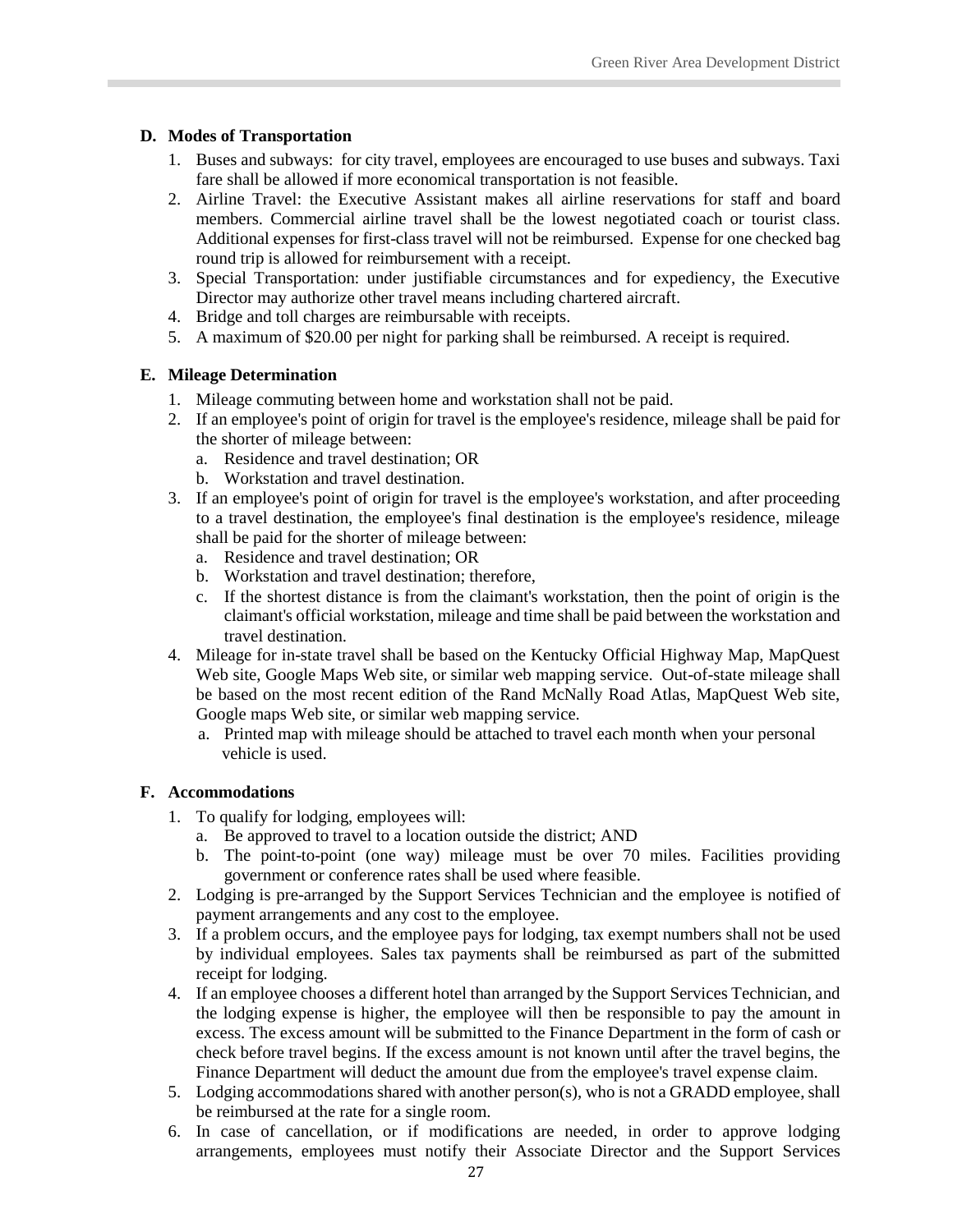Technician as soon as possible. If GRADD incurs an expense due to failure of the employee to provide sufficient notification or reasonable explanation, the employee must reimburse GRADD.

7. A maximum of \$20.00 per night for parking shall be reimbursed. A receipt is required.

#### <span id="page-33-0"></span>**G. Hotel Direct Billing**

- 1. Direct Bill: GRADD has established accounts with certain hotels that allow direct billing. When a Support Service Technician makes hotel reservations for employees, they will make "direct bill" arrangements at those specified hotels and inform the employee of the process when checking in. The employee is still responsible to obtain a statement from the hotel and it is to be submitted with the travel reimbursement request.
- 2. Not Direct Bill: When a Support Service Technician makes hotel reservations for employees at a hotel that does not allow direct billing, they will secure the reservation for late arrival with a GRADD credit card number. The GRADD credit card is only used to secure a reservation and shall not be used to charge the expense. When an employee checks into a hotel, he/she must use a personal credit card or pay cash for the hotel expenses incurred. Employees will be reimbursed through the Travel Expense procedure.

#### <span id="page-33-1"></span>**H. Subsistence (Meals)**

- 1. Reimbursement for meals in conjunction with approved overnight lodging:
	- a. To receive breakfast reimbursement, employees must be in authorized travel status during the entire time beginning at 6:30 a.m. and continuing through 9:00 a.m.;
	- b. To receive lunch reimbursement, employees must be in authorized travel status during the entire time beginning at 11:00 a.m. and continuing through 2:00 p.m.; and
	- c. To receive dinner reimbursement, employees must be in authorized travel status during the entire time beginning at 5:00 p.m. and continuing through 9:00 p.m.
- 2. Departure and arrival time shall be based on the time zone in which the employee reports for work and must be recorded on the travel form.
- 3. Reimbursement for meals is established at the following rate. Receipts are not required and the reimbursement is the maximum and includes taxes and tips.

| <b>Meal Type</b> | Reimbursement for non-high rate areas | Reimbursement for high rate areas |
|------------------|---------------------------------------|-----------------------------------|
| <b>Breakfast</b> | \$8.00                                | \$10.00                           |
| Lunch            | \$10.00                               | \$11.00                           |
| Dinner           | \$18.00                               | \$23.00                           |

- 4. Reimbursement is not allowable when meals are furnished at no cost or as part of a registration fee.
- 5. Employees shall be paid the actual cost of meals (up to the rate allowed in #3 and within the guidelines in #1) for any trip over eight hours in duration outside the seven-county GRADD region that does not include an overnight stay. Receipts for meals must be attached to the travel voucher.
- 6. Employees assigned to attend a function, where a meal is provided at a cost to the employee, can be reimbursed for the actual meal cost up to the above rates in item #3 above. A receipt is required.

#### <span id="page-33-2"></span>**I. Travel Advances**

Travel advances may be requested for overnight stays when "travel reimbursement" for a trip would be more than \$50. Employees should complete the "Out-of-District Travel Approval" form and obtain the applicable approvals. Reservations should be made by the appropriate Support Services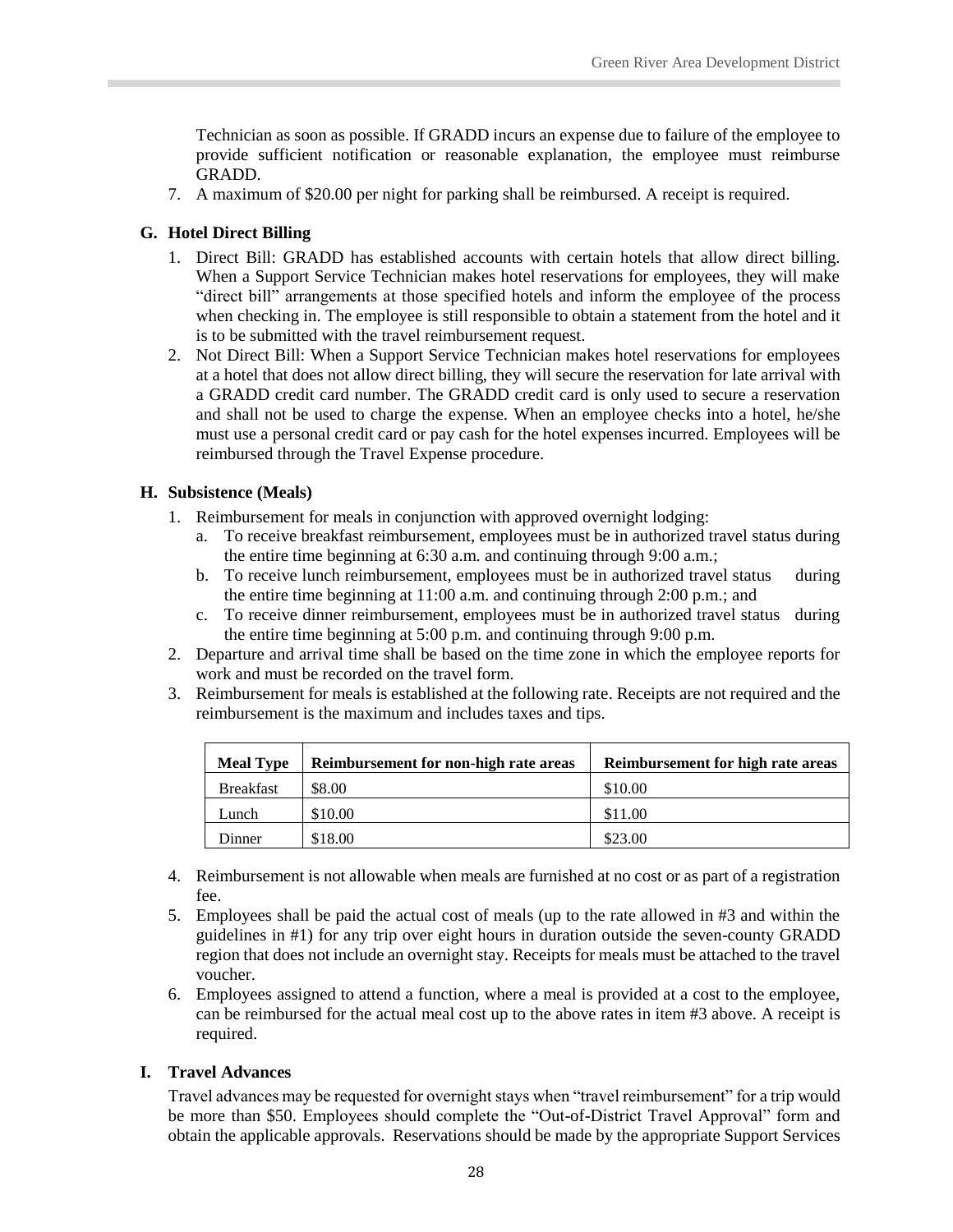Technician and the section on the form for hotel costs should be completed. A projected beginning and ending time must be recorded on the form to estimate per diem. A *copy* of the "Out-of-District Travel Approval" form should then be given to the Accounting Clerk for processing of the advance prior to the trip.

#### <span id="page-34-0"></span>**J. Reimbursement**

An expense voucher to which all receipts required by adopted travel regulations have been attached shall be submitted for all reimbursable expenses. Travel reimbursement requests are due on the same day as timesheets. It is the employee's responsibility to code his/her travel expenses and to be sure such coding matches the time records for the respective days.

Travel expenses must be itemized and properly identified on a Travel Expense Voucher Form. Each employee is responsible for filling out and turning in the Travel Expense Voucher Form to their Associate Director by the designated date. It shall be the responsibility of each employee submitting a Travel Expense Voucher Form to ensure the voucher is mathematically correct and to certify by his/her signature that all expenses claimed are proper and correct. The appropriate Associate Director shall review the Travel Expense Voucher Form for completeness and conformance to these regulations and sign his/her approval. All Travel Expense Voucher Forms must be submitted to the Finance Department. The Executive Director shall make final approval for payment.

Travel reimbursement requests that are for more than \$10 shall be processed and the employee shall receive a check by the end of the pay period FOLLOWING the period of submission. Travel reimbursement requests that are submitted for less than \$10 will not be processed until future requests are submitted and the combined request is for more than \$10.

#### <span id="page-34-1"></span>**II. Travel Expense High Rate Areas**

Effective September 15, 2016, the list of High Rate Areas recognized by the secretary of the Finance and Administration Cabinet for travel expense purposes shall be as follows: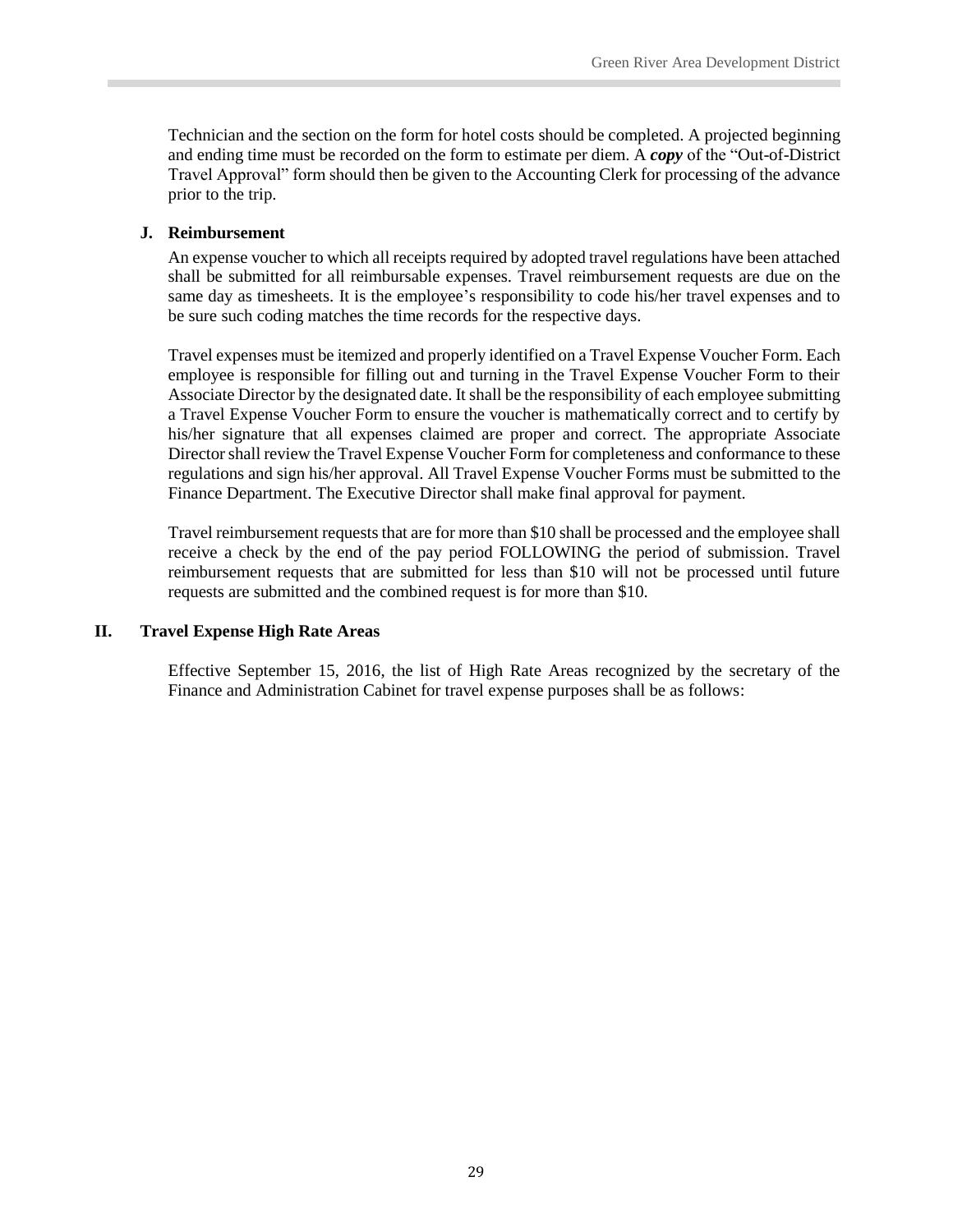| Alabama: Birmingham, Mobile, Montgomery                           | Nebraska: Lincoln, Omaha                                                          |
|-------------------------------------------------------------------|-----------------------------------------------------------------------------------|
| Alaska: Entire State                                              | Nevada: Carson City, Lake Tahoe, Las Vegas,<br>Reno                               |
| Arizona: Phoenix/Scottsdale, Tucson                               | New Hampshire: Entire State                                                       |
| Arkansas: Hot Springs, Little Rock                                | New Jersey: Entire State                                                          |
| California: Entire State                                          | New Mexico: Albuquerque, Santa Fe                                                 |
| Canada: All Providences                                           | New York: Entire State                                                            |
| Colorado: Entire State                                            | North Carolina: Entire State                                                      |
| Connecticut: Entire State                                         | North Dakota: Bismarck                                                            |
| Delaware: Dover, Wilmington                                       | Ohio: Akron, Cincinnati, Cleveland, Columbus,<br>Dayton, Toledo                   |
| District of Columbia (DC): Entire District                        | Oklahoma: Oklahoma City, Tulsa                                                    |
| Florida: Entire State                                             | Oregon: Salem, Portland                                                           |
| Georgia: Entire State                                             | Pennsylvania: Entire State                                                        |
| Hawaii: All Islands                                               | Puerto Rico                                                                       |
| Idaho: Boise, Coeur d'Alene                                       | Rhode Island: Entire State                                                        |
| Illinois: Chicago (Cook County and DuPage<br>County), Springfield | South Carolina: Charleston, Columbia, Hilton Head<br>Island, Myrtle Beach         |
| Indiana: Indianapolis                                             | South Dakota: Pierre, Rapid City                                                  |
| Iowa: Des Moines                                                  | Tennessee: Chattanooga, Gatlinburg/Pigeon<br>Forge, Knoxville, Memphis, Nashville |
| Kansas: Kansas City, Topeka                                       | <b>Texas: Entire State</b>                                                        |
| Louisiana: Baton Rouge, New Orleans                               | Utah: Salt Lake City                                                              |
| Maine: Entire State                                               | Vermont: Montpelier, Burlington                                                   |
| Maryland: Entire State                                            | Virginia: Entire State                                                            |
| Massachusetts: Entire State                                       | Virgin Islands: All Islands                                                       |
| Michigan: Entire State                                            | Washington: Entire State                                                          |
| Minnesota: Minneapolis, St. Paul                                  | West Virginia: Charleston, Morgantown                                             |
| Mississippi: Jackson, Biloxi                                      | Wisconsin: Madison, Milwaukee                                                     |
| Missouri: Jefferson City, Kansas City, St. Louis                  | Wyoming: Cheyenne, Jackson Hole                                                   |
| Montana: Helena                                                   | ** All Other United States Possessions                                            |

Effective September 15, 2016, the list of High Rate Areas recognized by the secretary of the Finance and<br>Administration Cabinet for travel expense purposes shall be the corporate limits of each city listed or the<br>entire st

(KRS 45.101 and 200 KAR 2:006)

30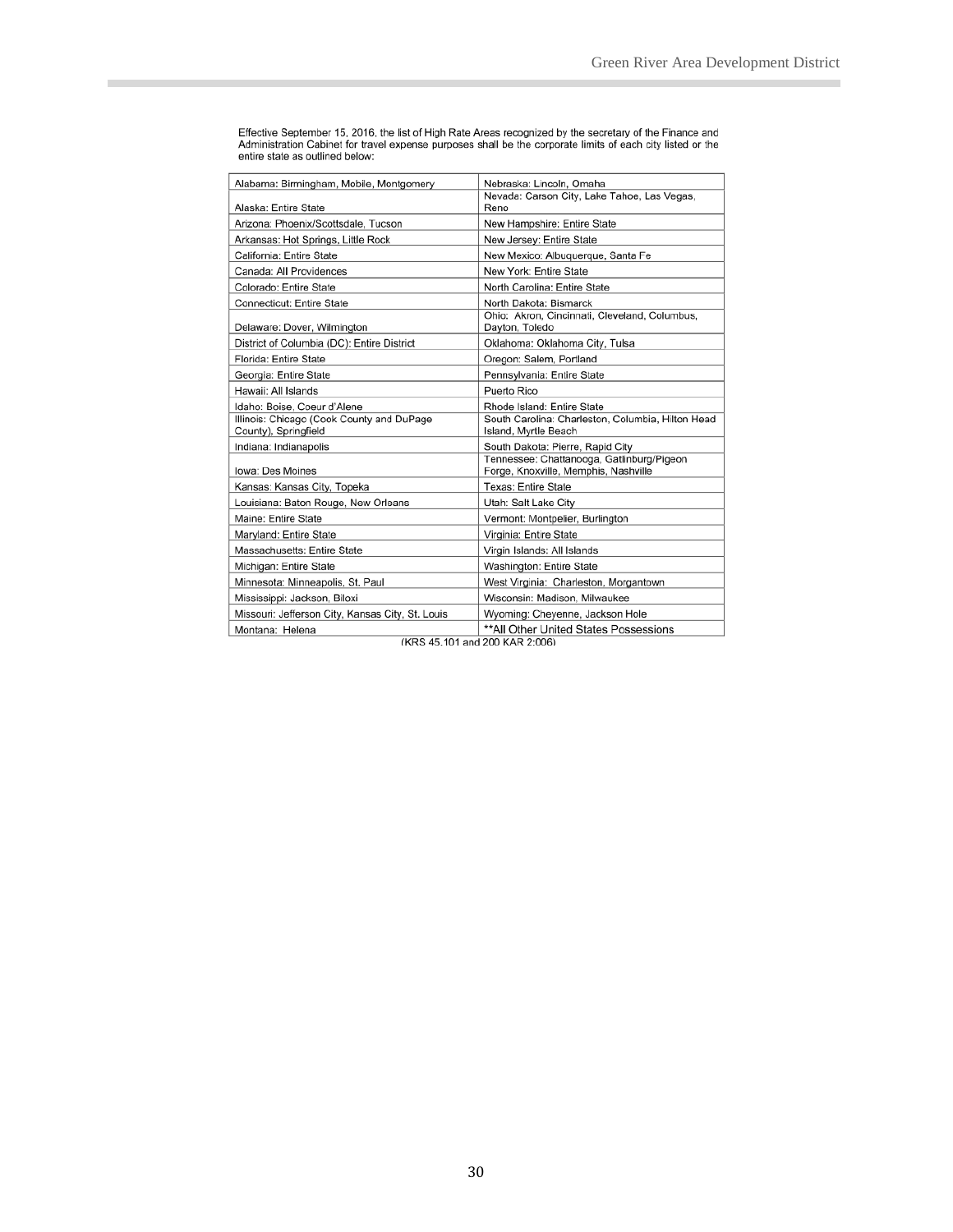## **Section 5: PURCHASING AND PROCUREMENT**

<span id="page-36-0"></span>The GRADD Board of Directors adopted the Kentucky Model Procurement Code effective August 19, 1992. GRADD shall comply with the Kentucky Model Procurement Code and any revisions thereof.

#### <span id="page-36-1"></span>**I. Major Purchases**

Items or services with a cost of \$30,000 or more must be bid in accordance with the Kentucky Model Procurement Code and shall be reviewed and approved by the Executive Committee. If a grant has purchasing requirements more restrictive than these stated policies, then the items to be charged to that grant shall be purchased in accordance with the provisions of that grant.

Employees shall neither solicit nor accept gratuities, favors, or anything of monetary value from contractors or potential contractors in accordance with KRS 45A.455.

#### <span id="page-36-2"></span>**II. Small Purchases**

In accordance with KRS 45A.385, a local public agency may use small purchase procedures for any contract for which a determination is made that the aggregate amount of the contract does not exceed \$30,000 if such small purchase procedures are in writing and are available to the public.

All purchases must first be initiated by completion of a "Purchase Request" form. This form must be approved by the employee's supervisor and the Associate Director of Finance for review and approval/denial for ordering based on the Procurement Policy. The Associate Director of Finance may take any requests to the Executive Director for further approval, as he/she deems necessary. The Office Assistant will be responsible for placing all orders, unless otherwise designated.

- 1. For purchases of less than \$500, efforts will be made to get the lowest and best price, but written records of such efforts are not necessary.
- 2. Purchases of supplies, equipment, and services which cost between \$1,000 and \$30,000 will require written estimates but no legal advertisement is required. GRADD will solicit written responses from at least three vendors, and if no such responses are available, a statement explaining the procurement will be prepared and filed.

#### <span id="page-36-3"></span>**III. Kentucky State Price Contract**

The Kentucky State Price Contract allows local units of government and Area Development Districts to purchase items listed on the State Price Contract. This means the state has gone through the bidding process and has awarded contracts to specific vendors for specific items. Even when buying on the State Price Contract, prices should be compared to other vendors for the best available price.

When the State Price Contract is used, documentation should be filed that shows the purchase has been completed on a valid State Price Contract along with the vendor's identification number.

#### <span id="page-36-4"></span>**IV. Petty Cash**

The Accounting Clerk shall maintain a petty cash fund for the purchase of incidental supplies. A "Purchase Request" form must be completed and approved to receive petty cash. All receipts must be maintained and submitted for reimbursement of the petty cash fund.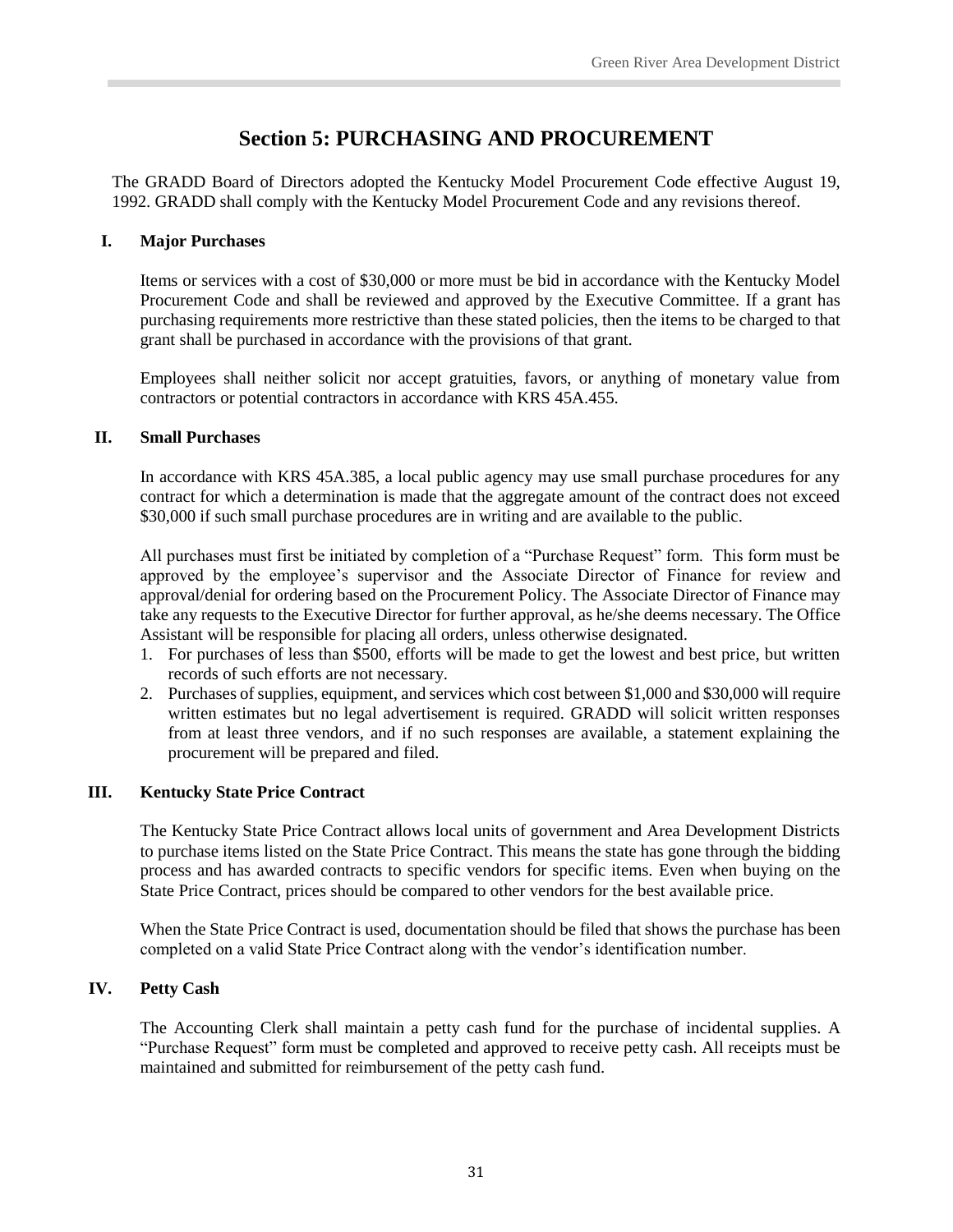## <span id="page-37-0"></span>**Section 6: WORK HOURS AND SALARY ADMINISTRATION**

#### <span id="page-37-2"></span><span id="page-37-1"></span>**I. Work Schedules**

#### **A. Standard Work Week and Hours**

The standard workweek shall begin at 12:01 a.m. on Sunday morning and end at midnight on Saturday night. The standard workweek shall consist of 37.5 hours. The standard workday is 7.5 hours per day.

The standard office hours shall be from 8:00 a.m.-4:30 p.m. Monday through Friday. It is expected that employees arrive by 8:00 a.m. and leave no earlier than 4:30 p.m., if they are working the standard office hours. If the employee has chosen flex time, it is expected that they arrive and leave at their assigned work hours.

#### <span id="page-37-3"></span>**B. Alternative Work Schedules**

When the nature of the work requires working hours other than the standard work hours, the Associate Director may adjust hours accordingly, upon the approval of the Executive Director.

#### <span id="page-37-4"></span>**C. Flextime**

The normal working hours are from 8:00 a.m.- 4:30 p.m. Monday through Friday. Flex time may be approved between the hours of 7:00 a.m. and 5:00 p.m. Monday through Friday. An employee may use flextime with prior approval and must work a minimum of 37.5 hours per week. Flextime is subject to approval by the Associate Director.

Flextime is available to regular full-time employees. Temporary employees may request flextime, but it will be subject to approval on an individual basis dependent on the employee's work responsibilities. (For GRADD's definitions of full-time, part-time, and temporary employees, refer to Section 10, Definitions of Employment Status.)

The secretaries and receptionist will not be required to be at work before 8:00 a.m. or after 4:30 p.m., even though other employees may be working.

Each Associate Director shall coordinate work schedules so their department will be covered during the standard work hours of 8:00 a.m.-4:30 p.m. This means that requests for flextime will be reviewed and approved by the Associate Director based on staff being available to cover the department during standard office hours.

| <b>Start time</b> | End time (with 1/2-hour lunch) | End time (with 1-hour lunch) |
|-------------------|--------------------------------|------------------------------|
| $7:00$ a.m.       | $3:00$ p.m.                    | $3:30$ p.m.                  |
| $7:30$ a.m.       | $3:30$ p.m.                    | $4:00$ p.m.                  |
| $8:00$ a.m.       | $4:00$ p.m.                    | $4:30$ p.m.                  |
| $8:30$ a.m.       | $4:30$ p.m.                    | $5:00$ p.m.                  |
| $9:00$ a.m.       | $5:00$ p.m.                    | $5:30$ p.m.                  |

Flextime for a 37.5-hour workweek:

#### <span id="page-37-5"></span>**D. Compressed Workweek**

A Compressed Workweek is a flexible work arrangement whereby an employee works longer hours in exchange for a reduction in the number of working days in the standard workweek.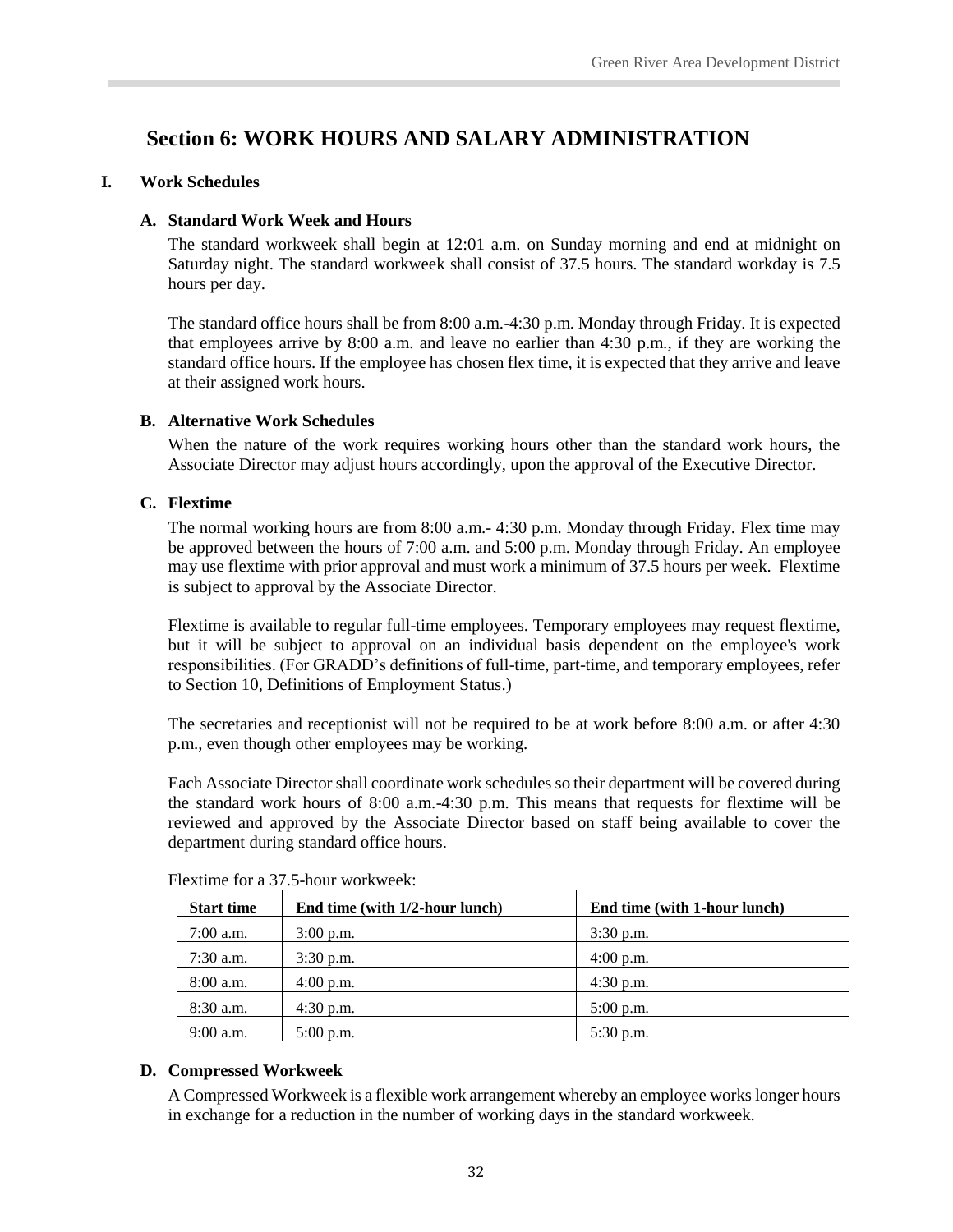Each Associate Director shall coordinate work schedules so that their department will be covered during the standard work hours of 8:00 a.m.- 4:30 p.m. This means that requests for a Compressed Workweek will be reviewed and approved by the Associate Director based on staff being available to cover the department during standard office hours.

#### <span id="page-38-0"></span>**II. Promptness**

All employees are expected to be prompt in reporting to work in the morning and returning from lunch or other office absences. Supervisors will exercise the primary management-level responsibility to control employee attendance. Excessive tardiness and/or absences are undesirable performance factors and shall be managed by the immediate supervisor.

#### <span id="page-38-2"></span><span id="page-38-1"></span>**III. Breaks**

#### **A. Rest Breaks**

Non-exempt employees should receive an uninterrupted rest break of 10 minutes during each four hours of work. This shall be in addition to the regularly scheduled lunch period and shall not be added to the lunch period. Employees on rest break are not permitted to interfere with other employees who are continuing to work.

Due to the restrictive nature of the job, the receptionist shall receive a 10-minute break in the morning and the afternoon.

#### <span id="page-38-3"></span>**B. Nursing Mothers**

GRADD will provide a reasonable break time for nursing mothers to express breast milk for her nursing child for up to one year after the child's birth each time such employee has need to express the milk.

GRADD will provide a place, other than a bathroom, that is shielded from view and free from intrusion from coworkers and the public, which may be used by an employee to express breast milk. If the nursing mother does not have an office with a door that closes, she will be provided a space temporarily made available that is shielded from view and free from any intrusion from coworkers and the public. Visitors who are nursing mothers shall also have access to a space temporarily made available that is shielded from view and free from any intrusion from employees and the public.

#### <span id="page-38-4"></span>**IV. Lunch Period**

Employees are to be allowed an unpaid lunch period as close to the middle of the employee's work shift as possible. Lunch periods should be taken between the hours of 10:30 a.m. and 2:00 p.m. Employees shall not be required to take a lunch period sooner than three hours or no later than five hours from the time their work shift commences. Part-time employees working less than 37.5 hours per week shall be allowed a lunch period if they are scheduled to work five consecutive hours during any workday.

Employees classified as non-exempt personnel (those not exempt from the minimum wage and overtime requirements of the Fair Labor Standards Act) will not be compensated for their lunch periods unless they are required to work during them. Lunch periods are for a one-hour period. In no instances, shall non-exempt personnel take less than 30 minutes for a lunch period, in order to avoid working overtime hours in excess of 40 hours per week.

Lunch periods are to be arranged so at least one employee is available to operate the telephone switchboard at all times.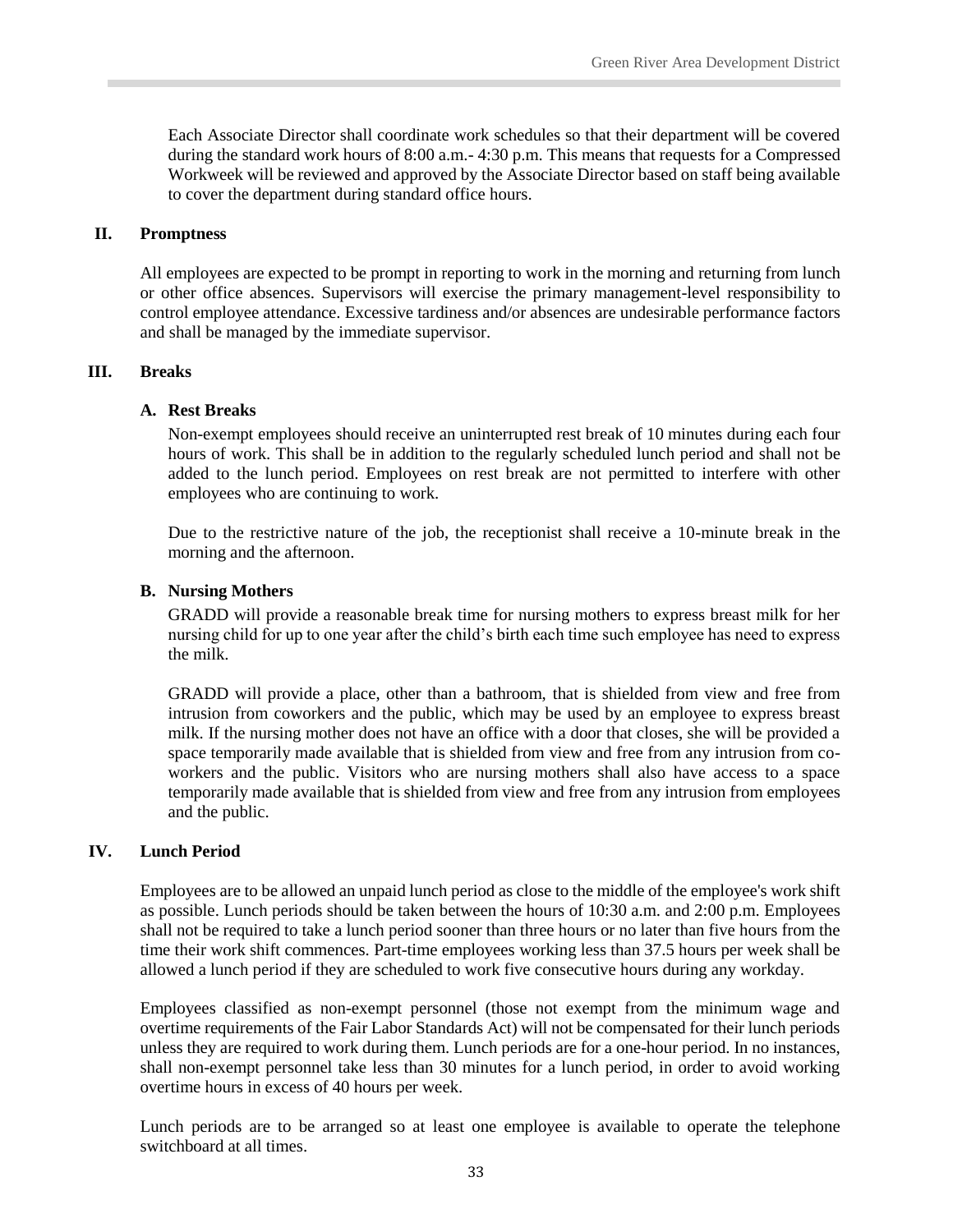Employees on their lunch period are not permitted to interfere with other employees who are continuing to work.

A kitchen is provided for employee breaks and meals at the GRADD office. In order to maintain a professional atmosphere, meals should not be eaten in open areas visible to guests, with the exception of meals served during meetings.

#### <span id="page-39-0"></span>**V. Holidays**

Regular full-time employees and temporary employees who regularly work 37.5 hours per week shall receive paid holidays. Regular part-time employees shall receive paid holidays, based on regular normal work hours. Paid holidays shall be:

- 1. New Year's Day;
- 2. Martin Luther King Jr. Day;
- 3. President's Day;
- 4. Good Friday Office closes at 12:00 Noon (staff given 3.5 hours off);
- 5. Memorial Day;
- 6. Fourth of July;
- 7. Labor Day;
- 8. Veteran's Day;
- 9. Thanksgiving Day;
- 10. Friday after Thanksgiving;
- 11. Christmas Eve;
- 12. Christmas Day; and
- 13. New Year's Eve.

An employee who is required to work on a designated holiday shall receive a day off at a later date at a time approved by his/her immediate supervisor. When a holiday listed above falls on a Saturday, the preceding business day is considered the holiday. When a holiday listed above falls on Sunday, the following business day is considered the holiday.

When Christmas Day or New Year's Day falls on a Saturday, the observed holiday will be Friday. In this case, the Executive Director shall determine Christmas Eve or New Year's Eve holiday in accordance with the day the state observes.

When Christmas Day or New Year's Day falls on Monday, the observed holiday will be Monday. In this case, the Executive Director shall determine Christmas Eve or New Year's Eve holiday in accordance with the day the state observes.

#### <span id="page-39-1"></span>**VI. Emergency Office Closing**

In the event of adverse weather, GRADD employees will be expected to report to work unless advised otherwise. Each employee must use their own discretion as to the advisability of reporting to work under their own particular circumstances.

In order to continue their pay, employees not reporting to work may use their accumulated annual leave. Employees not having accumulated leave time must take leave without pay. Should the Executive Director close the office, employees shall charge time to holiday leave.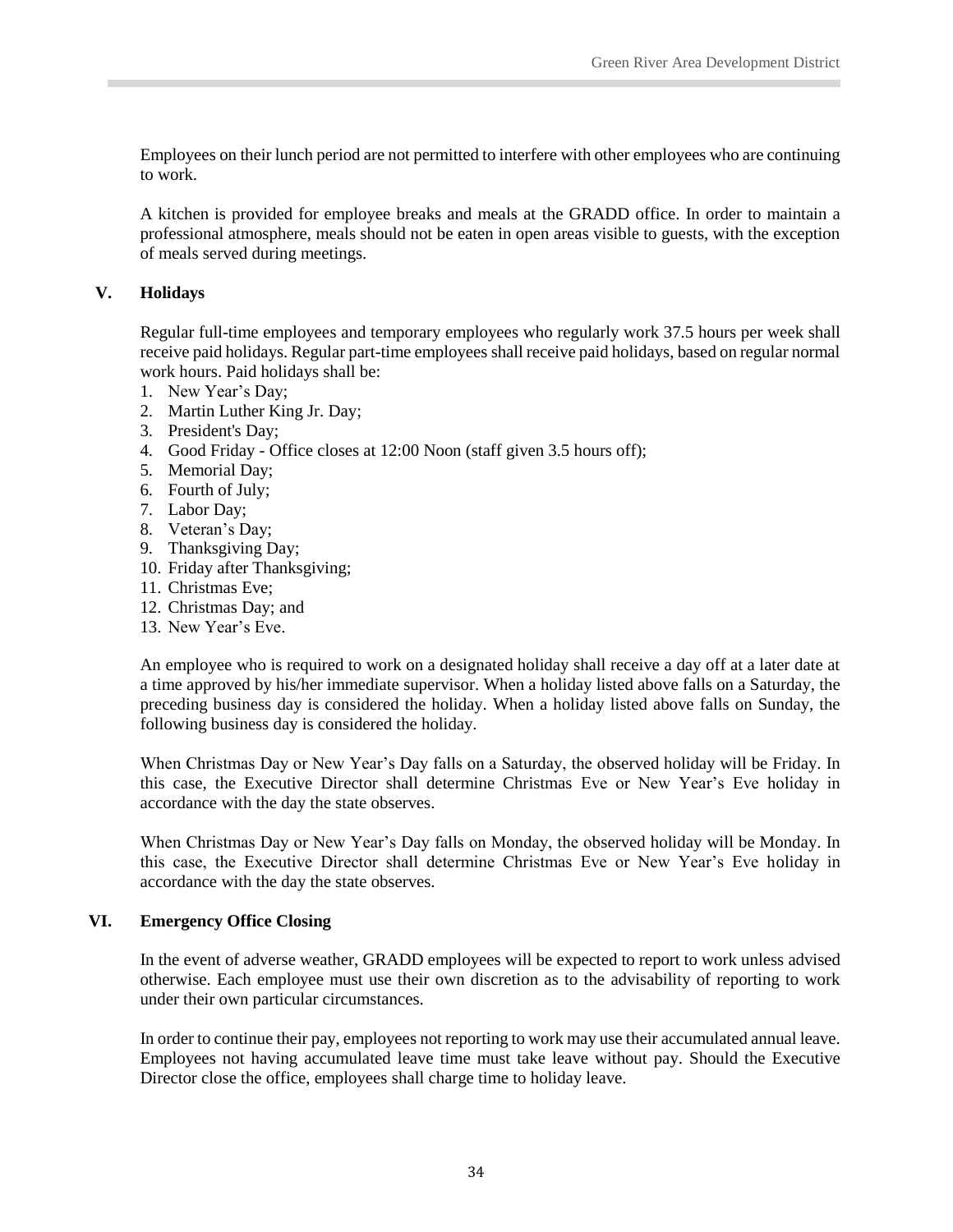#### <span id="page-40-0"></span>**VII. Approval of Hours in Excess of Standard Work Hours**

GRADD's standard work hours shall consist of 7.5 hours per day and 37.5 hours per workweek. The standard workweek is defined in the Work Hours Policy.

All employees must receive **prior** approval from their Associate Director or the Executive Director for any hours to be worked in excess of the standard work hours including the following:

- 1. Hours in excess of 7.5 hours per work day;
- 2. Hours outside assigned working hours; or
- 3. Hours in excess of 37.5 hours per work week.

Hours to be worked in excess of standard work hours, resulting from emergency situations where an employee cannot obtain prior written approval due to both the Associate Director and the Executive Director being out of the office, will be reviewed on an individual basis by the Associate Director and the Executive Director.

GRADD reserves the right to modify work schedules in any given workweek so that an employee shall not work in excess of 37.5 hours per workweek.

#### <span id="page-40-1"></span>**VIII. Overtime and Compensatory Leave Policy**

<span id="page-40-2"></span>GRADD shall comply with the provisions of the Kentucky State Labor Laws.

#### **A. Fair Labor Standards Act (FLSA) - Compliance**

GRADD shall comply with the provisions of the Fair Labor Standards Act. Each employee shall be classified as exempt or non-exempt according to the definitions contained in the FLSA. The classification of exempt or non-exempt is used only to determine if the FLSA overtime provisions apply to the employee.

#### <span id="page-40-3"></span>**B. FLSA Classifications**

The following shall be used to identify the classification of each employee:

- 1. Exempt Refers to an employee who is not covered by the FLSA; and
- 2. Non-exempt Refers to an employee who is covered by the FLSA.

GRADD shall review each employee's position duties and responsibilities and apply the FLSA exemption tests to determine if an employee is exempt or non-exempt. If an employee changes positions, the exemption tests shall be applied to the new position.

#### <span id="page-40-4"></span>**C. Recordkeeping**

GRADD shall maintain records for each employee identifying their classification as either an exempt or non-exempt employee.

#### <span id="page-40-5"></span>**D. Non-Exempt Employees**

Non-exempt employees, as defined by the Fair Labor Standards Act, are subject to overtime pay in the manner prescribed in this policy.

- 1. Computing Overtime Hours: Only actual hours worked per workweek will be used for purposes of computing overtime hours for non-exempt employees. Any time taken as annual leave, sick leave, holiday, or any leave of absence shall not constitute working hours for the purpose of computing overtime hours.
- 2. Rate of Overtime Pay: Employees classified as non-exempt shall earn overtime pay at the rate of one and one-half times their regular rate of pay for actual hours worked in excess of 40 hours per workweek.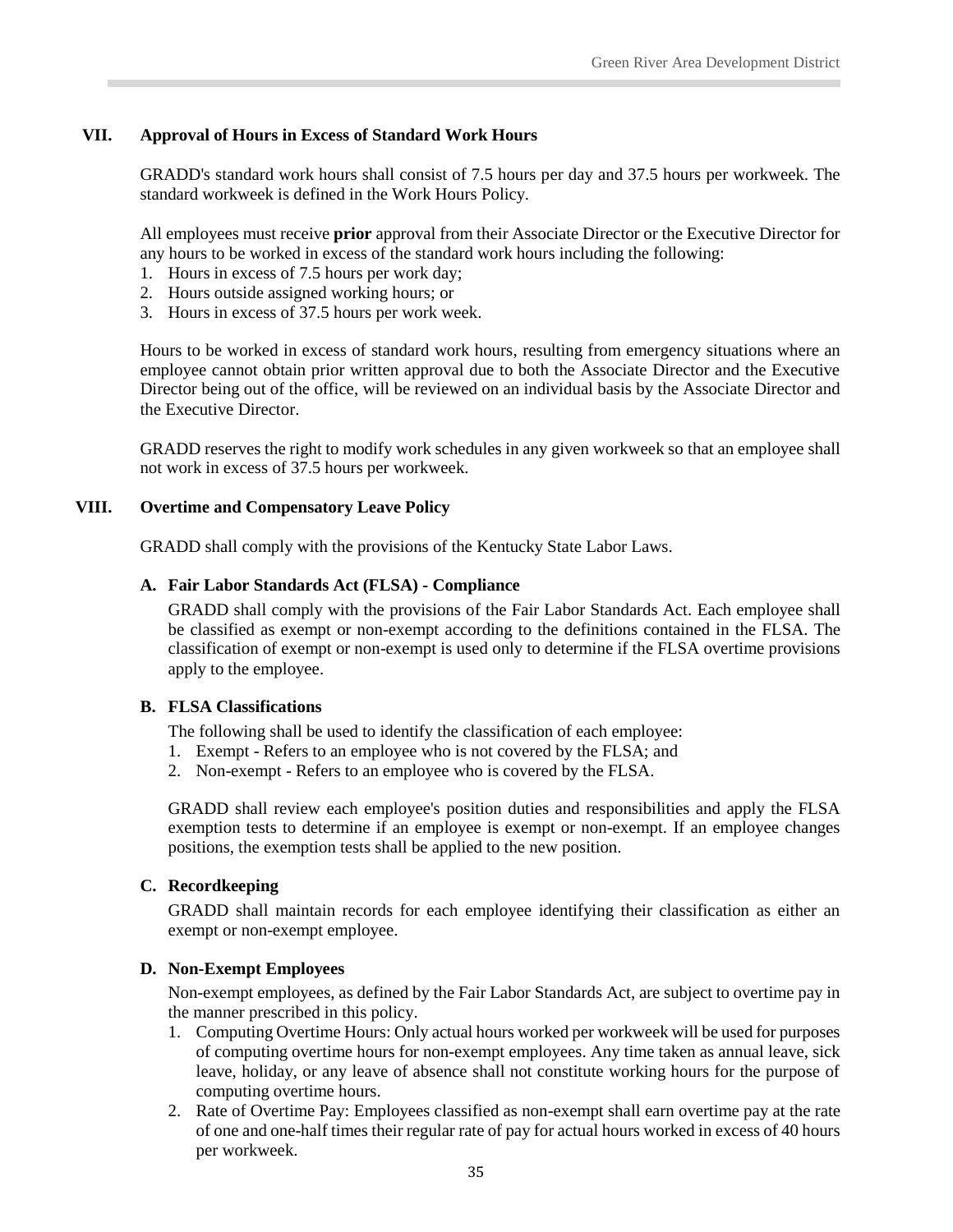- 3. Payment for Actual Overtime Hours Worked: Non-exempt employees whose actual hours worked exceed 40 hours per workweek shall be paid for the overtime hours in the pay period immediately following the pay period in which the overtime occurred.
- 4. Donated Time: Non-exempt employees shall not donate work time to GRADD at any GRADD office or other location.

#### <span id="page-41-0"></span>**E. Exempt Employees**

Exempt employees, as defined in the FLSA, are exempt from overtime pay. However, GRADD shall allow exempt employees to accumulate compensatory leave in the following manner:

- 1. Compensatory Leave for Exempt Employees: Employees classified as exempt, with proper prior approval, shall earn compensatory leave at the rate of one hour for each hour worked in excess of 40 hours per workweek.
- 2. The Executive Director is an exempt employee. The Executive Committee authorizes the Executive Director to work hours in excess of 40 as deemed necessary and to earn and take compensatory leave in accordance with this policy.
- 3. Maximum Accumulated Compensatory Leave: The maximum amount of compensatory leave that an exempt employee may carry forward from one month to another shall be 37.5 hours. If an exempt employee has reached the maximum compensatory leave hours at the end of any month, the employee shall take compensatory leave in order to reduce their accumulated compensatory leave. No additional compensatory hours shall be earned or recorded after the employee has reached the maximum compensatory leave.
- 4. Use of Compensatory Leave by Exempt Employees: An exempt employee who has accrued compensatory leave shall be permitted by their Associate Director or the Executive Director to take such time off if the use of such time does not unduly disrupt the operations of the agency. Compensatory leave shall be taken and recorded in no less than one-half hour increments.
- 5. The Executive Director or appropriate Associate Director may direct an employee to take accumulated compensatory leave in order to maintain a manageable level of accumulated compensatory leave and for the specific purpose of reducing an employee's compensatory leave. Notice must be in writing to the employee specifying the number of hours to be taken and the pay period in which the hours must be used.
- 6. Disposition of Accumulated Compensatory Leave upon Termination: Upon termination of service with GRADD, exempt employees shall not be paid for any unused accumulated compensatory leave.

#### <span id="page-41-1"></span>**F. Violation of Policy**

Any employee who violates any part of this policy will be subject to disciplinary action in accordance with GRADD's Employee Disciplinary Procedure.

#### <span id="page-41-2"></span>**IX. Pay Practices, Periods, and Procedures**

Employees shall be compensated twice monthly on the 15th and the last day of each month. In the event the payday occurs on a weekend, employees will be compensated prior to the close of business on the last working day. Hourly employees are paid on a two-week delay. Salaried employees are paid on the 15th and the last day of each month for the current pay period.

Payroll shall be done as direct deposit. Employees shall be given a "paper stub" on payday that identifies gross pay, deductions, and the net pay transferred to your checking account. If an employee is not in the office when the "paper stubs" are distributed, it is the employee's responsibility to contact the Associate Director of Finance to receive the stub.

Employees shall not receive a bonus or one-time salary increase.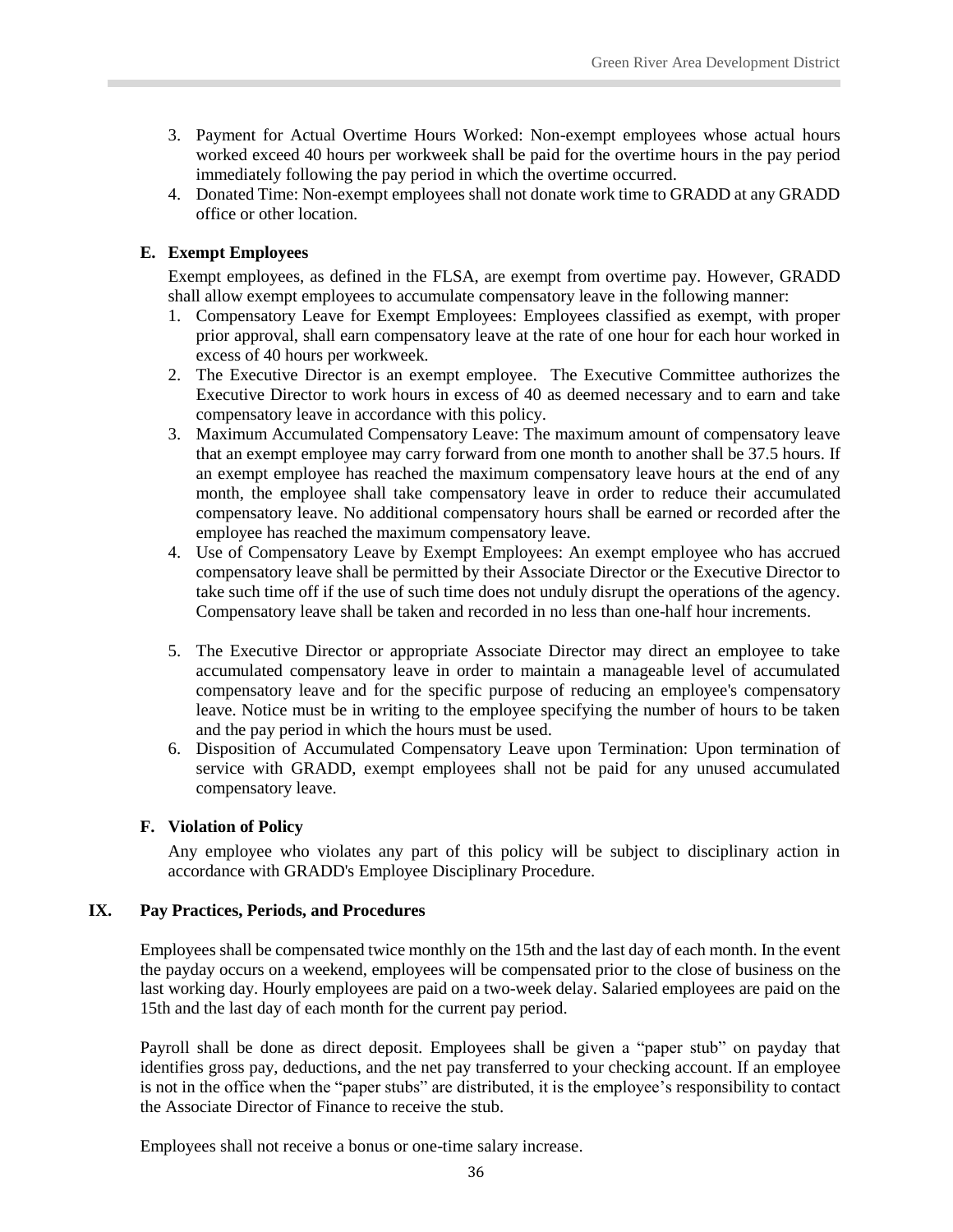#### <span id="page-42-0"></span>**X. Time Records**

Exempt and non-exempt employees are required to fill out semi-monthly time records showing the daily hours worked. The time records indicate the number of hours worked in a week.

Non-exempt employees shall utilize the following points in filling out time records:

- 1. Non-exempt employees are not permitted to sign-in or begin work before their normal starting time or continue to work after their normal quitting time without prior approval of their Associate Director or the Executive Director;
- 2. Non-exempt employees are required to take scheduled lunch breaks;
- 3. Non-exempt employee time records shall be checked and signed by the Associate Director;
- 4. The Associate Director shall authorize overtime of non-exempt employees on the time records;
- 5. Unapproved absences shall not be considered as hours worked for pay purposes. Associate Directors shall inform non-exempt employees if they will not be paid for certain hours of absence; and
- 6. The filling out of another employee's time record or the falsifying of any time record is prohibited and may be grounds for disciplinary action, up to and including termination.

The schedule for submitting timesheets shall be set, in advance, for six-month periods. Timesheets shall be due every two to three weeks. All timesheets are batched together for processing so it is REQUIRED that each employee submit a timesheet by the due date. It is the employee's responsibility to have completed timesheets approved by the employee's respective Associate Director PRIOR to submission.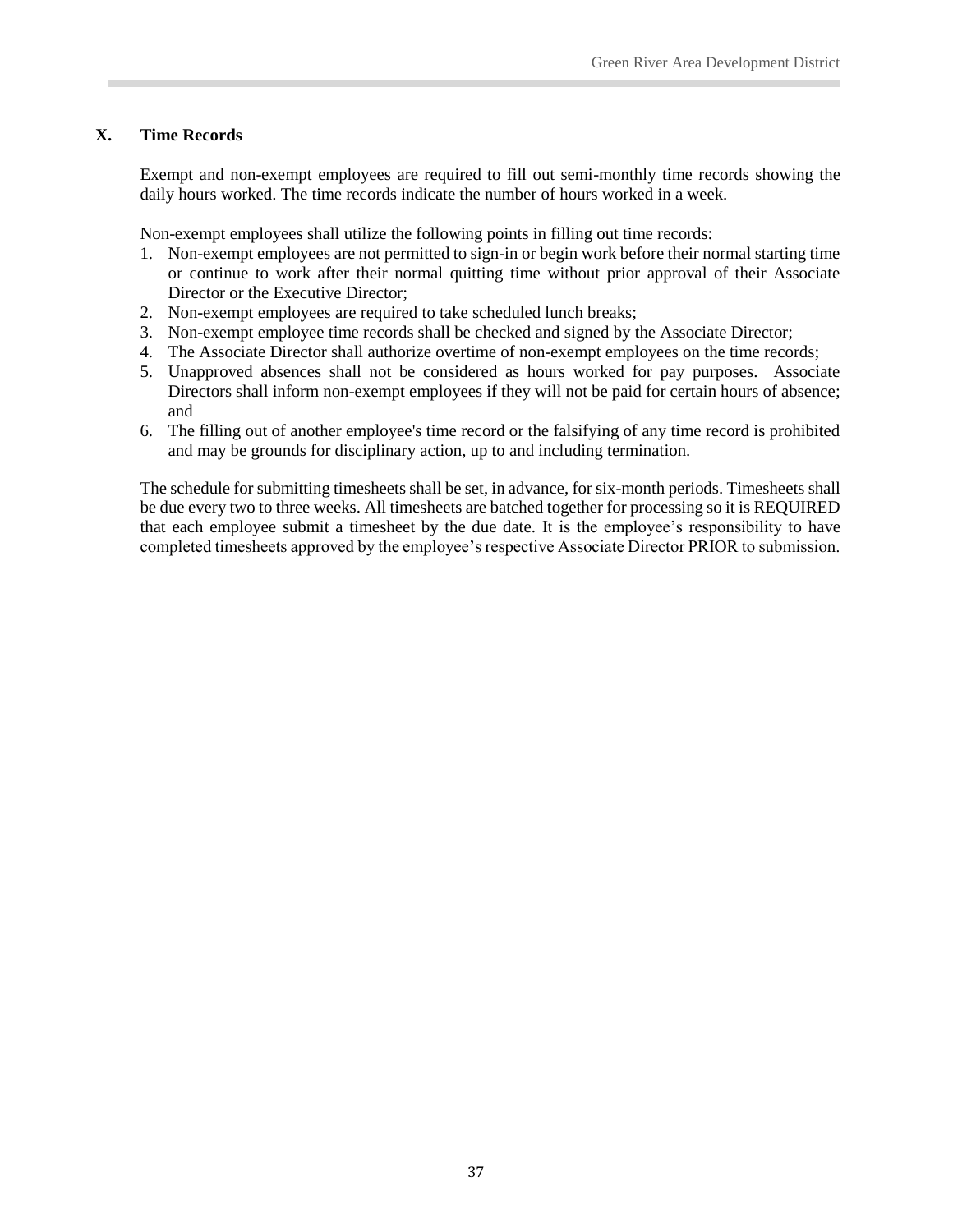## **Section 7: BENEFITS**

#### <span id="page-43-1"></span><span id="page-43-0"></span>**I. Benefit Programs**

GRADD provides a comprehensive package of employee benefit programs for its employees. Complete and official details of insurance and benefit plans are contained in the individual booklets that employees receive when they are enrolled in the plan. The descriptions listed below are only brief summaries for the employee's general information.

The group health and dental insurance plans may be continued after you terminate employment under the provisions of the federal law of the Consolidated Omnibus Reconciliation Act (COBRA). The health insurance plan booklet defines the COBRA continuation coverage available after termination.

The following benefits are available to regular full-time employees. Part-time and temporary employees are not eligible for participation.

#### <span id="page-43-2"></span>**A. Cafeteria Plan**

GRADD provides a Cafeteria Plan for pre-tax treatment of employee payroll deductions for health, dental, disability, and supplemental insurance plans. Each regular full-time employee may elect or refuse to enroll in the cafeteria plan.

#### <span id="page-43-3"></span>**B. Dental and Vision Insurance**

GRADD provides dental and vision insurance to regular full-time employees. GRADD pays 100 percent of the single premium. For two-party or family coverage, GRADD pays the amount of a single premium and one-half of the difference between the single and the dependent coverage. The remaining one-half is withheld as a payroll deduction from the employee's paycheck.

#### <span id="page-43-4"></span>**C. Health Insurance**

GRADD will pay 95 percent of a single policy and 80 percent of a family plan for regular full-time employees. Any remaining balance is withheld as a payroll deduction from the employee's paycheck.

#### <span id="page-43-5"></span>**D. Life Insurance**

GRADD pays the entire premium for \$50,000 in term life insurance for each regular full-time employee.

#### <span id="page-43-6"></span>**E. Long-Term Disability Insurance**

GRADD pays the entire premium of a long-term disability policy for each regular full-time employee.

#### <span id="page-43-7"></span>**F. Social Security and Medicare Taxes**

Regular full-time employees are exempt from Social Security taxes.

Part-time and temporary employees not eligible for the retirement program are subject to social security taxes. The mandatory amount to be withheld from employees is 6.20 percent of adjusted gross wages and GRADD is required to contribute the same amount.

All employees hired after 3/31/86 are subject to Medicare taxes. The mandatory amount to be withheld from employees is 1.45 percent of adjusted gross wages and GRADD is required to contribute the same amount.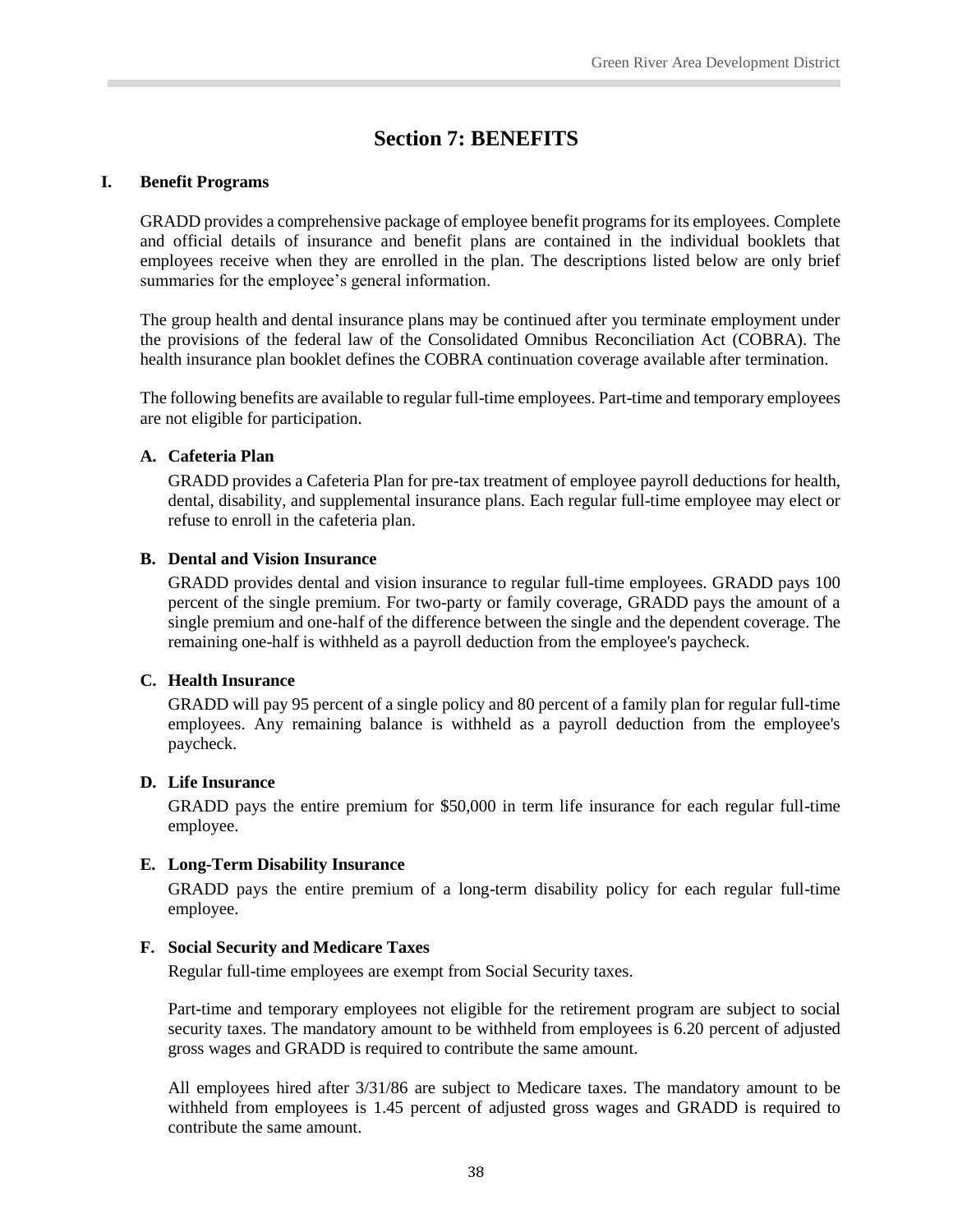#### <span id="page-44-0"></span>**G. Supplemental Insurance**

Employees may elect to enroll in cancer, hospital indemnity, intensive care, accident, or short-term disability insurance coverage through AFLAC at their own cost through payroll deduction.

#### <span id="page-44-1"></span>**H. Unemployment Compensation**

All employees are covered under the State Unemployment Act. GRADD pays the entire cost of unemployment compensation.

#### <span id="page-44-2"></span>**I. Workers Compensation**

GRADD operates under the provisions of the Kentucky Workers Compensation Act that provides benefits for injuries incurred while on the job. GRADD pays the entire cost of the Workers Compensation Insurance policy.

#### <span id="page-44-3"></span>**II. Retirement System**

GRADD employees participate in the Kentucky County Employees Retirement System (CERS). The Board of Directors of the Kentucky Retirement Systems determines the employer rate for the Kentucky CERS. The employee rate is established by legislation by the Kentucky General Assembly.

GRADD shall contribute the required percentage for eligible employees who participate in the CERS Pension Plan. In addition, the employee is required to make a mandatory contribution of 5.00 percent to the CERS Pension Plan through payroll withholding. Eligible employees who began participating in CERS after September 1, 2008, shall make an additional pre-tax 1.00 percent health insurance contribution through payroll withholding.

Temporary employees participate in the CERS plan for each month they average working 100 or more hours after they have completed 12 months of employment. Part-time employees participate in the CERS plan each month they average working 100 or more hours.

All retiring employees are asked to give appropriate notification dependent upon their retirement plan. Retiring employees shall be eligible to reapply for future employment in accordance with CERS regulations.

GRADD participates in the standard unused sick leave program through the Kentucky Retirement System. Upon retirement, GRADD shall purchase up to six months of accumulated sick leave toward retirement service credit.

#### <span id="page-44-5"></span><span id="page-44-4"></span>**III. Fringe Benefits**

#### **A. Educational Assistance for Higher Education**

GRADD recognizes that the skills and knowledge of its employees are critical to the success of the organization. The educational assistance program encourages personal development through formal education so that employees can maintain and improve job-related skills or enhance their ability to perform their job.

GRADD may provide educational assistance to regular full-time employees who have completed one year of employment. GRADD may reimburse the cost of tuition taken at a recognized institution by an eligible employee.

Employees may take individual classes, may pursue a degree that is advanced to what they currently possess, or may pursue a degree related specifically to their job.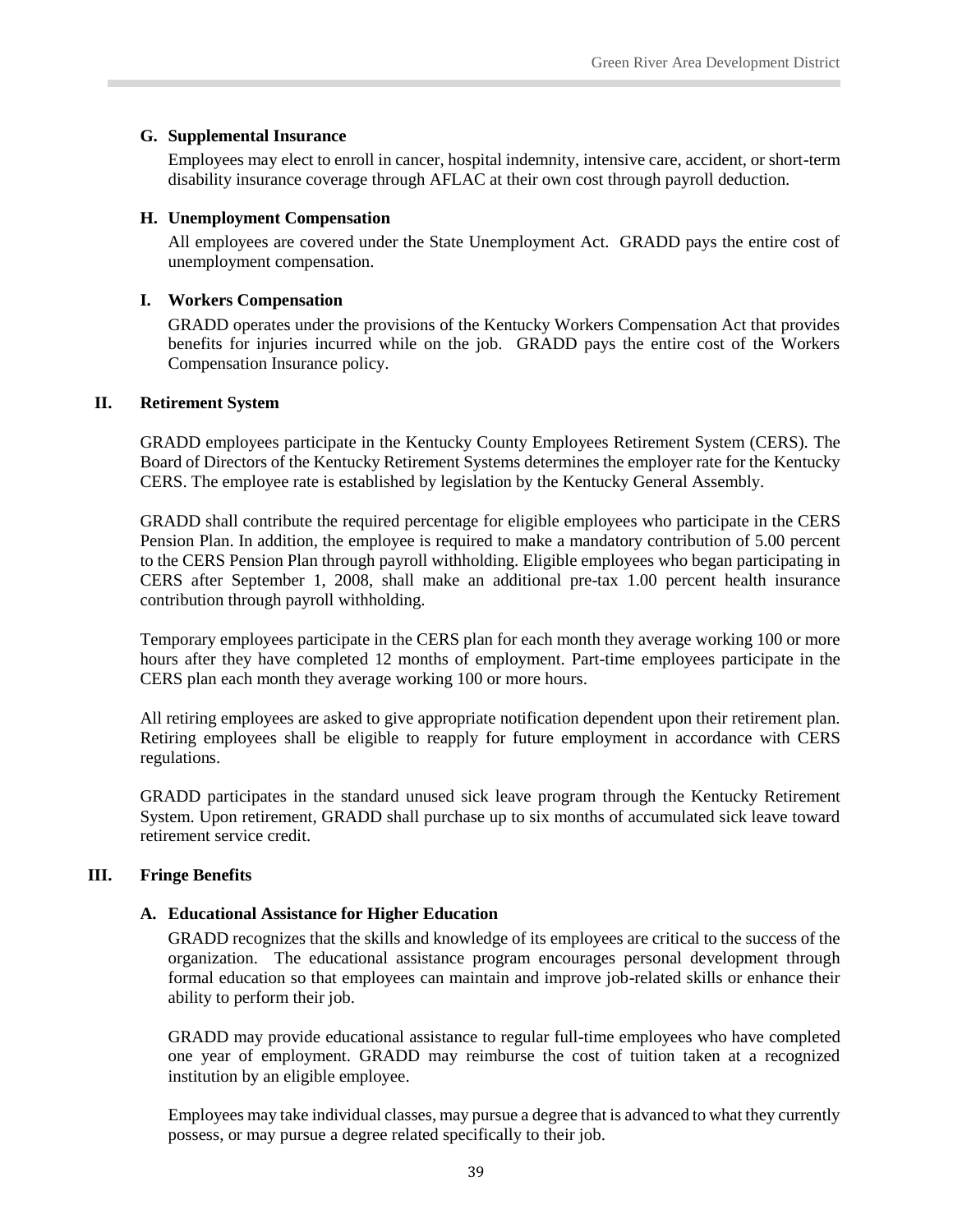The classes that are directly related to their job would qualify for educational reimbursement. The classes that are not directly related to their job, but are required for the degree, would not qualify. In addition, GRADD shall not provide educational reimbursement for any class that an employee has previously taken.

Employees will be eligible to request educational assistance for one course per semester at an accredited institution, such as, a college, university, vocational school, community college, or a technical school.

The employees must remain on the active payroll and must perform their job satisfactorily through the completion of each course. Unsatisfactory job performance may result in forfeiture of educational reimbursement.

Employees who desire educational assistance shall submit a written request to their Associate Director for approval. The request shall contain the following information:

- 1. Institution and location where course is to be taken;
- 2. Title of course and copy of course description;
- 3. Cost of the course; and
- 4. An explanation of specifically how the course is related to the employee's job.

The Associate Director shall consider the following factors in evaluating requests for educational assistance before recommending approval to the Executive Director:

- 1. Nature and purpose of the course of study;
- 2. Direct relationship between the course and the employee's job responsibilities;
- 3. Employee's level of responsibility and length of service; and
- 4. Estimated cost.

The Executive Director shall authorize final approval.

Reimbursement shall not be made until after the employee completes the course. Employee reimbursement for eligible educational assistance will be based upon the grade received for the course, as follows:

| Grade                              | Percent reimbursable costs |
|------------------------------------|----------------------------|
| А                                  | 100%                       |
| B                                  | 100%                       |
| ⌒                                  | 50%                        |
| Lower than C                       | 0%                         |
| Passing grade in a pass/fail class | 75%                        |

Employees receiving reimbursement from any outside sources, such as the Veterans Administration or scholarships, may use the above formula but GRADD's portion may not make the total exceed the reimbursable cost.

The employee shall submit to the Finance Department a certified transcript of their grades and receipts for the expenses incurred. The Finance Department shall submit the information to accounts payable for reimbursement. GRADD shall then reimburse the applicable percentage of the cost of tuition to the employee.

If an employee is unable to complete an approved course because of a transfer within GRADD, the employee will be reimbursed for the full amount of the course costs incurred up to the date of transfer.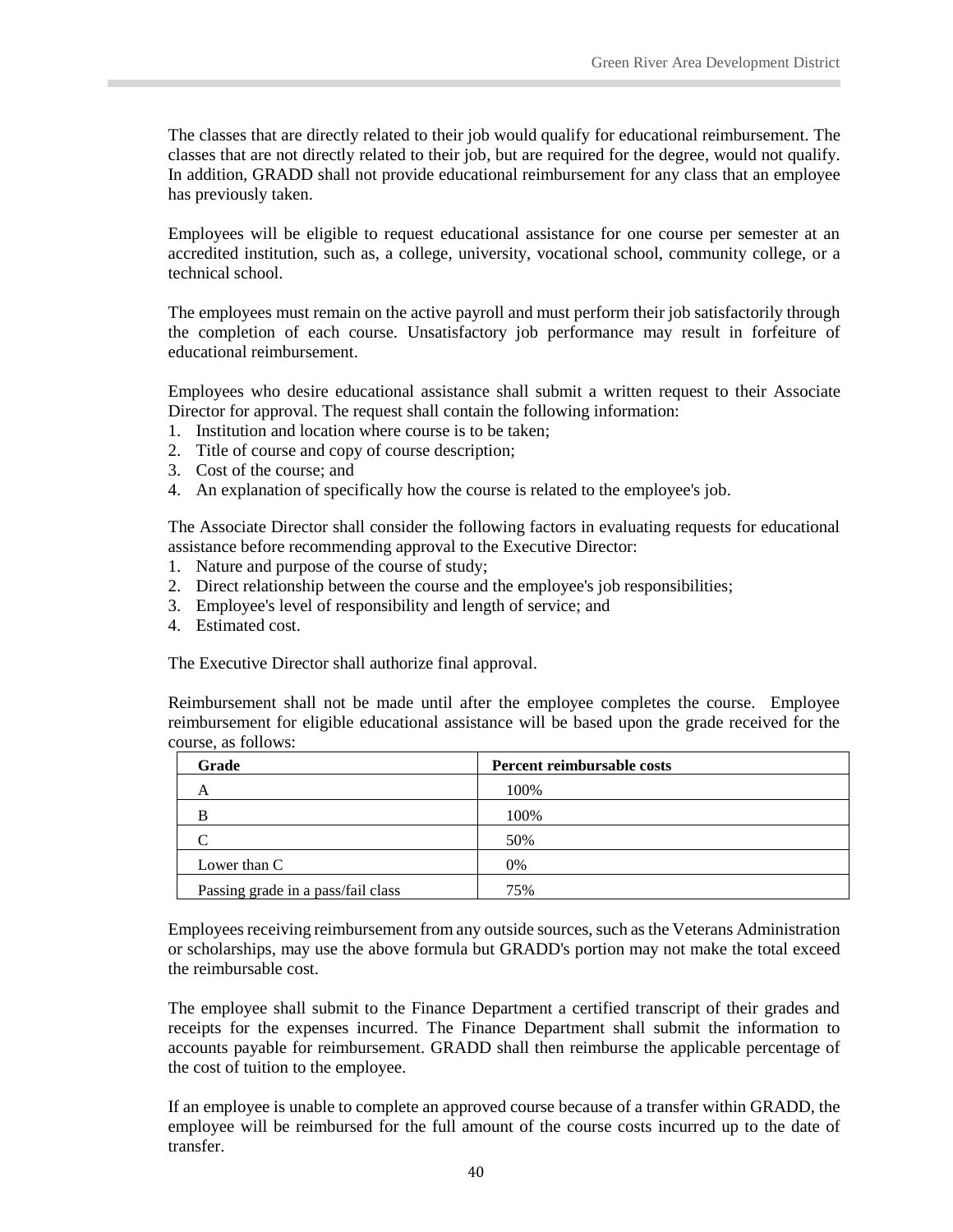If an employee is enrolled in an approved course and is terminated because of a reduction in workforce or job elimination, GRADD shall reimburse the full amount of the course costs incurred up to the date of termination. If an employee is enrolled in an approved course and is terminated for any other reason, GRADD shall not reimburse the course costs.

Employees seeking reimbursement for educational expenses must agree in writing to repay GRADD in full if they voluntarily terminate employment within one year from the date of reimbursement.

GRADD expects its employees to schedule classes and study assignments outside the normal working hours. However, GRADD recognizes that there could be extreme circumstances regarding scheduling. The Associate Director and the Executive Director shall review these on an individual basis.

#### <span id="page-46-0"></span>**B. Professional Development Training**

For courses taken per management's specific request, all costs for tuition, books, and travel (if applicable) may be paid by GRADD at the time the cost is due. Examples include training related to specific programs at GRADD or training offered to grantors.

Employees may also request to attend professional development training specifically related to their job. Examples include seminars, computer training, or continuing education needed to retain job related certification or a state license.

Employees who request professional development training must obtain approval from their Associate Director. The Associate Director shall consider the following factors in evaluating requests for professional development training assistance before recommending approval to the Executive Director, whom shall have final approval:

- 1. Nature and purpose of the course of study;
- 2. Direct relationship between the course and the employee's job responsibilities;
- 3. Employee's level of responsibility and length of service; and
- 4. Estimated cost.

#### <span id="page-46-1"></span>**C. Health Club Reimbursement**

GRADD will reimburse 50 percent (up to \$25.00) toward a monthly health club fee. Documentation of 10 visits per month is required.

#### <span id="page-46-2"></span>**D. Membership in Professional Organizations**

In accordance with OMB 2 CFR Part 200 - Uniform Administrative Requirements, Cost Principles, and Audit Requirements for Federal Awards, GRADD will pay the cost of membership in civic, business, technical, and professional organizations if:

- 1. The benefit from membership is related to the grant program;
- 2. The expenditure is for agency membership;
- 3. The cost of the membership is reasonably related to the value of the services or benefits received; or
- 4. The expenditure is not for membership in an organization which devotes a substantial part of its activities to lobbying.

The Executive Director will determine if costs are allowable. Final approval must come from the Executive Director.

GRADD shall not use grant funds to pay the cost of individual memberships in civic, business, technical, or professional organizations.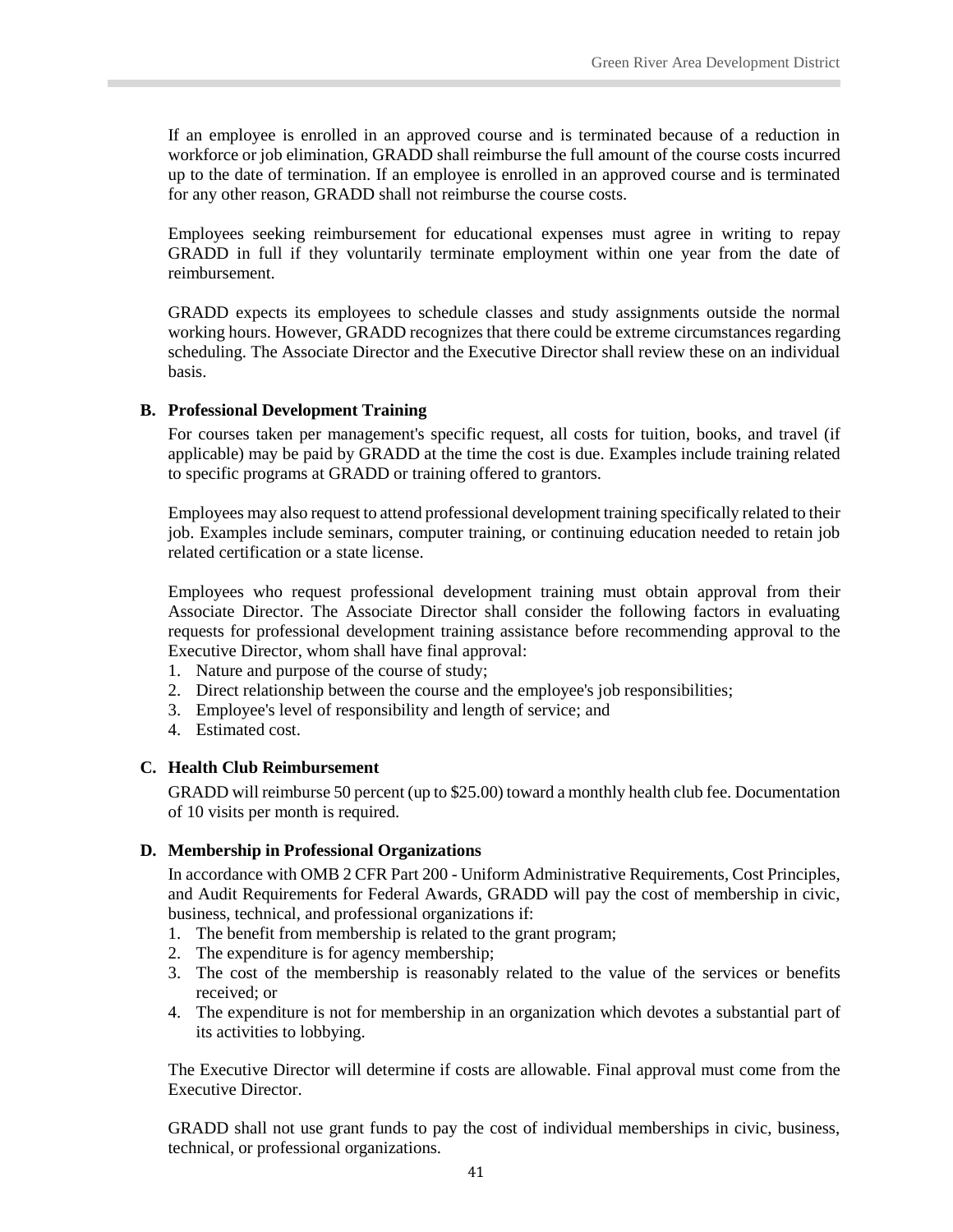#### <span id="page-47-0"></span>**E. Service Awards and Recognition**

- 1. Board Members: Members of the GRADD Board of Directors shall receive recognition for years of service upon completion of five years of service. Thereafter, awards will be presented for every five years of service and upon departure from the Board.
- 2. Staff Members: Regular full-time staff members shall receive recognition for consecutive years of service upon completion of five years of employment. Thereafter, awards will be presented for every five years of service. Awards for years of service will include a plaque based on the number of consecutive years of service. The plaque will be presented at the GRADD Board meeting following the anniversary of employment.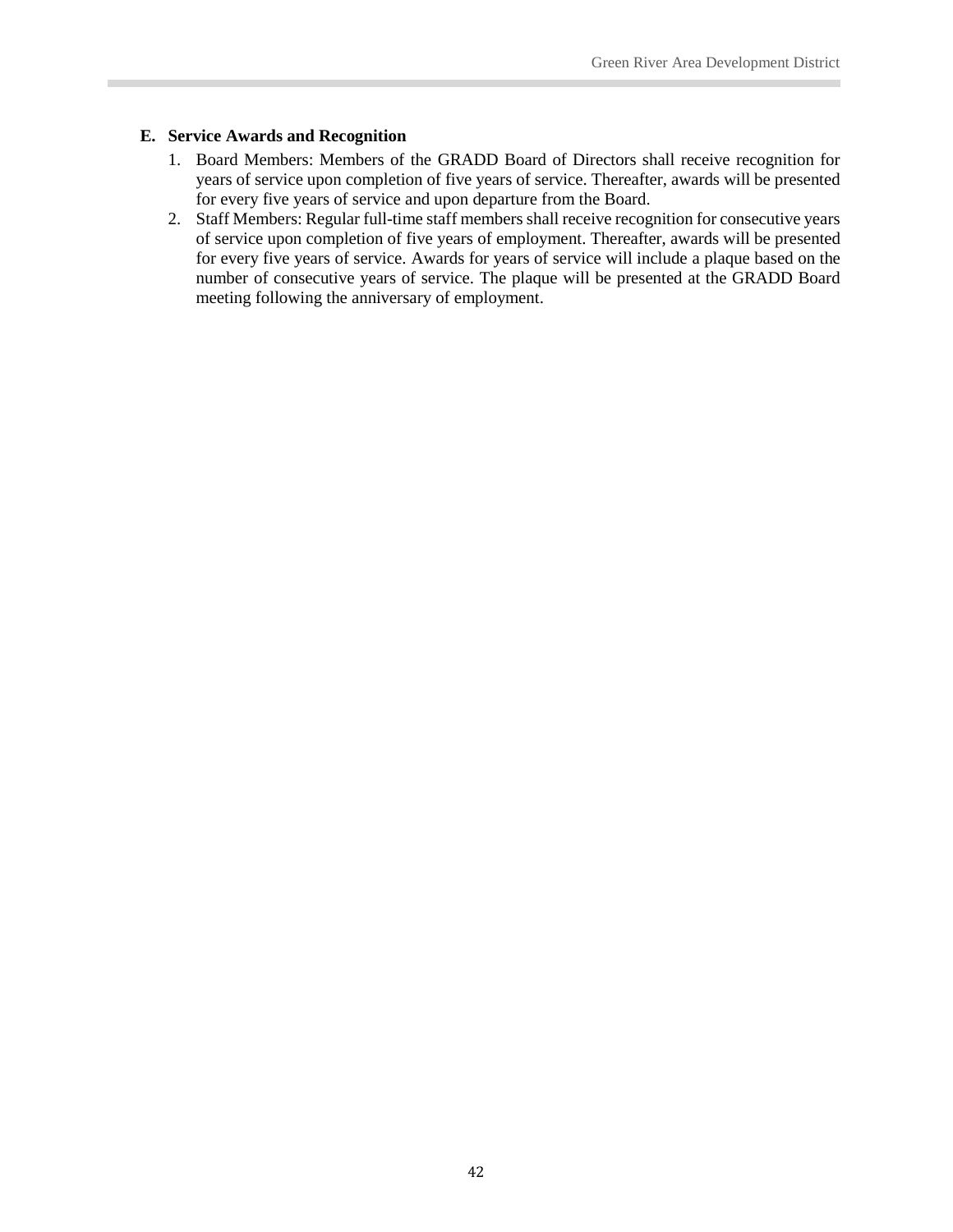## **Section 8: LEAVE**

#### <span id="page-48-1"></span><span id="page-48-0"></span>**I. Annual Leave**

GRADD encourages and requires each regular full-time employee to take annual leave as paid time off away from work. The purpose of annual leave is to provide the employee a restful break and/or to handle personal matters.

#### <span id="page-48-2"></span>**A. Accumulating Annual Leave**

Regular full-time employees shall earn annual leave based on consecutive years of service as follows:

| <b>Years of Service</b> | <b>Hours earned bi-monthly</b> |
|-------------------------|--------------------------------|
| $1 - 4$ years           | 3.75                           |
| $5 - 9$ years           | 4.75                           |
| $10 - 14$ years         | 5.75                           |
| $15+$ years             | 6.75                           |

The maximum accumulation of annual leave for any employee shall not exceed 225 hours at the end of the calendar year.

Employees shall earn annual leave on a semi-monthly basis. An employee who is on unpaid leave of absence for six or more working days during a pay period shall not earn annual leave for that pay period.

An employee shall earn annual leave for the 1st pay period if their employment date is the 5th day of the month or earlier and for the 2nd pay period if their employment date is the 20th day of the month or earlier. An employee shall earn annual leave for the 1st pay period if their termination date is the 6th day of the month or later and for the 2nd pay period if their termination date is the 21st day of the month or later.

#### <span id="page-48-3"></span>**B. Taking Annual Leave**

All annual leave must have the prior approval of the employee's supervisor and the Associate Director. In their absence, another Associate Director or the Executive Director may approve annual leave. Annual leave may be taken in 30-minute increments. Any portion of 30 minutes shall be counted as 30 minutes. Prior to taking annual leave, the employee shall inform their supervisor and the receptionist when they plan to leave the office and when they will be returning.

Any annual leave beyond 10 consecutive working days requires the hand-written approval of the Executive Director.

Employees shall not be approved to take paid annual leave until they have actually earned and been credited with the annual leave.

#### <span id="page-48-4"></span>**C. Remaining Annual Leave at Termination**

An employee shall be paid for the remaining balance of their annual leave, not to exceed 225 hours, at their termination date.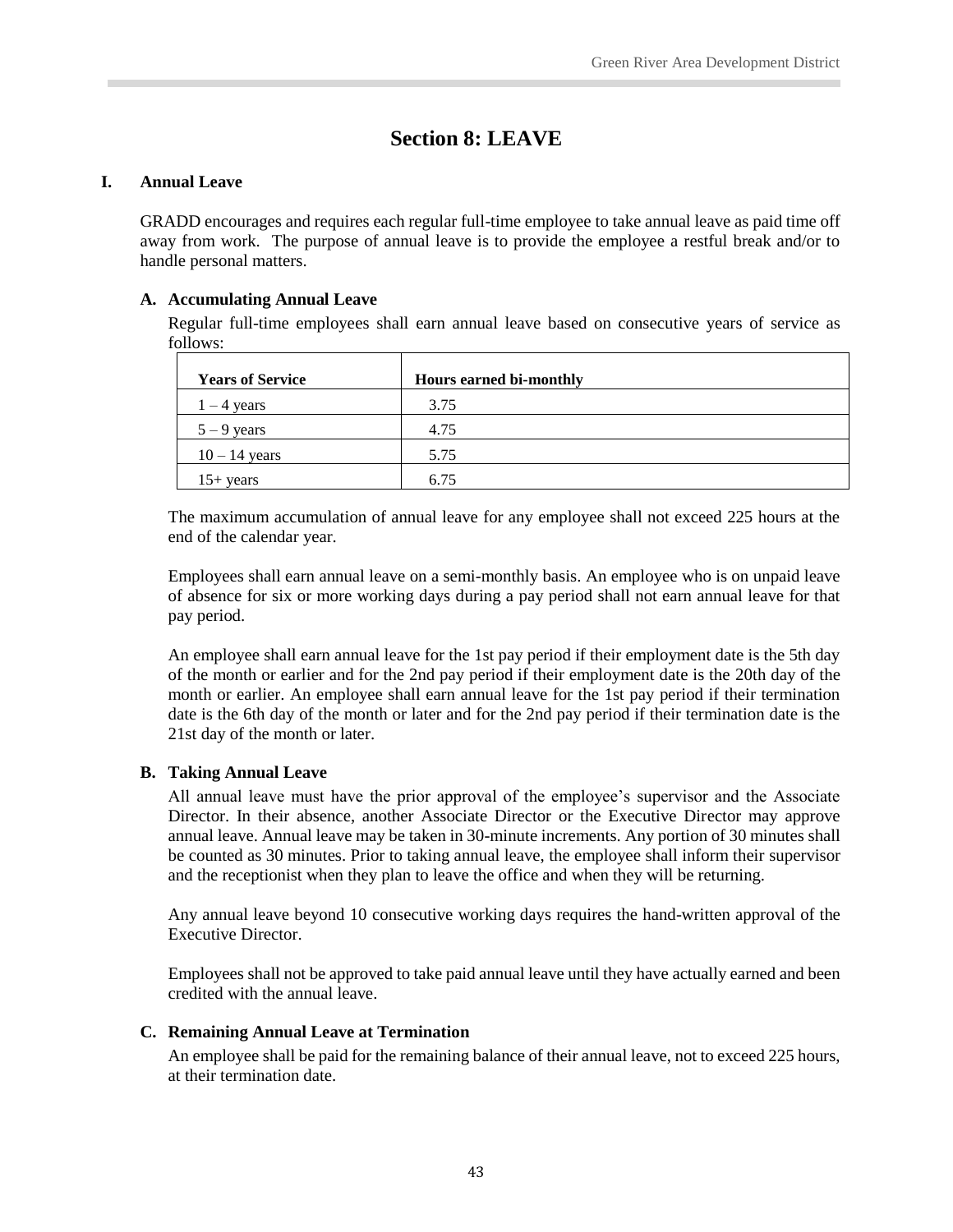#### <span id="page-49-0"></span>**II. Sick Leave**

Sick leave may be granted for personal illness, hospitalization, or doctor's appointment of an employee. Sick leave may be used for up to six weeks for maternity care or care of an adoptive child. This policy shall be adhered to in accordance with the Family Medical Leave Act (FMLA) policy.

An employee may also use their sick leave for the hospitalization or illness of an immediate family member, when necessary. Immediate family shall be defined as: spouse, children, foster children, step-children, grandchildren, parents, parent in-laws, siblings, grandparents on the employee's side of the family, and significant others living in the employee's household.

<span id="page-49-1"></span>An employee may use sick leave for bereavement as defined in the Bereavement Policy.

#### **A. Accumulating Sick Leave**

Regular full-time employees shall earn sick leave at the rate of 4.75 hours semi-monthly. Temporary and part-time employees shall not earn sick leave.

Employees shall earn sick leave on a semi-monthly basis. An employee who is on unpaid leave of absence for six or more working days during a pay period shall not earn sick leave for that month.

An employee shall earn sick leave for the 1st pay period if their employment date is the 5th day of the month or earlier and for the 2nd pay period if their employment date is the 20th day of the month or earlier. An employee shall earn sick leave for the 1st pay period if their termination date is the 6th day of the month or later and for the 2nd pay period if their termination date is the 21st day of the month or later.

#### <span id="page-49-2"></span>**B. Taking Sick Leave**

The employee shall notify their supervisor as soon as possible of any sick leave. The employee shall submit sick leave for doctor's appointments for approval in advance to their supervisor.

Sick leave may be taken in 30-minute increments. Any portion of 30 minutes shall be counted as 30 minutes.

Employees shall not be approved to take paid sick leave until they have actually earned and been credited with the sick leave.

#### <span id="page-49-3"></span>**C. Extended Sick Leave / Disability**

If an employee is on disability or medical disability leave of absence, the employee must return to work when their doctor or a company-appointed doctor determines that the employee is able to resume normal duties.

Once an employee meets the requirements of the long-term disability policy and is eligible to receive disability benefits, they will no longer be on paid sick leave. The employee shall retain any accumulated balance of sick leave they have at that time and this sick leave will be available to them upon their return to work.

GRADD may require an employee who has been on extended sick leave (three days or more) to submit a doctor's release that states that the employee may return to work and state any limitations, if applicable.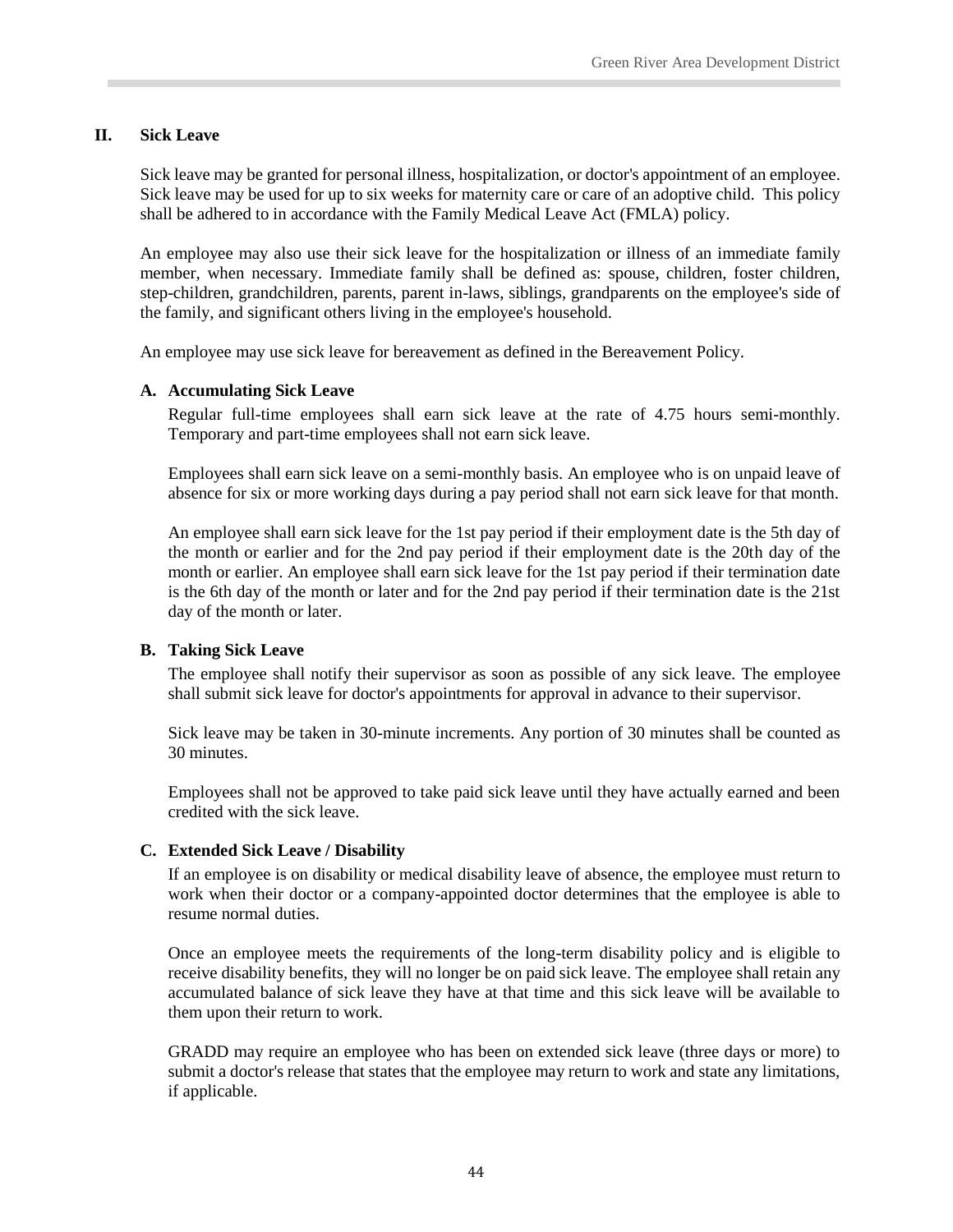#### <span id="page-50-0"></span>**D. Remaining Sick Leave at Termination**

Upon termination, employees shall not be paid for the remaining balance of their sick leave at their termination date.

Upon retirement, GRADD shall purchase up to six months of accumulated sick leave to be used toward retirement service credit.

#### <span id="page-50-1"></span>**III. Sick Leave Transfer**

In the event of a serious health condition, a transfer of sick leave may be made from one employee to another. The total amount of time transferred shall not exceed the amount of time needed for the specified illness.

For the purposes of sick leave transfer, a serious health condition is defined as an illness of a serious and long-term nature resulting in recurring or lengthy absences. Treatment of such an illness would occur in an inpatient situation at a hospital, hospice, or residential medical care facility, or would consist of continuing care provided by a licensed health care provider.

#### <span id="page-50-2"></span>**A. Employee Receiving Sick Leave**

The employee who is to receive sick leave from another employee(s) must exhaust all of his/her sick and annual leave. The amount of sick leave received by the employee would be to cover the specified illness, not to exceed 225 hours per calendar year.

#### <span id="page-50-3"></span>**B. Employee Donating Sick Leave**

An employee who has accrued more than 225 hours of sick leave may request approval from the Executive Director to transfer hours to another employee who qualifies. Under no circumstance may a transfer be made that places the donating employee under the 225 hour threshold.

#### <span id="page-50-4"></span>**IV. Bereavement Leave**

In the event of death in an employee's family, an employee may use bereavement leave to handle family affairs and attend the funeral.

An employee may use up to three days of bereavement leave in the event of death of an employee's spouse, father, mother, children, step-children, grandparents, brother, sister, father-in-law, mother-in-law, sister-in-law, brother-in-law, daughter-in-law, son-in-law, or any person who has assumed a parental relationship with the employee, and any member of the employee's household. For any other family members, up to one day of sick or annual leave may be used to attend the funeral.

For non-family deaths, an employee may use annual leave to attend the funeral. In the event that an employee attends the funeral or visits the funeral home of a GRADD associate, the time shall be considered work and not be counted toward sick or annual leave.

#### <span id="page-50-5"></span>**V. Fitness for Duty**

It is the policy of GRADD that employees with infectious, long-term, life-threatening, or other serious illnesses or diseases may work as long as they are physically and mentally able to perform the duties of their job without undue risk to their own health or that of other employees or customers. A doctor's statement may be required to indicate the specific limitations that may result from the illness.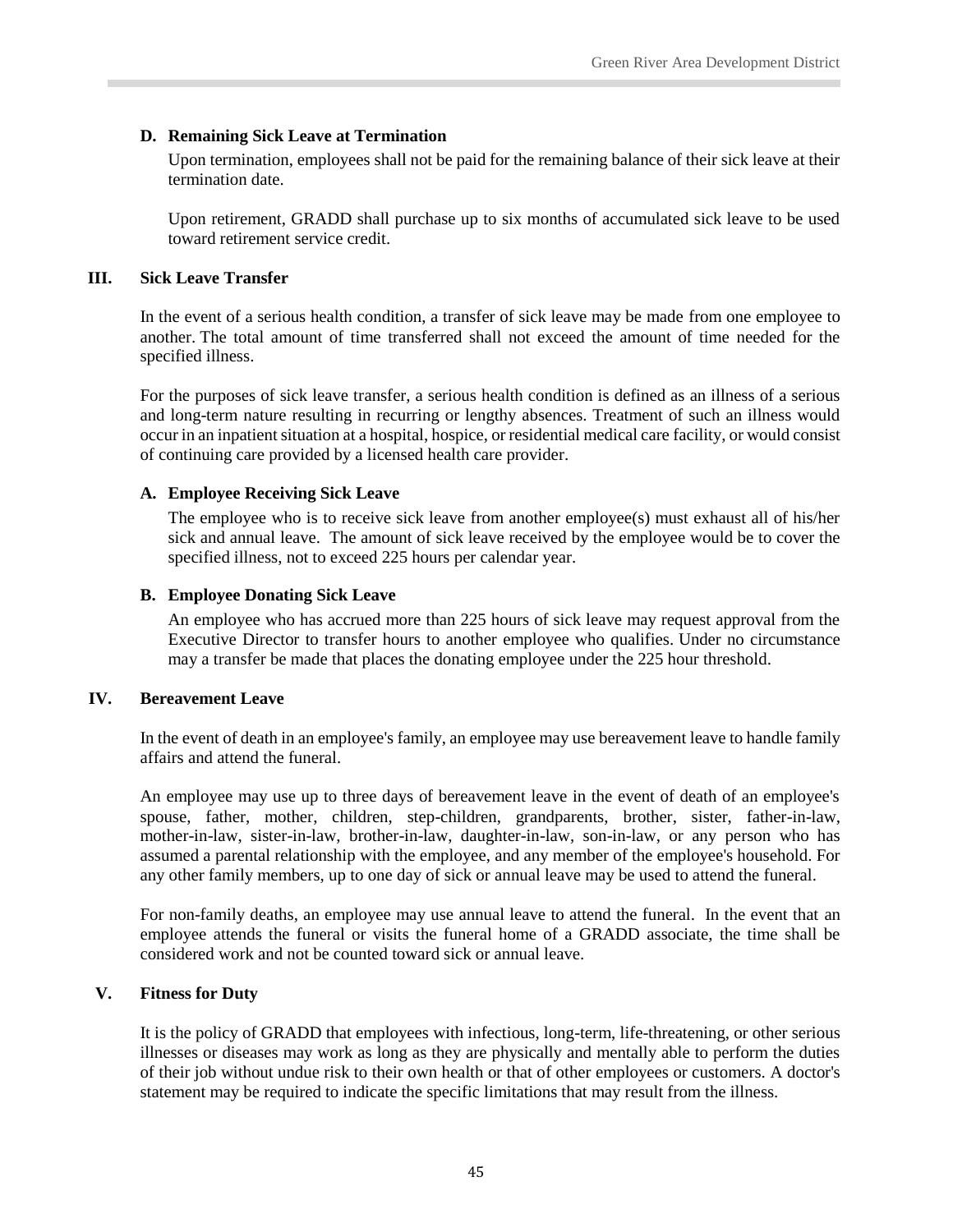#### <span id="page-51-0"></span>**VI. Jury Duty**

GRADD encourages employees to fulfill their civic responsibilities by serving jury duty when required. Any employee who is called to serve as juror will receive time off with pay for any regularly scheduled work time lost due to such service. Employees shall remit the jury duty notice to GRADD to receive time off with pay.

Employees must show the jury duty summons to their supervisor as soon as possible so that their supervisor may arrange to accommodate the employee's absence. The employee is expected to report for work whenever the court schedule permits.

Any applicable benefits will remain in effect and unchanged for the full term of the jury duty absence. Accrual for benefits calculations, such as annual leave, sick leave, or holiday benefits, will not be affected during jury duty leave.

#### <span id="page-51-1"></span>**VII. Leave of Absence without Pay**

The Executive Director may authorize up to 30 calendar days for leave without pay. The Executive Committee may extend leave without pay beyond this period. In the event of maternity leave or placement of an adoptive or foster child under the employee's care, the Executive Director may authorize up to 12 weeks for leave without pay.

No employee shall be paid for holidays that occur during the time they are on leave without pay if they have been on leave without pay for the entire pay period as defined in this document.

If an employee is on leave without pay for six or more working days during a pay period, they shall not earn sick or annual leave for that pay period.

#### <span id="page-51-2"></span>**A. Voluntary Leave without Pay**

Voluntary leave without pay is leave taken which is not due to a medical, emotional or mental condition or is not due to circumstances beyond an employee's control. All accrued annual leave must first be utilized before voluntary leave without pay will be approved.

For employees who are on voluntary leave without pay for more than 7.5 hours in a calendar year, the cost of the total premiums for health, dental, vision, disability, and life insurance shall be prorated and reimbursed by the employee to the agency for the portion of time the employee is on voluntary unpaid leave.

#### <span id="page-51-3"></span>**B. Involuntary Leave without Pay**

Involuntary leave without pay is leave taken which is due to a medical, emotional, or mental condition or is due to circumstances beyond an employee's control. Involuntary leave without pay would include maternity leave or placement of an adoptive or foster child under the employee's care. All accrued sick and annual leave must first be utilized before involuntary leave without pay will be approved.

For employees who are on involuntary leave without pay, GRADD shall pay the cost of the premiums for health, dental, vision, disability and life insurance for the time authorized as per above by the Executive Director. The employee shall be responsible for only their portion of the insurance premiums. The Executive Committee may extend payment of benefits beyond this period.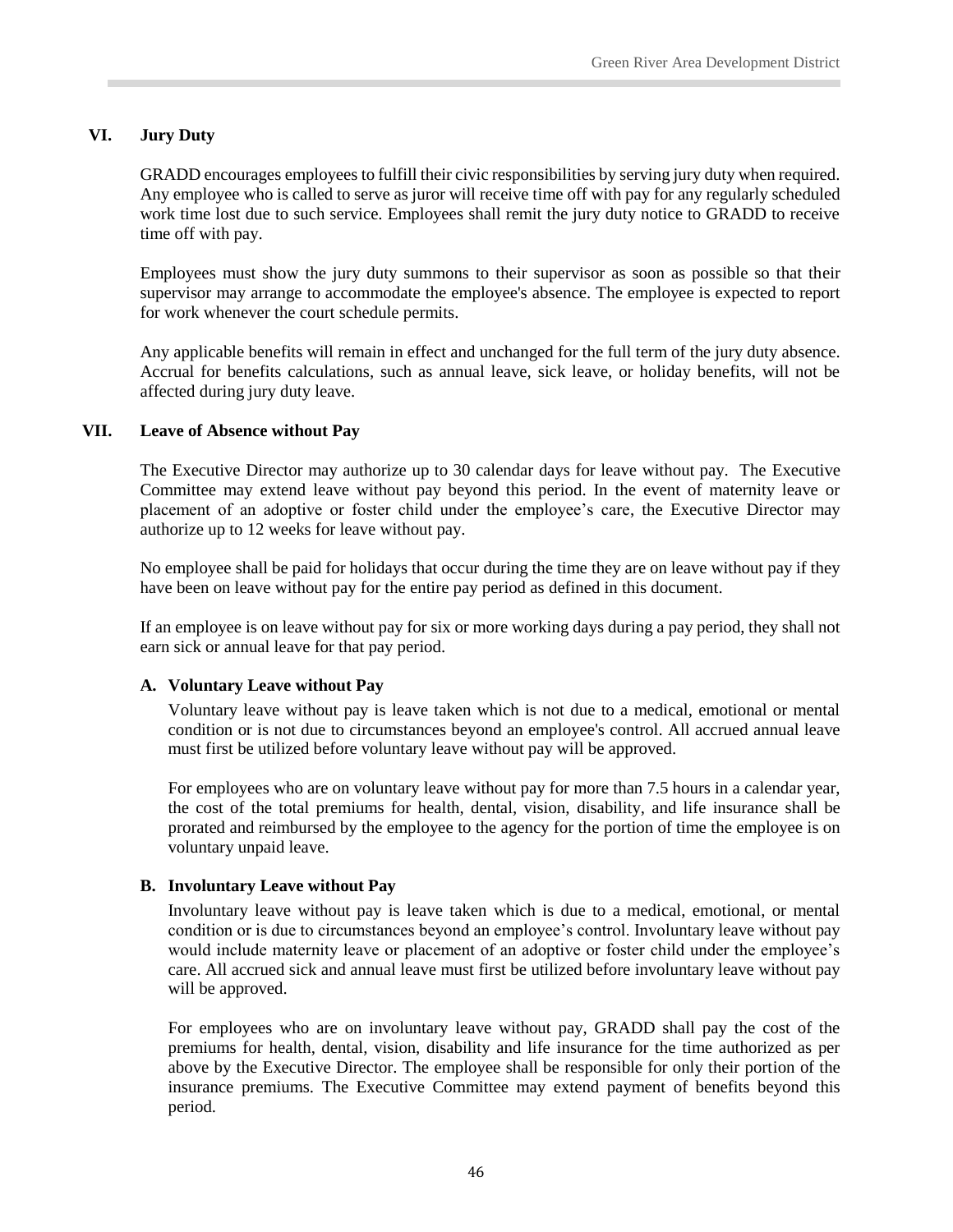If an employee does not return to work after taking involuntary leave without pay, then the employee must reimburse GRADD for the insurance premiums paid by GRADD for the employee during the time they were on involuntary leave without pay.

#### <span id="page-52-0"></span>**C. Involuntary Leave without Pay/Disability**

Once the employee is eligible for long-term disability benefits, the total premiums for health, dental, disability, and life insurance shall become the responsibility of the employee.

#### <span id="page-52-1"></span>**VIII. Military Leave of Absence**

#### <span id="page-52-2"></span>**A. Extended Military Leave**

In a declared war, a military leave of absence without pay will be granted if an employee is inducted or recalled to active duty in the Armed Forces of the United States for a period of up to four years (plus any involuntary extension for not more than one year). Employees who perform and return from military service in the Armed Forces, the Military Reserves, or the National Guard will retain such rights with respect to reinstatement, seniority, annual leave, layoffs, compensation, and length of service pay increases as required by applicable federal and state laws.

#### <span id="page-52-3"></span>**B. Short-Term Military Leave for Training**

GRADD will adhere to KRS 61.394, which states, "All officers and employees of this state, or of any department or agency thereof who are members of the national guard or any reserve component of the Armed Forces of the United States, or of the reserve corps of the United States Public Health Service, shall be entitled to leave of absence from their respective duties, without loss of time, pay, regular leave, impairment of efficiency rating, or of any other rights or benefits to which they are entitled, while in the performance of duty or training in the service of this state or of the United States under competent orders, for a period in any calendar year not to exceed that specified in this section. Officers or employees, while on leave, shall be paid their salaries or compensations for a period or periods not exceeding 15 calendar days or 10 working days if the employee's position is based upon a 5-day workweek; 12 days if the employee's position is based upon a 6-day workweek; 15 days if the employee's position is based upon a 7-day work week, in any one federal fiscal year."

GRADD will pay the full salary of an employee for up to 10 working days for annual military leave.

#### <span id="page-52-4"></span>**IX. Witness Duty**

Employees may be required to appear in court for witness duty, to give depositions, or after being subpoenaed. The subpoena should be shown to the employee's supervisor immediately after it is received so that the work schedule can be adjusted, where necessary, to accommodate the employee's absence. The employee is expected to report to work whenever the court schedule permits.

Any employee who has been subpoenaed as a witness or to give a deposition will receive paid time off for the entire period when the employee does not have a vested interest. Any applicable employee benefits will remain in effect and unchanged for the full term of time off for witness duty or giving a deposition. Accrual for benefits calculations, such as annual leave, sick leave, or holiday benefits, is not affected during witness leave or while giving a deposition.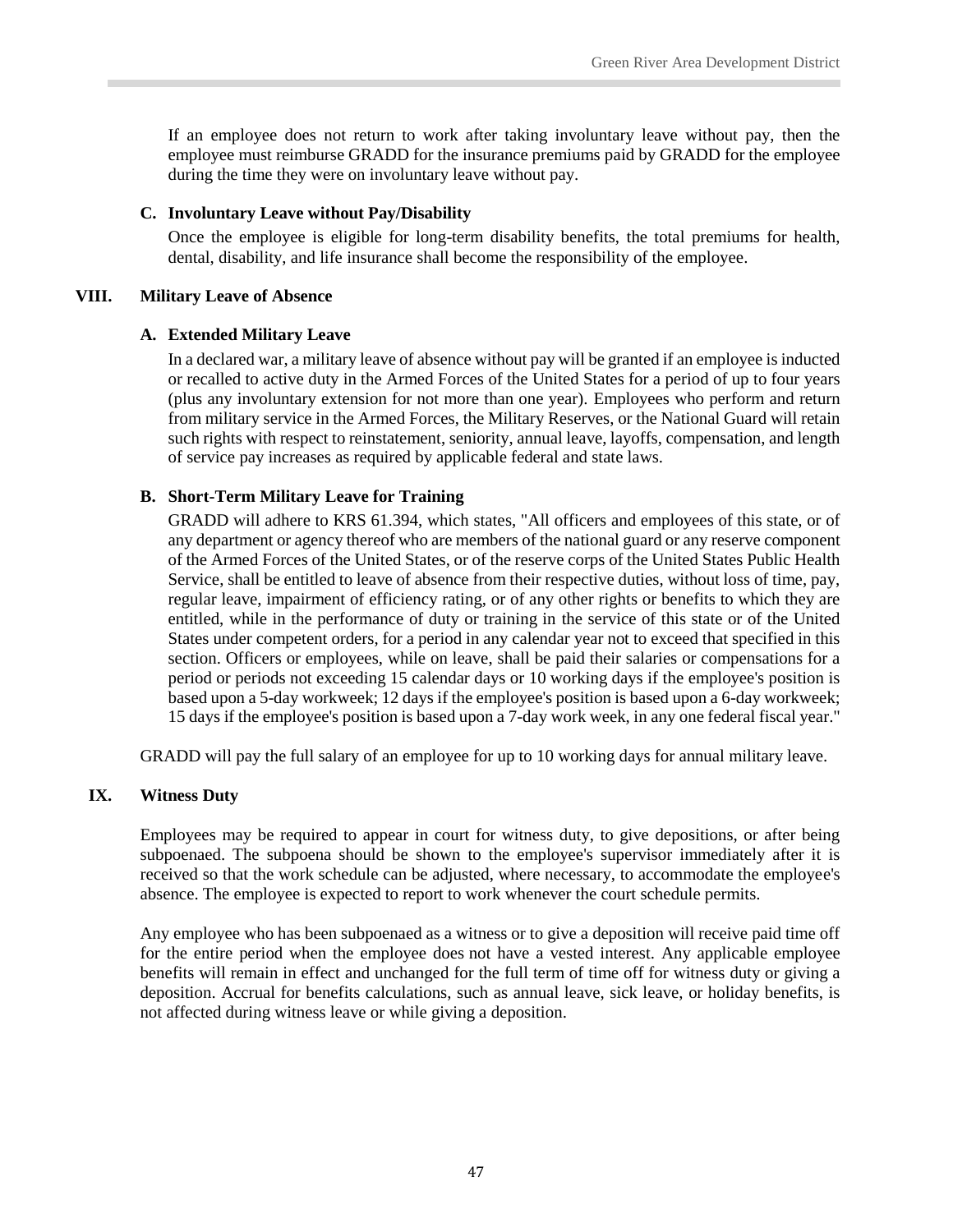#### <span id="page-53-1"></span><span id="page-53-0"></span>**X. Family and Medical Leave Act (FMLA) Eligibility and Entitlement**

#### **A. Eligibility**

FMLA leave is available to "eligible employees." To be an "eligible employee," an employee must:

- 1. Have been employed by GRADD for at least 12 months (which need not be consecutive);
- 2. Have worked at least 1,250 hours of service during the 12-month period immediately before the start of the leave; and
- 3. Be employed at a worksite where 50 or more employees are located within 75 miles of the worksite.

#### <span id="page-53-2"></span>**B. Basic FMLA Leave Entitlement**

The FMLA provides eligible employees up to 12 workweeks of unpaid leave for certain family and medical reasons during a 12-month period. The 12-month period is determined based on a rolling 12-month period measured backward from the date an employee uses his/her FMLA leave.

Leave may be taken for any one, or for a combination, of the following reasons:

- 1. For incapacity due to pregnancy, prenatal medical care, or child birth;
- 2. To care for the employee's child after birth, or placement for adoption or foster care;
- 3. To care for the employee's spouse, son, daughter, or parent who has a serious health condition; and/or
- 4. For a serious health condition that makes the employee unable to perform their job.

In regard to FMLA, a serious health condition is defined as an illness, injury, impairment, or physical or mental condition that involves either an overnight stay in a medical care facility or continuing treatment by a health care provider for a condition that either prevents the employee from performing the functions of the employee's job, or prevents the qualified family member from participating in school or other daily activities. Subject to certain conditions, the continuing treatment requirement may be met by a period of incapacity of more than three consecutive calendar days combined with at least two visits to a health care provider or one visit and a regimen of continuing treatment, or incapacity due to pregnancy, or incapacity due to a chronic condition. Other conditions may meet the definition of continuing treatments.

#### <span id="page-53-3"></span>**C. Military Family Leave Entitlement**

Eligible employees whose spouse, son, daughter, or parent is on covered active duty or call to covered active duty status in the National Guard or Reserves in support of a contingency operation may use their 12-week leave entitlement to address certain qualifying exigencies. These may include attending certain military events, arranging for alternative childcare, addressing certain financial and legal arrangement, attending certain counseling sessions, and attending postdeployment reintegration briefings.

FMLA also includes a special leave entitlement that permits eligible employees to take up to 26 weeks of leave during a single 12-month period to care for a covered service member. Leave to care for a service member shall only be available during a single 12-month period, and when combined with other FMLA-qualifying leave, may not exceed 26 weeks during the single 12-month period. The single 12-month period begins on the first day an eligible employee takes leave to care for the injured service member.

A "covered service member" is either:

1. A current member of the Armed Forces, including a member of the National Guard or Reserves, who is undergoing medical treatment, recuperation or therapy, is otherwise in outpatient status, or is otherwise on the temporary disability retired list, for a serious injury or illness\*; or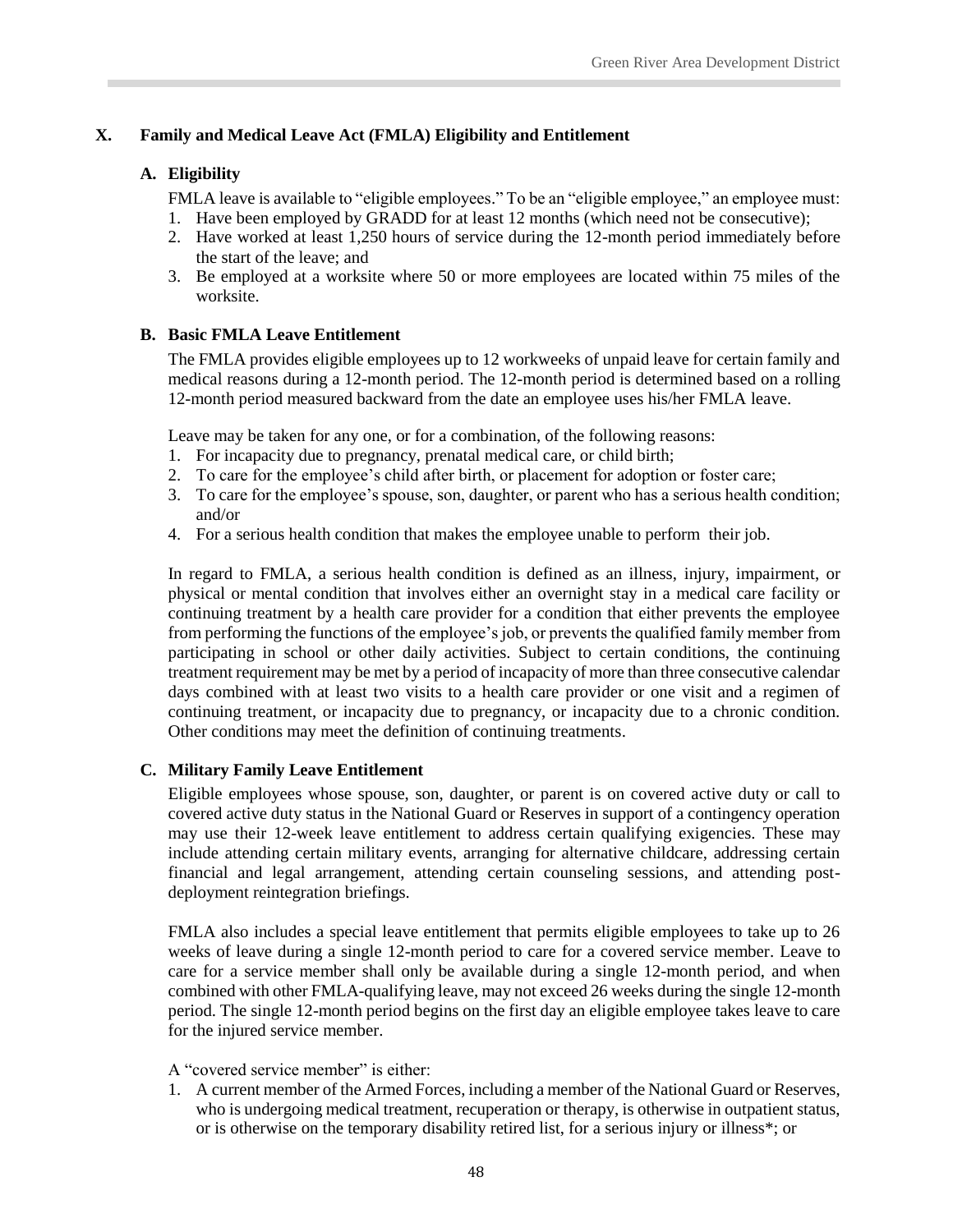2. A veteran who was discharged or released under conditions other than dishonorable at any time during the five year period prior to the first date the eligible employee takes FMLA leave for the covered veteran, and who is undergoing medical treatment, recuperation, or therapy for a serious injury or illness.\*

\*The FMLA definitions of "serious injury or illness" for current service members and veterans are distinct from the FMLA definition of "serious health condition."

#### <span id="page-54-0"></span>**D. Maximum Leave Benefit**

The maximum Leave under FMLA is twelve (12) workweeks of paid or unpaid leave during a 12 month rollback period. When a holiday occurs during an entire week of FMLA leave, it is still counted one week of FMLA.

For employees normally working 37.5 hours per week, all protection afforded under the FMLA ceases after 480 hours (12 weeks).

A non-full-time employee who is eligible under FMLA will have his/her leave allotment determined on a pro-rata basis. The normal workweek for such an employee, for the purposes of FMLA, will be calculated by taking the weekly average of the hours worked over the 12 weeks prior to the beginning of the leave period, and then multiplying this average by 12 to arrive at the total FMLA allotment. For example, if an eligible part-time employee averages 20 hours/week, in the 12 weeks prior to the leave, then 12 multiplied by 20 equals 240 hours. Therefore, the parttime employee would be eligible for 240 hours of leave under FMLA.

#### <span id="page-54-1"></span>**E. Intermittent Leave and Reduced Leave Schedules**

An employee does not need to use this leave entitlement in one block. Leave can be taken intermittently or on a reduced leave schedule when medically necessary. Employees must make reasonable efforts to schedule leave for planned medical treatment so as not to unduly disrupt the employer's operations. Leave due to qualifying exigencies may also be taken on an intermittent basis. Depending on the circumstances, any employee may be transferred to an alternative position during the use of intermittent or reduced schedule leave.

#### <span id="page-54-2"></span>**F. Notice of Eligibility for, and Designation of, FMLA Leave**

Employees requesting FMLA leave are entitled to receive written notice informing them whether they are eligible for FMLA leave and, if not eligible, the reasons why they are not eligible. When eligible for FMLA leave, employees are entitled to receive written notice of:

- 1. Their rights and responsibilities in connection with such leave;
- 2. A designation of leave as FMLA-qualifying or non-qualifying, and if not FMLA-qualifying, and the reasons why; and
- 3. The amount of leave, if known, that will be counted against the employee's leave entitlement.

#### <span id="page-54-4"></span><span id="page-54-3"></span>**XI. Employee FMLA Leave Obligations**

#### **A. Provide Notice of the Need for Leave**

Employees who take FMLA leave must timely and directly notify the "contact" person (listed at the beginning of this policy) of their need for FMLA leave. Notifying someone in the employee's department is not sufficient. Likewise, calling in "sick" will not be considered sufficient notice for FMLA leave. Employees are required to respond to questions to determine if absences are potentially FMLA-qualifying.

The following describes the content and timing of such employee notices: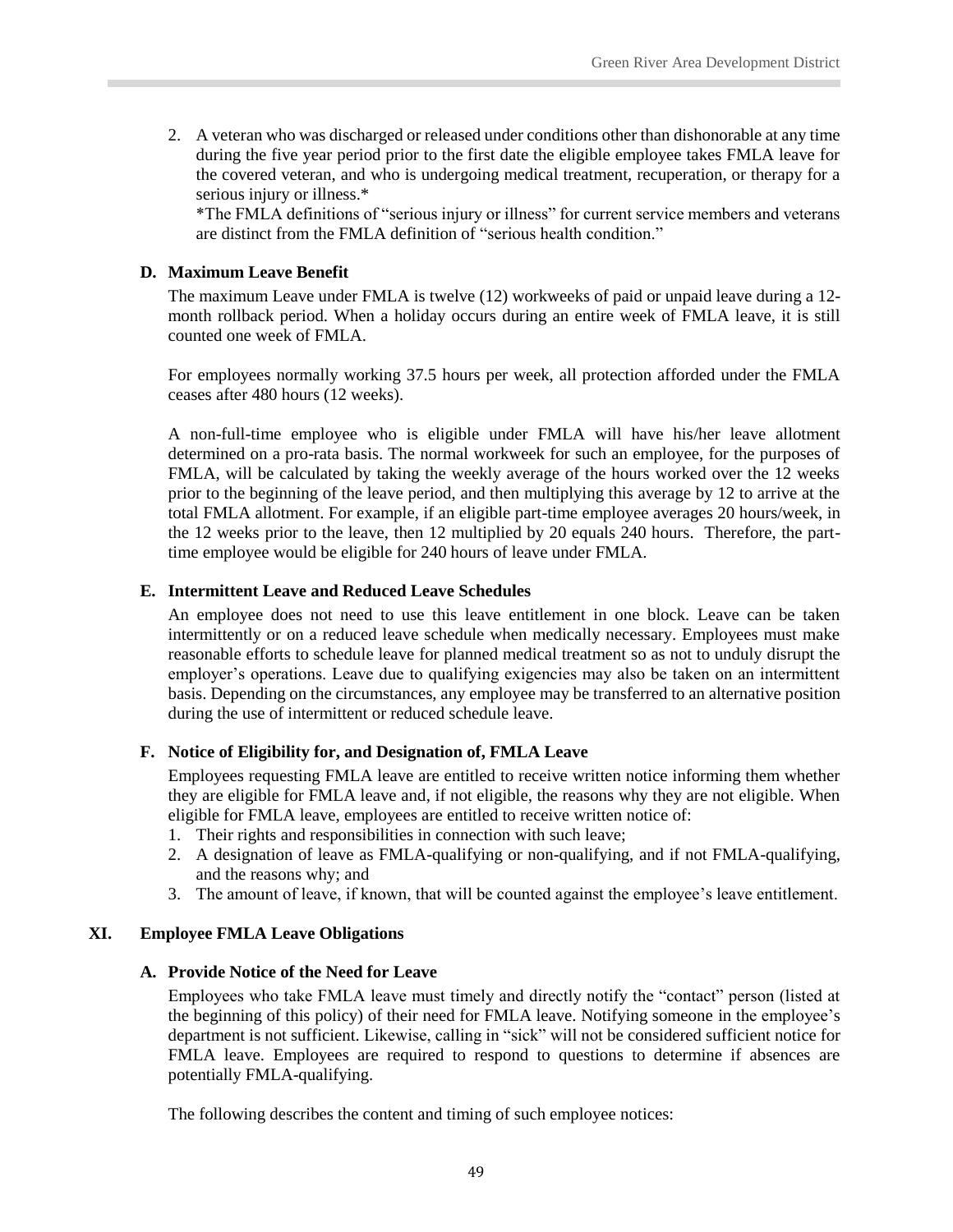- 1. Content of Employee Notice: To trigger FMLA leave protections, employees must inform the "contact" person (listed at the beginning of this policy) of the need for FMLA-qualifying leave and the anticipated timing and duration of the leave, if known. Employees may do this by either requesting FMLA leave specifically, or explaining the reasons for leave to allow GRADD to determine if the leave is FMLA-qualifying. For example, employees might explain that:
	- a. A medical condition renders them unable to perform the function of their job;
	- b. They are pregnant or have been hospitalized overnight;
	- c. They or a covered family member are under the continuing care of a health care provider;
	- d. The leave is due to a qualifying exigency caused by a military member being on covered active duty or called to duty status; or
	- e. If the leave is for a family member, that the condition renders the family member unable to perform daily activities, or that the family member is a covered service member with a serious injury or illness.
- 2. Timing of Employee Notice: Employees must provide 30 days advance notice of the need to take FMLA leave when the need is foreseeable. When 30 days advance notice is not possible, or the approximate timing of the need for leave is not foreseeable, employees must provide notice of the need for leave as soon as practicable under the facts and circumstances of the particular case. Employees who fail to give 30 days' advance notice for foreseeable leave without a reasonable excuse for the delay, or otherwise fail to satisfy FMLA notice obligations, may have FMLA leave delayed or denied.

If employees fail to explain the reasons for FMLA leave, or fail to adequately answer questions that would assist GRADD in determining eligibility for leave, the leave may be denied. When employees seek leave due to FMLA-qualifying reasons for which GRADD has previously provided FMLA-protected leave, they must specifically reference the qualifying reason for the leave or the need for FMLA leave.

In all cases, from the time an employee requests FMLA leave and is absent until the time an employee's FMLA certification paperwork/leave is approved, the employee must comply with their department's required call-in procedures to report the absence, in addition to complying with GRADD's Sick Leave policy.

#### <span id="page-55-0"></span>**B. Cooperate in the Scheduling of Planned Medical Treatment and Intermittent Leave or Reduced Leave Schedules**

When planning medical treatment, employees must consult with their supervisor and make a reasonable effort to schedule treatment so as not to unduly disrupt GRADD's operations. Employees must consult with their supervisor prior to the scheduling of treatment to work out a treatment schedule that best suits the needs of both GRADD and the employees. If employees providing notice of the need to take FMLA leave on an intermittent basis for planned medical treatment neglect to fulfill this obligation, GRADD may require employees to attempt to make such arrangements.

When an employee seeks intermittent leave or a reduced leave schedule for reasons unrelated to the planning of medical treatment, upon request, the employee must advise the "contact" person (listed at the beginning of the policy) of the reason why such leave is medically necessary. In such instances, GRADD and the employee shall attempt to work out a leave schedule that meets the employee's needs without unduly disrupting GRADD's operations.

#### <span id="page-55-1"></span>**C. Submit Medical Certifications Supporting Need for FMLA Leave**

Depending on the nature of FMLA leave sought, employees may be required to submit medical certifications supporting their need for FMLA-qualifying leave.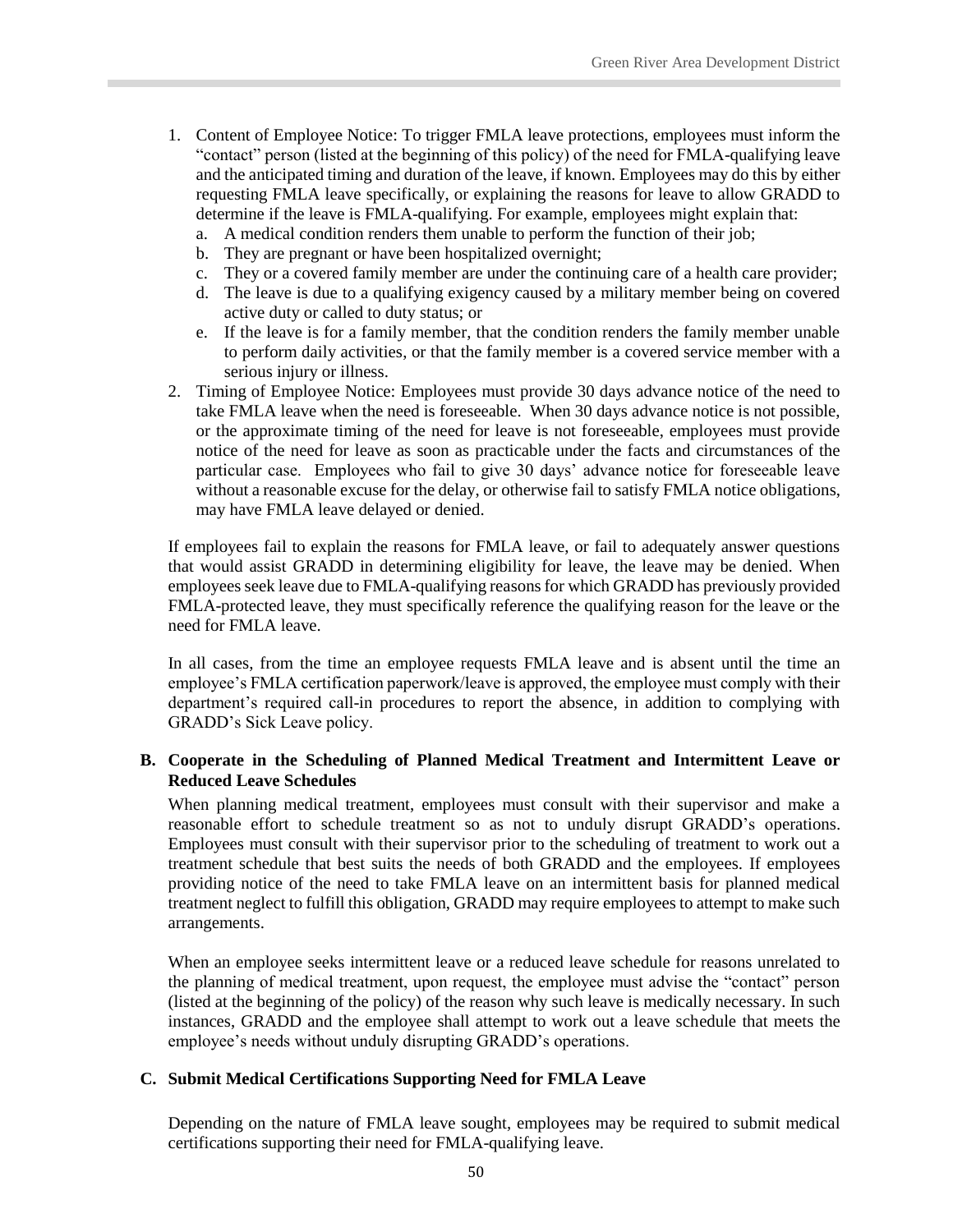It is the employee's responsibility to provide timely, complete, and sufficient medical certifications. Whenever GRADD requests employees to provide FMLA medical certifications, employees must provide the requested certifications within 15 calendar days after the request, unless it is not practicable to do so despite an employee's diligent, good faith efforts. GRADD shall inform employees if submitted medical certifications are incomplete or insufficient and provide employees as least seven calendar days to cure deficiencies. GRADD will deny FMLA leave to employees who fail to timely cure deficiencies or otherwise fail to timely submit requested medical certifications.

With the employee's permission, an authorized GRADD employee may contact the employee's health care provider to authenticate or clarify medical certifications. If employees choose not to provide GRADD with authorization allowing it to clarify or authenticate certifications with health care providers, GRADD may deny FMLA leave.

As described below, there generally are three types of FMLA medical certifications:

- 1. Initial Medical Certifications: Employees requesting leave because of their own, or a covered family member's, serious health condition, or to care for a covered service member, must supply medical certification supporting the need for such leave from their health care provider or, if applicable, the health care provider of their covered family or service member. If employees provide at least 30 days' notice of medical leave, they should submit the medical certification before leave begins. A new initial medical certification may be required every 6 months for serious health conditions. If GRADD has reason to doubt initial medical certifications, it may require employees to obtain a second opinion at GRADD's expense. If the opinions of the initial and second health care providers differ, GRADD may, at its expense, require employees to obtain a third, final, and binding certification from a health care provider designated or approved jointly by GRADD and the employee.
- 2. Medical Recertifications: Depending on the circumstances and duration of FMLA leave, GRADD may require employees to provide recertification of medical conditions giving rise to the need for leave. GRADD will notify employees if recertification is required and will give employees at least 15 calendar days to provide medical recertification.
- 3. Return to Work/fitness for Duty Medical Recertifications: Employees returning to work from FMLA leaves that were taken because of their own serious health conditions may be required to provide a medical certification confirming they are able to return to work and the employees' ability to perform the essential functions of the employees' position, with or without reasonable accommodation. If requested, but not provided, GRADD may delay and/or deny job restoration until employees provide such certifications.

#### <span id="page-56-0"></span>**D. Submit Certifications Supporting Need for Military Family Leave**

Upon request, the first time employees seek leave due to qualifying exigencies arising out of the active duty or call to active duty status of a covered military member, GRADD may require employees to provide:

- 1. A copy of the covered military member's active duty orders or other documentation issued by the military indicating the covered military member is on active duty or call to active duty status and the dates of the covered military member's active duty service.
- 2. A certification from the employee setting forth information concerning the nature of the qualifying exigency for which leave is requested.

When leave is taken to care for a covered service member with a serious injury or illness, GRADD may require employees to obtain certifications completed by an authorized health care provider of the covered service member. In addition, and in accordance with the FMLA regulations, GRADD may request that the certification submitted by employees set forth-additional information provided by the employee and/or the covered service member confirming entitlement to such leave.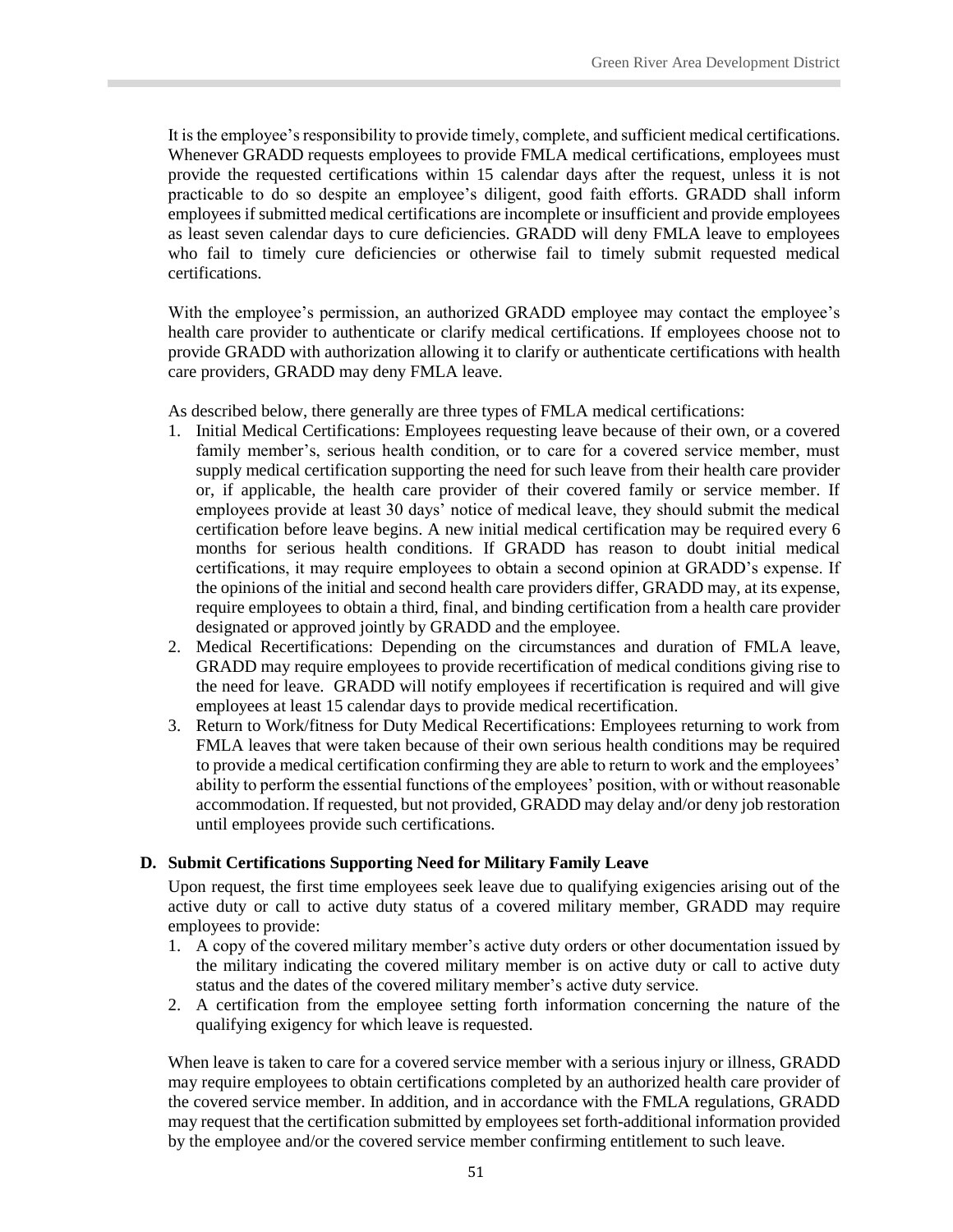#### <span id="page-57-0"></span>**E. Substitute Paid Leave for Unpaid FMLA Leave**

An employee is required to use paid leave benefits concurrently with FMLA leave, if such benefits are available. In other words, if an employee has accumulated sick, vacation, or compensatory leave benefits, they are required to use this benefit while they are on FMLA leave.

#### <span id="page-57-1"></span>**F. Employee's Share of Health Insurance Premiums**

While on leave, the employee's health insurance, and that of any covered spouse or dependent, will be maintained unless the employee chooses not to do so. To be maintained, contributions must be continued by both GRADD and the employee. If an employee is on paid leave, the contributions will continue to be payroll deducted. If the leave is unpaid, the employee will be required to make payment by the date the contribution would have been due had it been payroll deducted. GRADD's obligations to maintain health insurance coverage cease under the FMLA if an employee's premium payment is more than 30 days late. In order to drop the coverage for an employee whose premium payment is late, GRADD must provide written notice to the employee that the payment has not been received. Such notice must be mailed to the employee at least 15 days before coverage is to cease, advising that coverage will be dropped on a specific date at least 15 days after the date of the letter unless the payment has been received by that date. However, if health coverage is lost while on FMLA leave, coverage will be reinstated upon returning to work and no pre-existing condition limitations or waiting period will be imposed. Refer to the applicable health plan document for further information.

#### <span id="page-57-2"></span>**XII. Questions and/or Complaints about FMLA Leave**

For questions regarding this FMLA policy, please refer to the contact person listed below. GRADD is committed to complying with FMLA and, whenever necessary, shall interpret and apply this policy in a manner consistent with FMLA.

Upon return from FMLA leave, most employees must be restored to their original or equivalent positions with equivalent pay, benefits, and other employment terms. FMLA makes it unlawful for employers to:

- 1. Interfere with, restrain, or deny the exercise of any right provided under FMLA; or
- 2. Discharge or discriminate against any person for opposing any practice made unlawful by FMLA or involvement in any proceeding under or relating to FMLA.

If employees believe their FMLA rights have been violated, they should immediately notify the contact person listed below. GRADD will investigate any FMLA complaints and take prompt and appropriate remedial action to address and/or remedy any FMLA violation. Employees may also file FMLA complaints with the United States Department of Labor or may bring private lawsuits alleging FMLA violations. FMLA does not affect any Federal or State law prohibiting discrimination, or supersede any State or local law or collective bargaining agreement, which provides greater family or medical leave rights.

Contact: Debra James, CPA Associate Director of Finance and Administration Phone: 270-926-4433 Email: debrajames@gradd.com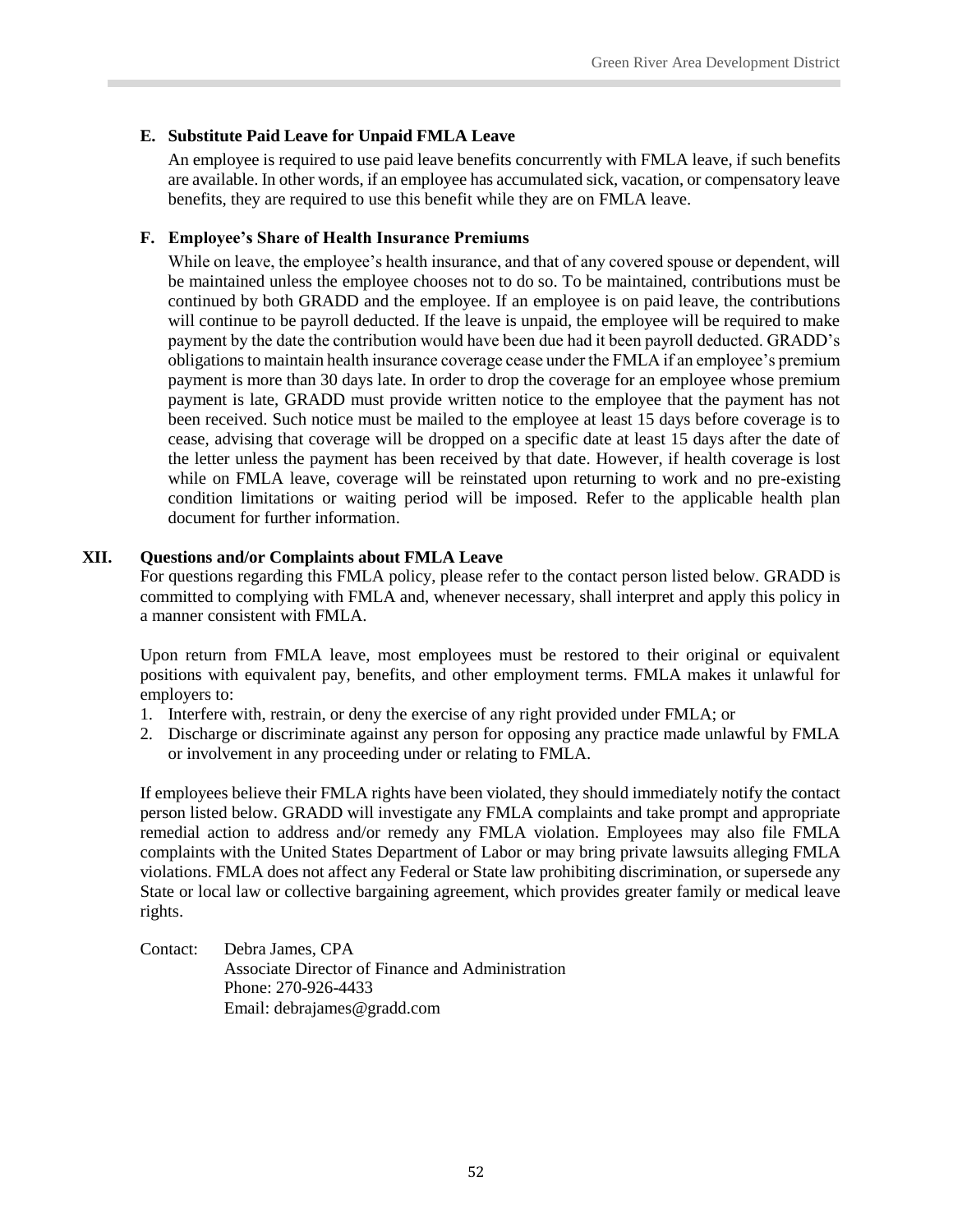## **Section 9: EMPLOYMENT POLICIES**

<span id="page-58-0"></span>GRADD recognizes that its greatest strength lies in the talents and abilities of its employees. Although the tasks of its employees are different, GRADD has established guidelines to make sure that each employee is treated with fairness and equality. GRADD provides equal opportunity for employment and advancement on the basis of ability and aptitude without regard to race, color, national origin, creed, age, gender, sexual orientation, or disability.

GRADD compensates employees according to performance and provides equitable benefits within the framework of prevailing practices and fiduciary constraints.

#### <span id="page-58-1"></span>**I. Civil Rights Compliance**

GRADD shall operate in compliance with the regulations issued by the U.S. Department of Commerce in implementing the Civil Rights Act of 1964, and all requirements attendant thereto, and designated as Part 8 of Subtitle A of Title 15 of the Code of Federal Regulations which prohibits discrimination on the basis of race, religion, color, sex, age, national origin, or disability.

The Civil Rights Act of 1991, in terms of coverage, amended Section 1981 to provide all types of employment decisions or practices claimed to be racially biased are actionable under Section 1981. Such decisions or practices include discharges, impositions of discipline, furnishing of unequal benefits, or claims of racial harassment, as well as refusals to hire or promote.

The Act of 1991 amends the coverage of Title VII to make it unlawful, in connection with the selection of applicants for employment or promotion, to adjust the scores of, use different cutoff scores for, or alter the results of, employment related tests based on the race, color, religion, sex, or national origin of the test taker. This outlaws the practice of treating the test scores of minority applicants differently (i.e., "race norming") in order to increase the pool of minority candidates.

The 1991 Act also amends both Title VII and the Americans with Disabilities Act to cover U.S. citizens employed overseas by U.S. controlled companies unless such coverage would violate the law of the foreign country.

The 1991 Act extends anti-discrimination protection to, and provides varying procedural remedies for employees of the U.S. House of Representatives, the U.S. Senate, various agencies set up by Congress, appointees of the President, and appointees of State or locally elected officials.

The Act also is not to be considered to affect court-ordered remedies, affirmative action, or conciliation agreements that are in accordance with the law.

Additionally, it is a fundamental policy of GRADD to provide equal opportunity to all its employees and applicants for employment and to assure that there will not be discrimination against any persons on grounds of color, religion, sex, national origin, age, physical or mental disability, or any other characteristic protected by law.

In accordance with the Older Americans Act Section 307(a) (11), preference shall be given to individuals age 60 or older for any staff position (full or part-time) in Area Agencies on Aging for which such individuals qualify.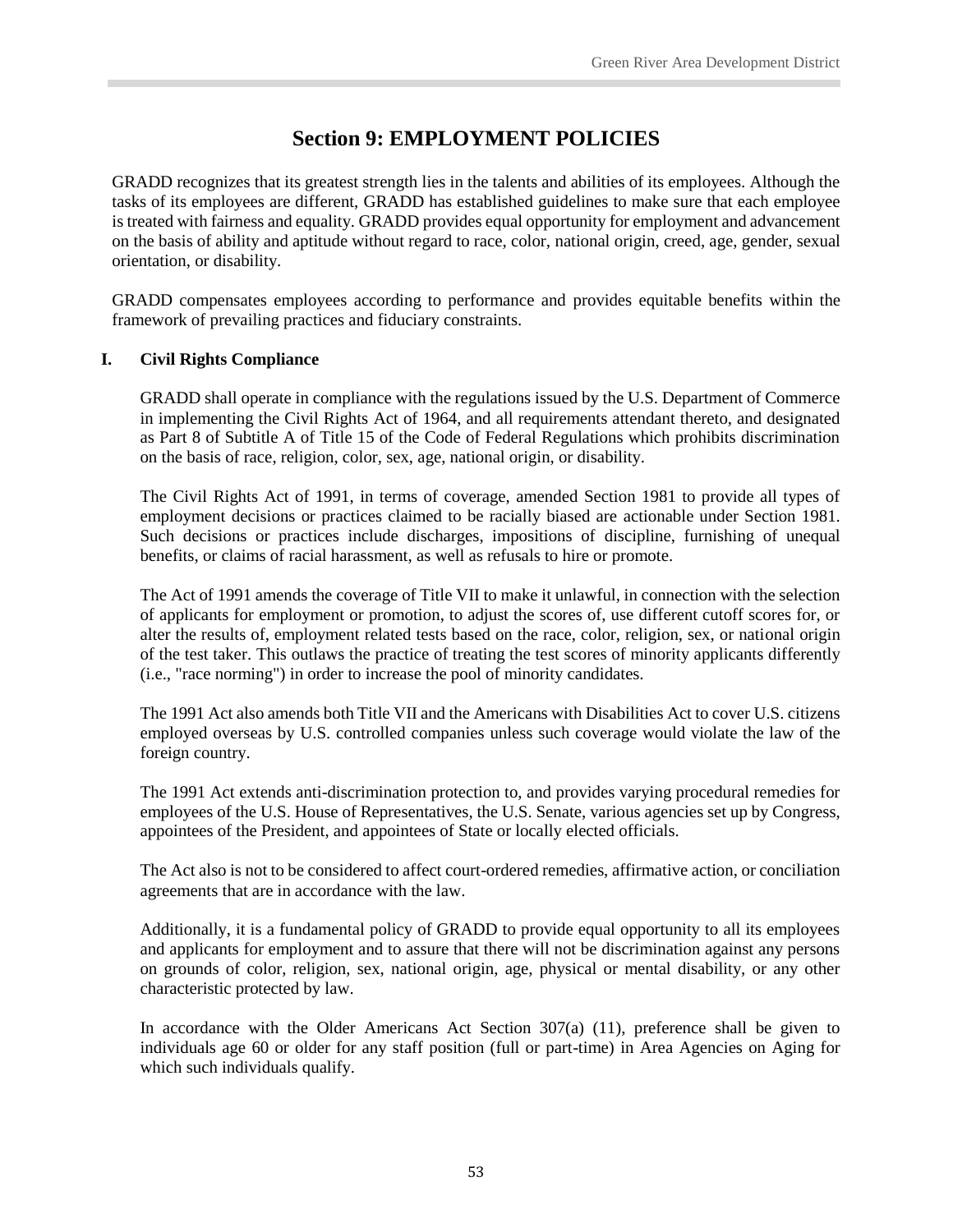#### <span id="page-59-0"></span>**II. Equal Employment Opportunity**

It is the policy of GRADD that employment decisions shall be based on merit, qualifications, and competence.

Except where required or permitted by law, employment practices shall not be influenced or affected by virtue of an applicant's or employee's race, color, religion, gender, sexual orientation, national origin, age, physical or mental disability, or any other characteristic protected by law.

In addition, it is GRADD's policy to provide an environment that is free of unlawful harassment of any kind, including that which is sexual, age-related, or ethnic. This policy governs all aspects of employment, promotion, assignment, discharge, and other terms and conditions of employment.

#### <span id="page-59-1"></span>**III. American with Disabilities Act**

GRADD shall adhere to the requirements of the 1990 Americans with Disabilities Act by:

- 1. Not denying a job to an individual because of a disability if the individual is qualified and able to perform the essential functions of the job, with or without reasonable accommodation;
- 2. Making reasonable accommodations when an individual has a disability and is otherwise qualified;
- 3. Not lowering the existing performance standards for a job when considering the qualifications of an individual who has a disability if the standards are job-related and uniformly applied to all employees and candidates for that job;
- 4. Only using job-related and business necessity criteria when screening applicants; and
- 5. Not accepting applications for employment unless there is a vacancy. Unsolicited resumes shall be returned upon receipt, unless there is a vacancy.

#### <span id="page-59-2"></span>**IV. Pregnancy Discrimination Act**

GRADD shall comply with the Pregnancy Discrimination Act (PDA), which is an amendment to Title VII of the Civil Rights Act of 1964. Discrimination on the basis of pregnancy, childbirth, or related medical conditions constitutes unlawful sex discrimination under Title VII. Women affected by pregnancy or related conditions must be treated in the same manner as other applicants or employees who are similar in their ability or inability to work.

An employer cannot refuse to hire a woman because of her pregnancy related condition as long as she is able to perform the major functions of her job. An employer cannot refuse to hire her because of its prejudices against pregnant workers or because of the prejudices of co-workers, clients, or customers. The PDA also forbids discrimination based on pregnancy when it comes to any other aspect of employment, including pay, job assignments, promotions, layoffs, training, fringe benefits, firing, and any other term or condition of employment.

#### <span id="page-59-3"></span>**V. Employee Background Checks**

GRADD considers the care and safety of its clients to be its goal. In order to maintain the quality and safety of information, GRADD conducts background checks during the employment process as outlined in the Personnel Policies and Procedures manual. GRADD reserves the right to recheck the background of current employees.

In addition, any temporary or agency staff, either intended or granted staff privileges, may have a background check by either GRADD or an outside agency.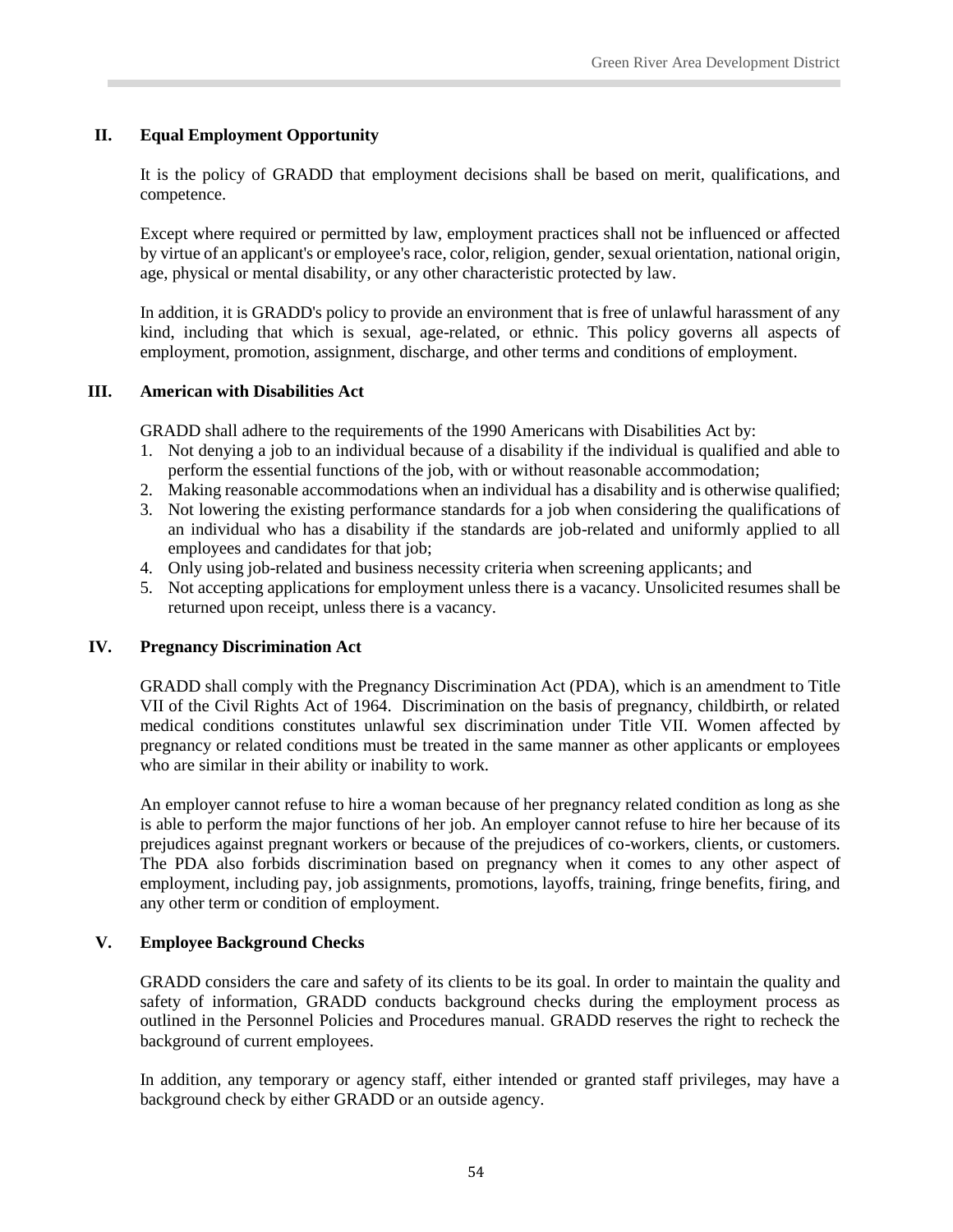## **Section 10: EMPLOYMENT STATUS & RECORDS**

#### <span id="page-60-1"></span><span id="page-60-0"></span>**I. Definitions of Employment Status**

Staff members will be classified in one of the following areas with the explained eligibility or ineligibility for benefits:

- 1. Regular Full-Time Employee: Staff members who work 37.5 hours per week on a regular basis, in a regular position and who are entitled to receive full fringe benefits.
- 2. Part-Time Employee: Staff members who regularly work less than 37.5 hours per week in a regular position and receive no benefits. Part-time employees are eligible to join the Kentucky County Employees Retirement System pension plan if they average working 100 hours per month in either a fiscal or calendar year period. Regular part-time employees who regularly work less than 7.5 hours per day shall receive paid holidays based on their normal daily hours.
- 3. Temporary Employee: Staff members, including interns, who are hired to provide services, sometimes of a technical nature for a specific project, for a time period agreed upon (in writing and before commencement of employment) between the temporary staff member and GRADD. A temporary employee is an employee, either full-time or part-time, who:
	- a. Works hourly on an as-needed basis;
	- b. Completes a specific job; or
	- c. Works a specific time period.

Temporary employees who regularly work 37.5 hours per week shall receive normal paid holidays. A temporary employee is eligible to participate in the Kentucky County Employees Retirement System pension plan if they average working 100 hours or more per month after they have completed 12 months of employment. A temporary employee shall not receive any other fringe benefits.

#### <span id="page-60-2"></span>**II. Job Descriptions**

Each employee shall have a job description. These job descriptions help employees and supervisors communicate about the employee's job responsibilities. Job descriptions are only guidelines and can normally be expected to change over time.

From time to time, employees are expected to perform duties and handle responsibilities that are not part of their normal job. If the new duties and responsibilities remain a significant part of the assignment, the job description may be changed.

The job description shall be used to determine employees' classifications under the Fair Labor Standards Act.

Employees and supervisors shall review the employee's job description during the course of the Employee Job Evaluation.

A job description shall include:

- 1. Position Title;
- 2. Essential Job Function;
- 3. Other Job Responsibilities;
- 4. Education Requirements;
- 5. Experience Requirements; and
- 6. Skill Requirements.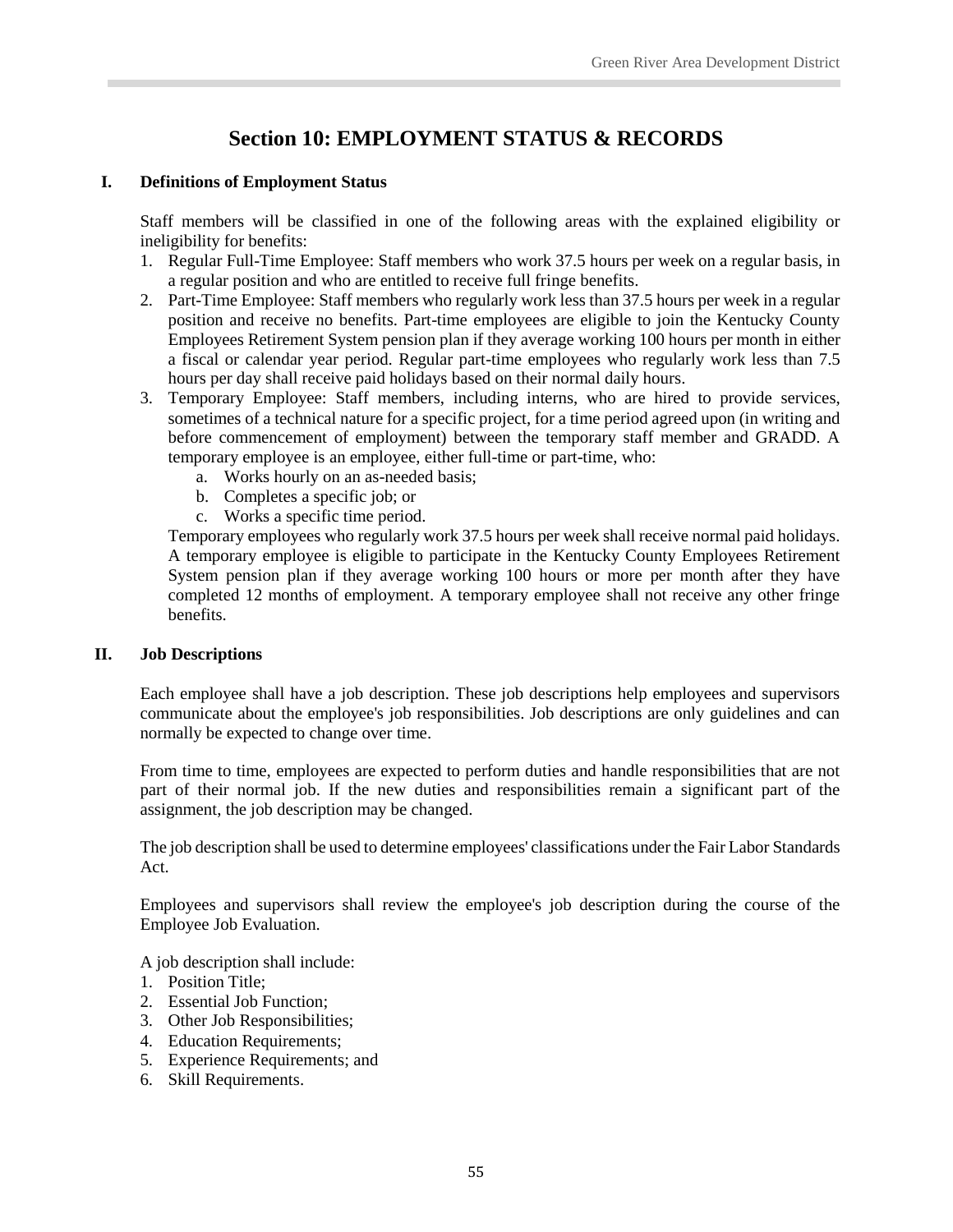#### <span id="page-61-0"></span>**III. Personnel Files and Records Retention**

It shall be the policy of GRADD to maintain personnel records for employees in order to document employment-related decisions, evaluate and assess policies, and comply with government record keeping and reporting requirements.

#### <span id="page-61-1"></span>**A. Access to Personnel Files**

Upon written request, an employee shall have the right to examine his/her personnel file. An employee may comment, in writing, on any item in his/her file. Written comments shall be made a part of his/her file and shall be attached to the specific record or document to which they pertain.

The employee shall make an appointment with the Associate Director of Finance to inspect their file. All inspections must be conducted in the presence of the Associate Director of Finance.

#### <span id="page-61-2"></span>**B. Employment-Related Information to be kept in Personnel Files**

Only relevant and objective employment-related information shall be kept in personnel files. Each personnel file shall include, but not be limited to, for each employee:

- 1. Employee name and address;
- 2. Title of position(s) held;
- 3. Classifications;
- 4. Rates of compensation;
- 5. All changes in status including evaluations, promotions, demotions, layoffs, transfers, disciplinary actions, commendations, awards, and preliminary and other supporting documentation for each action; and/or
- 6. The record and supporting documentation for each personnel action.

#### <span id="page-61-3"></span>**C. Non-Job Related Documents to be Kept Separate from Personnel Files**

- 1. Candidate Interview Evaluations
- 2. Pre-Employment Reference Checks
- 3. Employee Photographs
- 4. Credit Reports and Criminal Record Checks
- 5. Medical Information, such as physical exam results and work-related injury reports
- 6. Legal Action Information
- 7. Items not directly job-related
- 8. Garnishments
- 9. I-9 Forms and EEO Data

#### <span id="page-61-4"></span>**D. Personnel Records Retention**

Personnel records shall be kept in accordance with GRADD's Records Retention Schedule. In all instances, personnel records will be kept for 70 years from the date of hire, at a minimum, after termination for permanent full-time and/or part time employees. Regarding any pending legal actions, personnel records will be kept until litigation is resolved.

#### <span id="page-61-5"></span>**IV. Orientation and Training Procedure**

It is the policy of GRADD to provide orientation programs for new employees and to conduct or support training programs as deemed appropriate.

The Executive Assistant is responsible for the overall development and coordination of the orientation program and for implementing the portions that cover corporate history, philosophy, policies, benefits, and new employee files and documentation.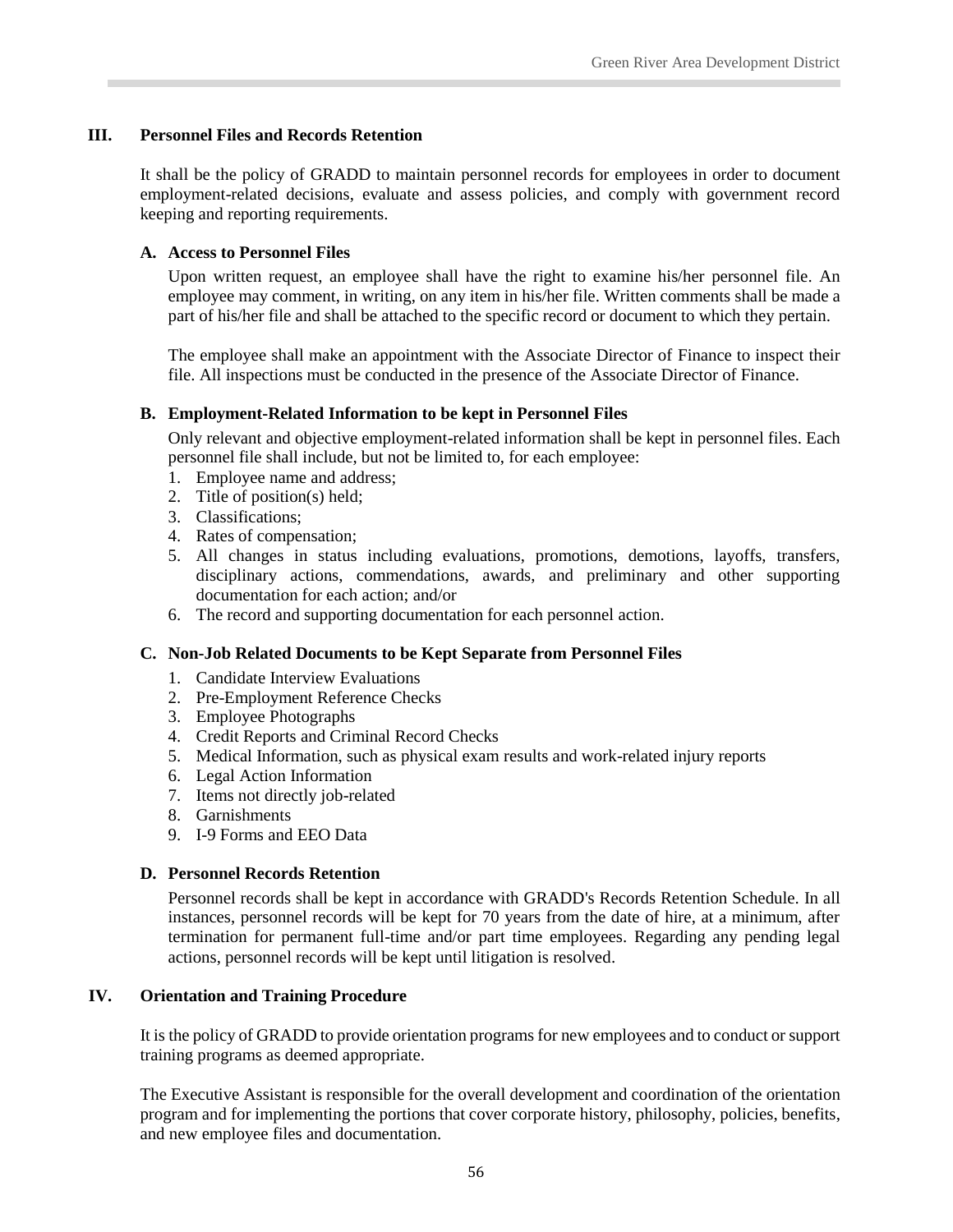Each supervisor is responsible for orientation as it applies to introducing the new employee to the specific job and department and may select a co-worker to serve as a sponsor to facilitate the new employee's transition. Supervisors are responsible for recommending employees for special training programs, for providing on-the-job training, or for arranging on-the-job trainers. Such training will normally be conducted during regular working hours. The Associate Director and the Executive Director shall approve employee participation in continuing education and/or training programs when such instruction is deemed beneficial or considered necessary for satisfactory job performance.

GRADD will provide special training programs for safety and health matters when deemed necessary, or as required by government regulation. GRADD will support, where feasible and practical, education programs to enhance employee awareness and understanding of serious diseases.

Orientation and training programs sponsored or conducted by GRADD may be evaluated periodically as to the quality and content of the instruction and the results observed.

#### <span id="page-62-0"></span>**V. Employee References**

The Executive Director of GRADD shall be the only employee authorized to provide job reference information on existing or former GRADD employees. The Executive Director may delegate, to another employee, the ability to provide a job reference.

Verification of employment, specifically the dates of employment, may be provided by the designated employee who maintains the personnel records. No employees, other than those designated above, shall give out any employment information on an existing or former GRADD employee.

This policy should not be construed to mean that employees of GRADD are prohibited from providing a personal reference for an individual. Personal references should remain personal and should not indicate, in any way, that the reference is from GRADD. Specifically, a personal reference shall not contain any employment information, shall not be issued on GRADD or GRADD-related letterhead, and shall not reference the sender's job title.

#### <span id="page-62-1"></span>**VI. Employee Supervision**

All employees shall be assigned, directed, and reviewed by supervisory personnel. Employees ordinarily will have only one supervisor to whom they report. A primary role of each supervisor is to provide an effective link between management and employees. As such, supervisors are expected to communicate the goals and policies of management to the employees. At the same time, they are expected to communicate back to management the attitudes, suggestions, and complaints of their employees.

Supervisors must master the technical skills needed for their work unit. They must also be able to lead and motivate their employees to do their jobs effectively and efficiently. To achieve this objective, supervisors should be prepared to:

- 1. respect and treat employees as individuals;
- 2. represent all employees when making decisions;
- 3. never cause, and always discourage negativity;
- 4. encourage a positive work environment;
- 5. support GRADD, its leadership and its goals;
- 6. discourage negative conversation toward GRADD and any of its employees;
- 7. create a feeling of teamwork and belonging among employees;
- 8. demonstrate a desire for good performance by setting work goals and standards for employees;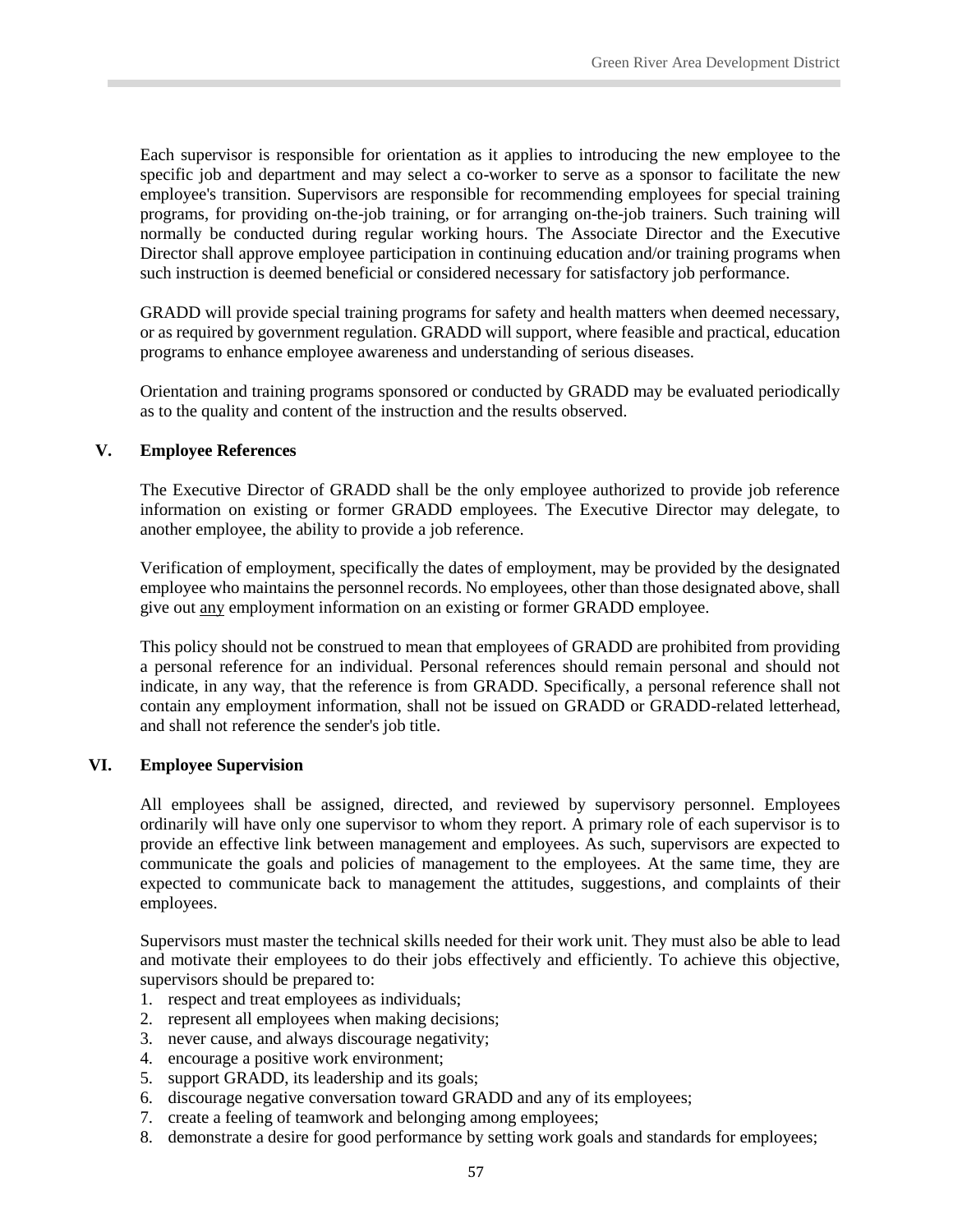- 9. give recognition for good performance and provide guidance when improvement is needed;
- 10. recommend employees with growth potential for promotion, even if it means losing them to other work units;
- 11. support management policies and procedures;
- 12. explain, in advance, when and why changes are necessary;
- 13. be impartial and let employees know the reasons for any decisions that might be interpreted as unfair;
- 14. show integrity by admitting mistakes instead of shifting the blame to others; and
- 15. set good examples by holding themselves to the standards of conduct and performance that they demand of their employees.

Supervisors are responsible for ensuring that the goals regarding employee conduct and performance established by management are achieved and that the personnel policies established in this manual are implemented and adhered to by employees. Therefore, they are expected to be involved, at a minimum in the following:

- 1. participating in the hiring of personnel and overseeing employee job training;
- 2. keeping employees informed on factors relating to their work assignments, work progress, and opportunities for advancement;
- 3. evaluating, as deemed necessary by the agency, the performance of introductory employees, regular employees, and employees who are being considered for termination;
- 4. controlling absenteeism and tardiness;
- 5. complying with applicable federal and state laws and regulations concerning employee safety;
- 6. maintaining neat and orderly work areas;
- 7. implementing suggestion, disciplinary and problem review procedures; and
- 8. ensuring that all rules and regulations are observed by employees.

As supervisors, Associate Directors shall be involved in the above items and in addition, shall be involved in the following:

- 1. recommending salary adjustments, promotions, transfers and termination of employees;
- 2. approving annual leave, sick leave, compensatory leave, lunch, and rest breaks;
- 3. approving reimbursement of travel and other employee expenses;
- 4. verifying employee time records and scheduling/approving overtime when necessary; and
- 5. recommending position elimination when appropriate (e.g., lack of funding or position no longer required).

Supervisors shall make a good faith effort to adhere to the duties and responsibilities outlined above and to apply management policies and procedures in a consistent manner. However, this policy shall not be considered as a contract or promise, expressed or implied, by employees that supervisors shall in each case perform any or all of the activities described above, or that such activities will be performed uniformly in each case.

No decision shall be made individually by a supervisor that affects the overall policies, procedures, or standards of conduct of the GRADD and its employees. Such actions shall require a review by the Associate Directors and approval by the Executive Director. This shall not preclude actions directly made by the Executive Director or the GRADD Board, nor those items necessary for the management of individual departments.

#### <span id="page-63-0"></span>**VII. Employee Job Evaluations**

Evaluations shall be completed on an annual basis. In addition, supervisors, Associate Directors, and the Executive Director will utilize a "Significant Incident Report" for ongoing staff support.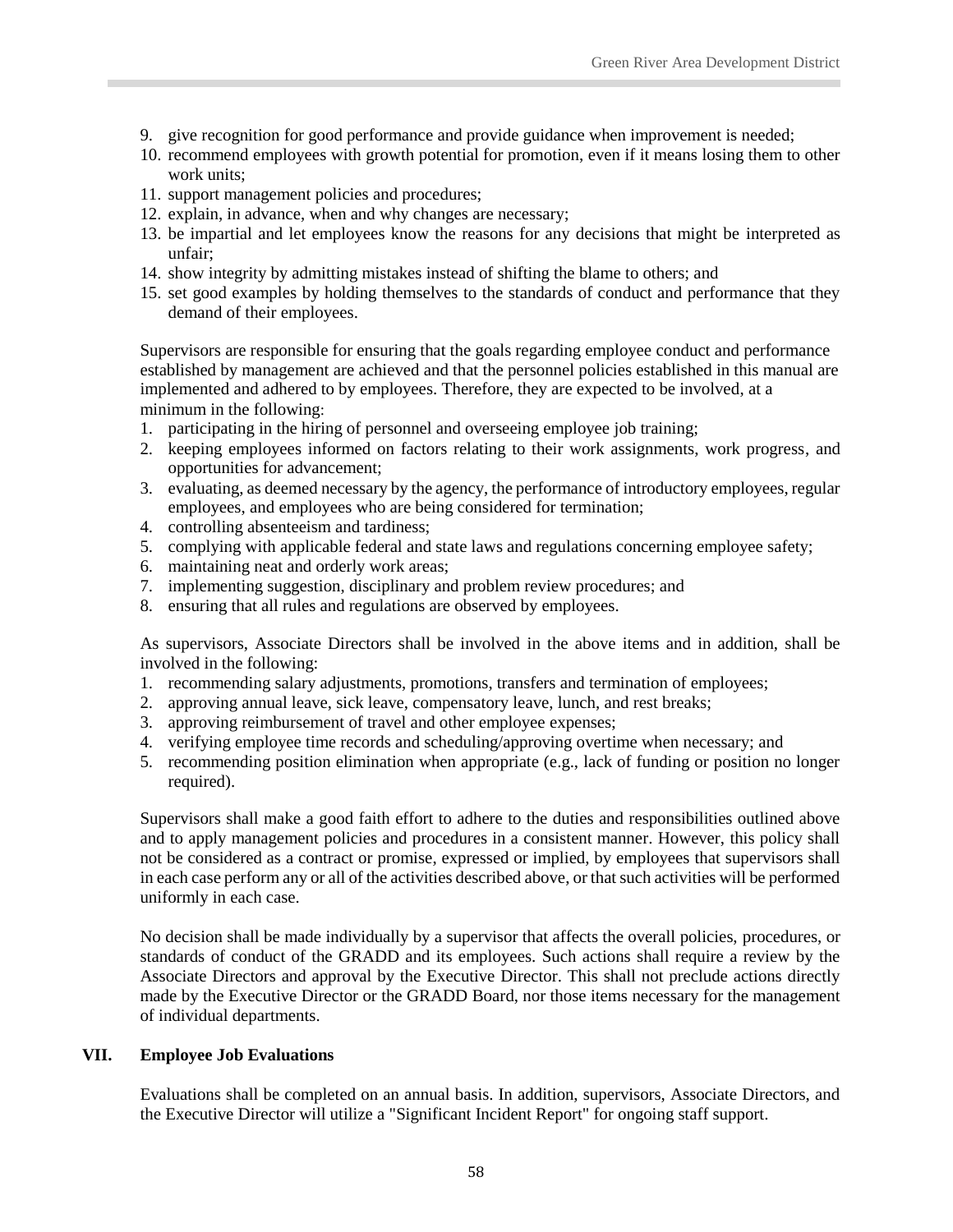Each Associate Director and the immediate supervisor, if applicable, shall work together to complete an Employee Evaluation Form for each staff member whom they supervise. The Executive Director shall evaluate the Associate Directors and the Executive Assistant.

Each employee shall complete an Evaluation Topic Form for his/her supervisor.

Each Associate Director, the immediate supervisor, and the appropriate staff member shall discuss the Employee Evaluation Form and go over the Topic Form and any applicable "Significant Incident Report(s)." At this time, the staff member or supervisor may bring up any problems or areas of concern. If the Associate Director, the immediate supervisor, and the staff member cannot resolve a problem area, or the staff member does not concur with the Associate Director and the immediate supervisor's evaluation, the staff member shall have the right to request the Executive Director review the situation. This request should be made within seven days of the Associate Director, immediate supervisor, and staff member's discussion regarding the evaluation.

Annual evaluations shall be completed with the corresponding evaluation form. These forms will be reviewed and discussed with the staff person by the supervisor and Associate Director. The Executive Director shall review all Employee Evaluation Forms.

#### <span id="page-64-0"></span>**VIII. Promotions**

<span id="page-64-1"></span>It is GRADD's intent to maintain a program of internally and externally equitable compensation.

#### **A. Promotion and Demotion**

In order for a promotion to be approved, the position must have adequate funding. The Executive Director must approve all staff promotions.

Demotion may result from decreased funding, program changes, or reorganization. All demotion actions will be made in writing and specify the reason(s) for the demotion.

#### <span id="page-64-2"></span>**B. Transfers**

The Executive Director may transfer employees between work units, programs, or between job classifications. A transfer is a reassignment from one position to another with similar duties and responsibilities. This may or may not result in a change of pay.

#### <span id="page-64-3"></span>**C. Annual Adjustment**

A one-time annual adjustment for the fiscal year may be given to employees after approval by GRADD's Executive Committee and based on available funding.

#### <span id="page-64-4"></span>**IX. Employee Disciplinary Procedure**

Effective supervision and employee relations should avoid most matters that necessitate disciplinary action. The purpose of these rules and disciplinary action for violation of such rules is not intended to restrict the rights of any employee but rather to ensure the rights of all employees and to secure cooperation. The severity of disciplinary action should be related to the gravity of the offense, the employee's record of disciplinary action, and the agency's practice in similar cases.

#### <span id="page-64-5"></span>**A. Disciplinary Procedure**

The following provisions govern disciplinary actions affecting GRADD employees. The agency endorses a policy of progressive discipline as outlined below, which attempts to provide employees with notice of deficiencies and an opportunity to improve. This disciplinary procedure does not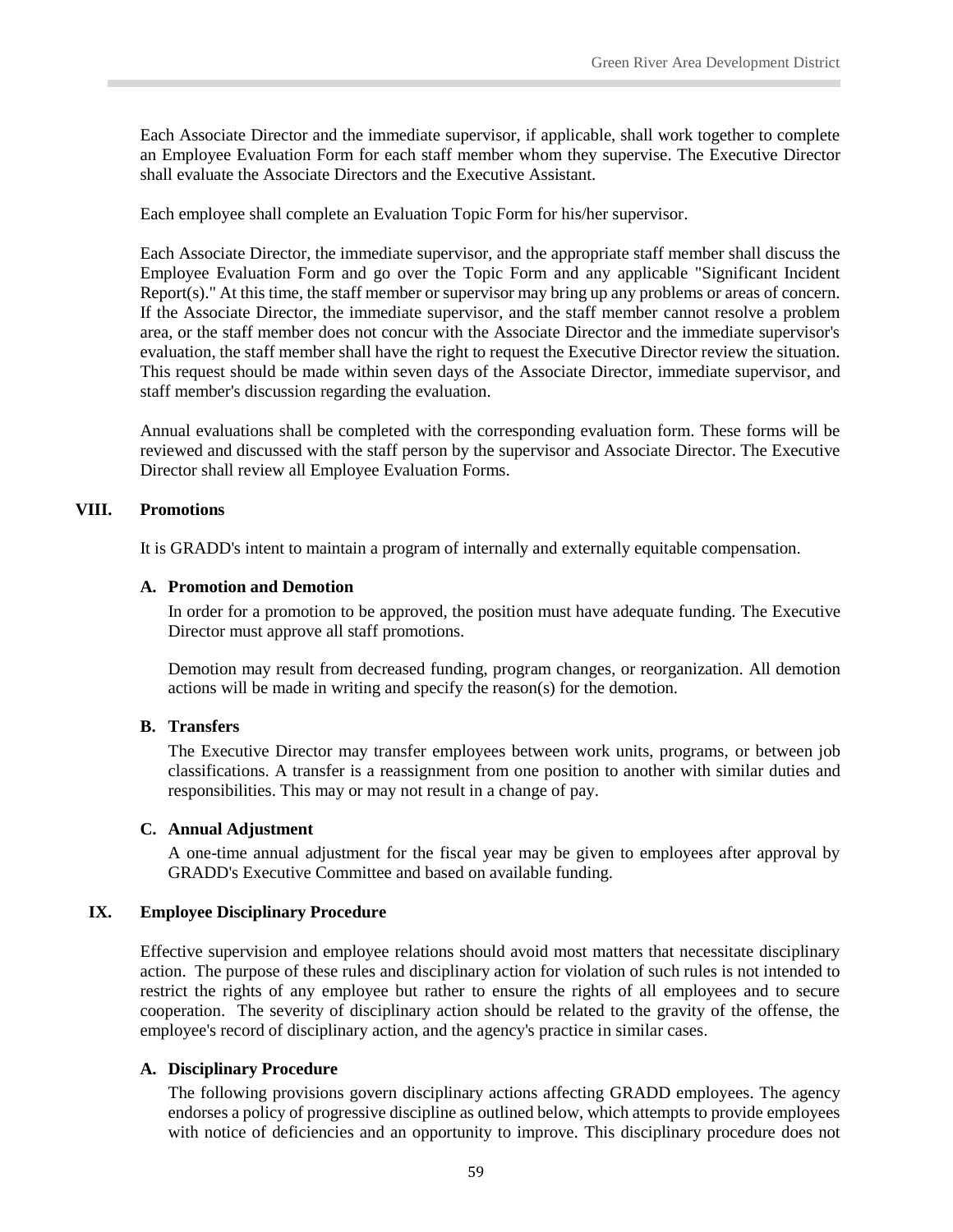restrict the agency's right to bypass the disciplinary procedures suggested, depending on the severity of the offense; such as, conviction of a felony will be immediate grounds for dismissal.

- 1. Warning: Verbal or written warning from the supervisor stating the nature of the problem and the corrective action necessary. The supervisor shall use the Employee Corrective Action Notice form.
- 2. Reprimand: The Executive Director may submit a written reprimand to an employee when earlier communication, discussion, and actions have not resulted in the expected improvement. The written reprimand will be signed by the employee and the employee may submit a written response within five business days. Copies of all reprimands and employee responses will be forwarded to the Associate Director, the Executive Director, and the personnel file.
- 3. Suspension: The Executive Director may, with cause, suspend an employee for up to ten days without pay. A written statement specifically setting forth the reasons for suspension will be furnished to the employee. The employee may provide a written response within five business days. Copies will be forwarded to the Executive Director, the Associate Director, and the personnel file.
- 4. Dismissal: The Executive Director may dismiss any employee whose job performance or actions are determined to be detrimental to the agency. This shall include incidents of the same or more serious nature within the limitations period. In case of dismissal, the employee shall be given an opportunity to appear before the Executive Committee if he/she wishes. The decision of the Executive Committee shall be final and may not be appealed to the Board of Directors.

#### <span id="page-65-0"></span>**B. Appeal Right**

Any employee who has received disciplinary action has the right to follow the Employee Grievance Procedure as specified in this manual.

#### <span id="page-65-1"></span>**X. Employee Grievance Procedure**

Any employee who has a grievance pertaining to personnel policies, office procedure, or other working conditions shall submit their grievance in writing to his/her immediate supervisor/Associate Director. If the grievance cannot be resolved to the mutual satisfaction of the employee and supervisor/Associate Director within five working days, it shall be forwarded in writing to the Executive Director. A meeting among the aggrieved party, immediate supervisor/Associate Director, and Executive Director shall take place within 10 working days. Should a mutually satisfactory agreement not be reached at this level, a meeting with the Executive Committee, Executive Director, aggrieved party, and immediate supervisor/Associate Director shall take place within 10 working days. The Chairperson shall call the meeting at a time and place specified by him and convenient to all parties. The Executive Committee decision is final and cannot be appealed to the Board of Directors.

Written summaries of the meeting shall be prepared at each stage of the grievance process. All parties should sign the summary. If any involved individual does not agree with the contents, their written comments shall be attached to the summary. Copies of all written material related to the grievance shall be provided to the employee.

No employee will be penalized, formally or informally, for presenting a grievance in a reasonable business-like manner.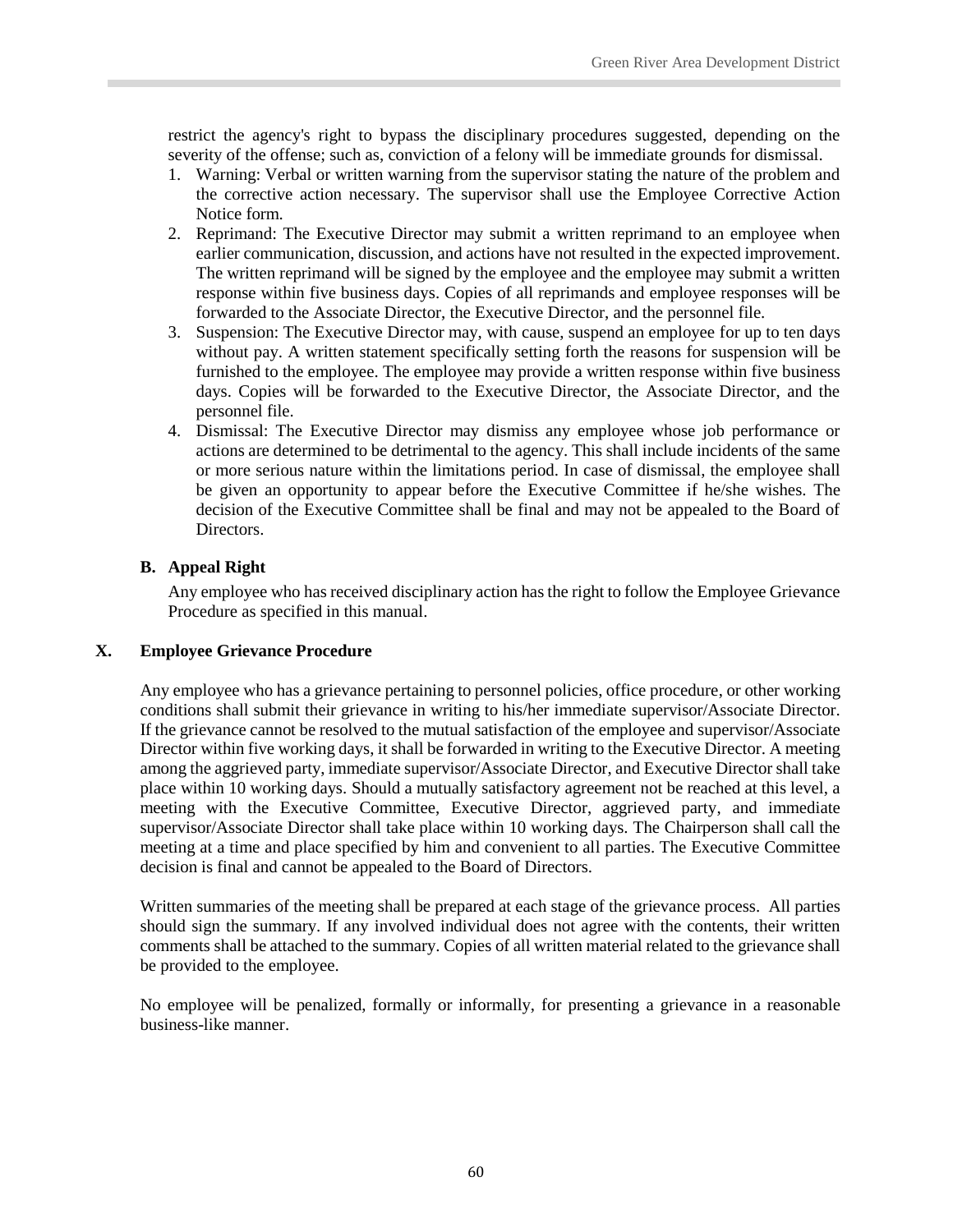#### <span id="page-66-0"></span>**XI. Employment at Will**

Any employee may voluntarily leave employment or be terminated by GRADD. Any oral statements or promises to the contrary are disavowed and should not be relied on by any prospective or existing employee. Conditions for voluntary or involuntary separation from employment are outlined in the applicable policies.

#### <span id="page-66-1"></span>**XII. Voluntary Termination**

An employee shall submit written notice of voluntary termination of employment to the Executive Director through his/her Associate Director. The employee shall complete the Notice of Voluntary Separation of Employment form. Employees shall give 14 calendar days of notice of resignation.

#### <span id="page-66-3"></span><span id="page-66-2"></span>**XIII. Involuntary Termination**

#### **A. Involuntary Termination Due to Reduction in Force or Funds**

An employee may be terminated due to a reduction in force, reduction in funds, or similar circumstances. Staff shall receive written notice of termination 30 calendar days in advance of termination.

#### <span id="page-66-4"></span>**B. Involuntary Termination Due to Other Reasons**

Employees may be terminated immediately for reason of misconduct, failure to perform satisfactorily, insubordination, excessive absences, orsimilar circumstances. Conviction of a felony is immediate grounds for dismissal.

#### <span id="page-66-5"></span>**C. Suspension or Dismissal**

The Executive Director shall have the authority to suspend any employee without compensation up to 10 working days.

The Executive Director shall have the authority to dismiss any employee for reason of misconduct, failure to perform satisfactorily, insubordination, excessive absences, or similar circumstances. An appeal of the Executive Director's decision may be made to the Executive Committee. The decision of the Executive Committee shall be final and may not be appealed to the Board of Directors.

The Board of Directors may suspend or dismiss the Executive Director without compensation.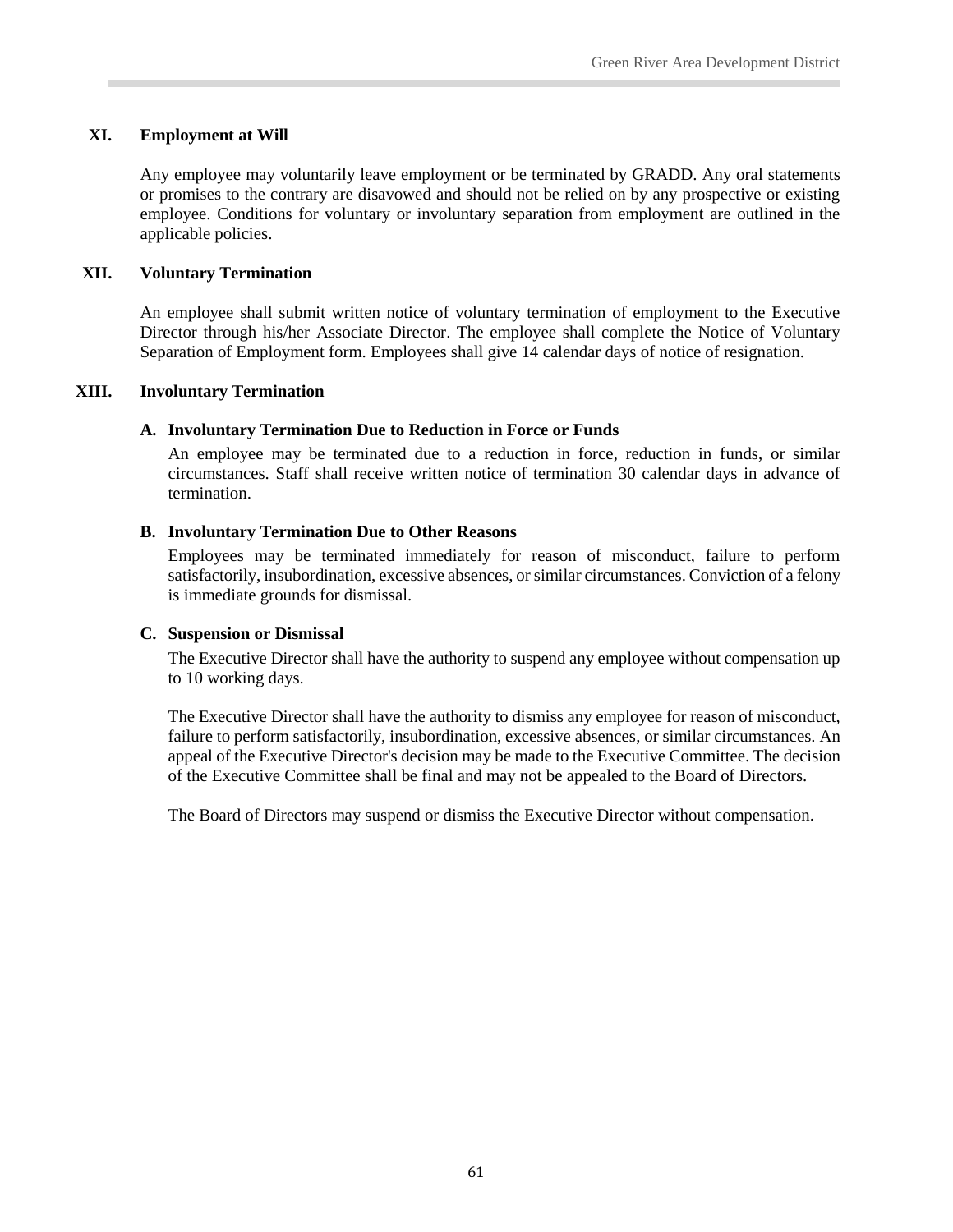## <span id="page-67-0"></span>**Section 11: GOVERNING, TRANSPARENCY, AND ACCOUNTABILITY PRACTICES**

GRADD has adopted the following policies as defined in the Kentucky Council of Area Development District's Governing, Transparency, and Accountability Practices.

#### <span id="page-67-1"></span>**I. Transparency**

- 1. All ADD meetings treated as public/open meeting
- 2. Full Board training on Open Meetings/Open Records Laws after every election
- 3. Board orientation for all members on roles and responsibilities of Board members

#### <span id="page-67-2"></span>**II. Governance**

The following policies will be reviewed every two years for any needed updates:

- 1. Code of Ethics;
- 2. Whistleblower;
- 3. Records Retention (mirroring KDLA Schedule for ADDs);
- 4. Board Travel;
- 5. Contract Approval;
- 6. Procurement (mirroring State Model Procurement); and
- 7. Bylaws (reviewed every four years).

#### <span id="page-67-3"></span>**III. Accountability**

The Executive Committee of the GRADD Board will be charged to provide oversight of the financial affairs of the district and report back to the full Board.

- 1. Reviews Monthly Budget-to-Expense Report
- 2. Reviews Executive Director travel voucher & timesheet
- 3. Approves Executive Director's Out-of-State Travel
- 4. Approves creation of new staff positions  $\&$  any salary adjustments
- 5. Procures Audit on a regular cycle

#### <span id="page-67-4"></span>**IV. Public Records Inspection**

GRADD's official policy regarding the inspection of public records can be found in Appendix B. A copy of this notice will be posted in the reception area of the GRADD office.

The following reports will be posted to the GRADD website in a timely manner:

- 1. Audit;
- 2. Cost Allocation Plan;
- 3. Annual Budget;
- 4. Monthly Financial Report/Statement;
- 5. Monthly Meeting Schedule; and
- 6. Board Meeting Minutes.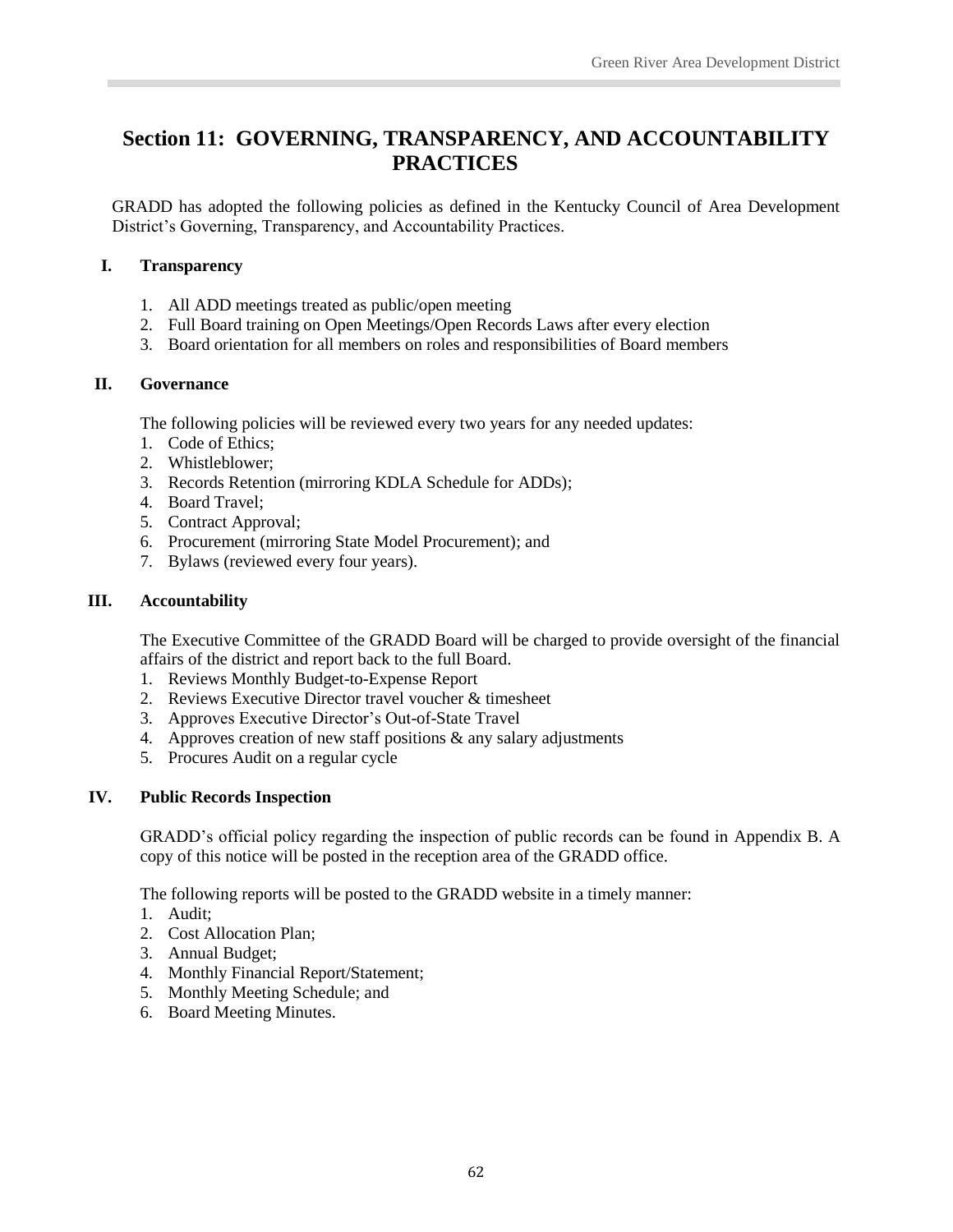## **CONFLICT OF INTEREST DISCLOSURE**

GRADD employees have an obligation to conduct business within guidelines that prohibit actual or potential conflicts of interest. An actual or potential conflict of interest occurs when, during the course of their employment, an individual is in a position to influence a decision that may result in a direct or indirect personal gain for that employee. Staff members shall avoid any interest or activity that may be in conflict with the conducting of official duties and should avoid the appearance of conflict of interest, seeking or accepting no favor, benefit, personal aggrandizement, or profit, individually or for family members or friends, secured by privileged information or by misuse of position, public time, or public resources.

Any employee having a business or personal interest in any matter of GRADD business dealings shall disclose that interest and refrain from participating in any discussion or decision related to that matter.

The information provided on this form shall be available for inspection by members of the Board and the Executive Director and/or Legal Counsel, but shall otherwise be held in confidence except when, after consultation with the applicable employee, the Board determines that GRADD's best interest would be served by disclosure.

- 1. List all corporations, partnerships, associations, or other professional organizations of which you are an officer, director, trustee, partner, or employee, and briefly describe your affiliation with such entity.
- 2. List all corporations, partnerships, or other entities in which you have a material financial interest as defined in the Policy.
- 3. Are you aware of any other relationships, arrangements, transactions, or matters which could create a conflict of interest or the appearance of conflict? If so, please describe.

I hereby certify that the information set forth above is true and complete to the best of my knowledge. I have reviewed, and agree to abide by, the GRADD Conflict of Interest Policy.

Signature: Date: Date: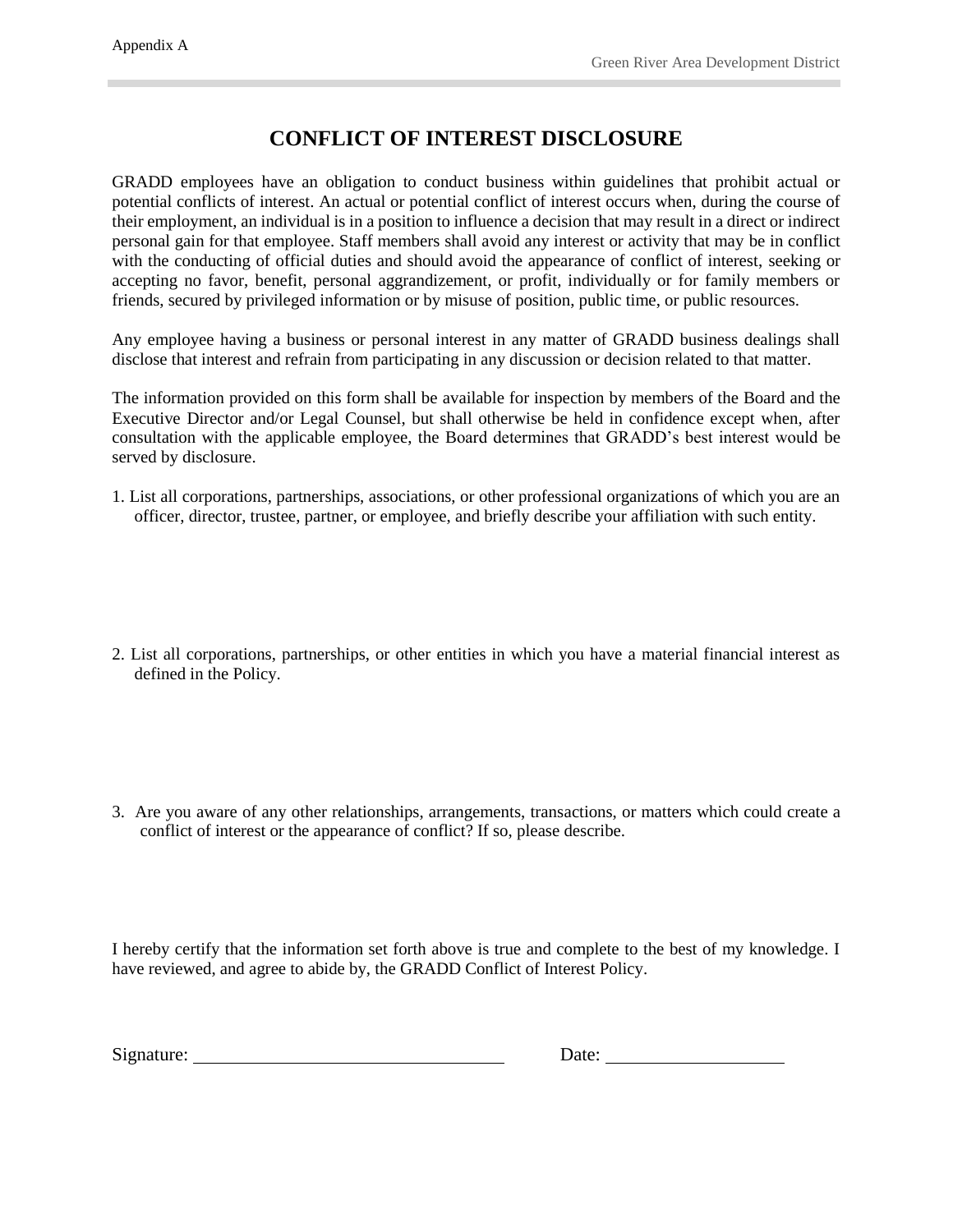### **NOTICE**

## ADMINISTRATIVE REGULATIONS GOVERNING INSPECTION OF THE PUBLIC RECORDS OF THE GREEN RIVER AREA DEVELOPMENT DISTRICT

\_\_\_\_\_\_\_\_\_\_\_\_\_\_\_\_\_\_\_\_\_\_\_\_\_\_\_\_\_\_\_\_\_\_\_\_\_\_\_

Pursuant to KRS 61.870 to 61.884, the public is notified that, as provided herein, the public records of the above named Agency of the Commonwealth of Kentucky are open for inspection by any person on written application to \_\_\_\_\_\_\_\_(name), \_\_\_\_\_\_\_\_\_\_(title), official custodian of the public records of the Green River Area Development District, whose address is 300 GRADD Way, Owensboro, KY, from 8:00 a.m. to 4:30 p.m., Monday through Friday, each week, except holidays. Application forms for the inspection of the public records of this agency will be furnished on request to any person by an employee in this office. Assistance in

Applicants for the inspection of public records shall be advised of the availability of the records requested for inspection, and shall be notified in writing no later than three (3) working days after receipt of an application for inspection of any reason the records requested are not available for public inspection.

completing the application form will be provided by an employee on request.

Copies of written material in the public records of the agency shall be furnished to any person requesting them on payment of a fee of ten (10) cents a page; copies of non-written records (photographs, maps, material stored in computer files or libraries, etc.) shall be furnished on request, on payment of a charge equal to the actual cost of producing copies of such records by the most economic process not likely to damage or alter the record.

This the  $\_\_\_$  day of  $\_\_\_\_\_$  20  $\_\_\_\$ .

Jiten S. Shah, Executive Director, GRADD